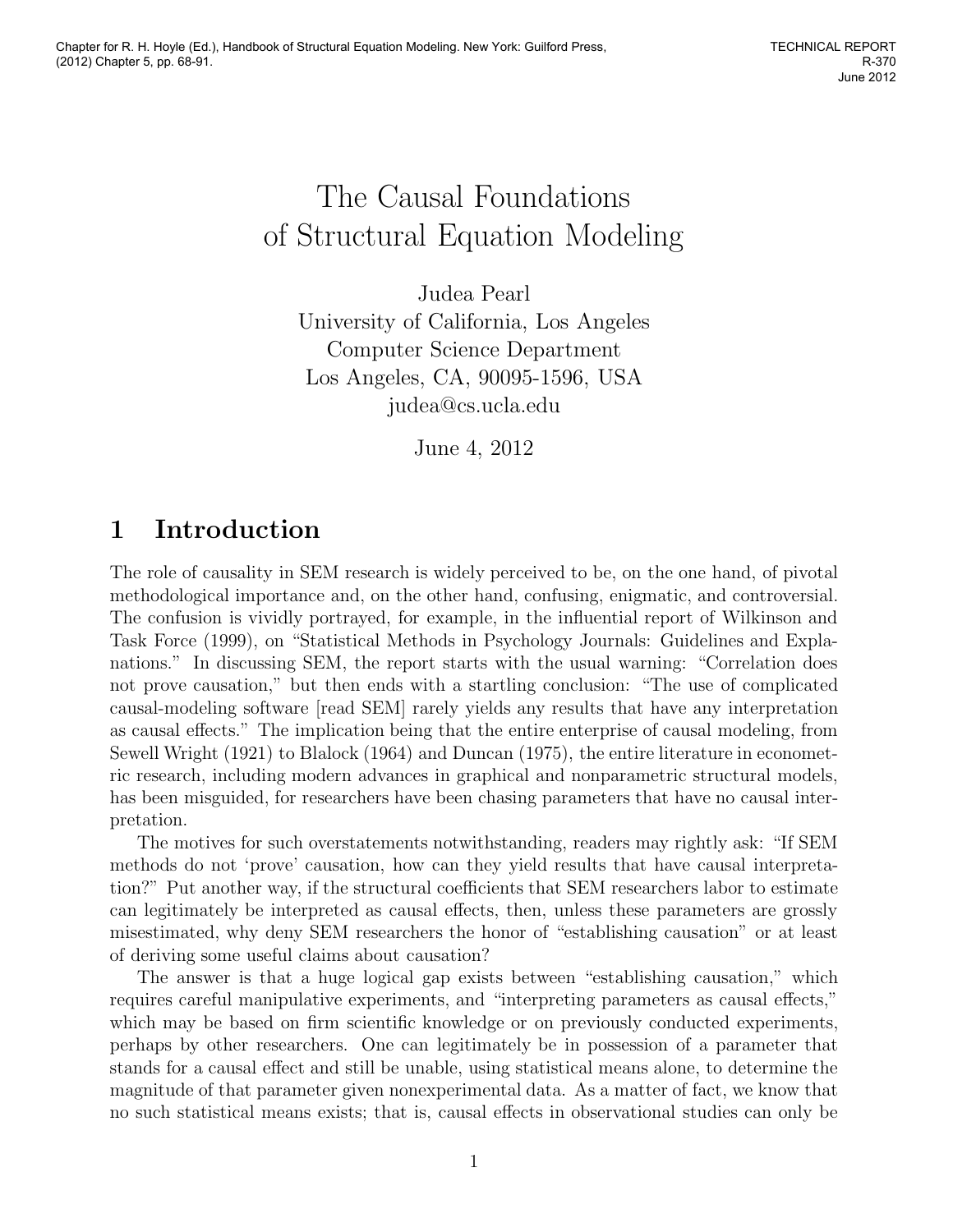substantiated from a combination of data and untested theoretical assumptions, not from the data alone. Thus, if reliance on theoretical assumptions disqualifies SEM's parameters from having an interpretation as causal effects, no method whatsoever can endow any parameter with such interpretation, and causal vocabulary should be purged from scientific discourse – an unthinkable restriction.

But then, if the parameters estimated by SEM methods are legitimate carriers of causal claims, and if those claims cannot be proven valid by the data alone, what is the empirical content of those claims? What good are the numerical values of the parameters? Can they inform prediction, decision, or scientific understanding? Are they not merely fiction of one's fancy, comparable, say, to horoscopic speculations?

The aim of this chapter is to lay a coherent logical framework for answering these foundational questions. Following a brief historical account of how the causal interpretation of SEM was obscured (section 2), the chapter explicates the empirical content of SEM's claims (section 3) and describe the tools needed for solving most (if not all) problems involving causal relationships (sections 4 and 5). The tools are based on nonparametric structural equation models – a natural generalization of those used by econometricians and social scientists in the 1950-60s—that serve as an Archimedean point to liberate SEM from its parametric blinders and elucidate its causal content.

In particular the chapter introduces:

- 1. Tools of reading and explicating the causal assumptions embodied in SEM models, as well as the set of assumptions that support each individual causal claim.
- 2. Methods of identifying the testable implications (if any) of the assumptions in (1), and ways of testing, not the model in its entirety, but the testable implications of the assumptions behind each individual causal claim.
- 3. Methods of deciding, prior to taking any data, what measurements ought to be taken, whether one set of measurements is as good as another, and which measurements tend to bias our estimates of the target quantities.
- 4. Methods for devising critical statistical tests by which two competing theories can be distinguished.
- 5. Methods of deciding mathematically if the causal relationships are estimable from the data and, if not, what additional assumptions, measurements, or experiments would render them estimable.
- 6. Methods of recognizing and generating equivalent models that solidify, extend, and amend the heuristic methods of Stelzl (1986) and Lee and Hershberger (1990).
- 7. Generalization of SEM to categorical data and nonlinear interactions, including a solution to the so-called "mediation problem" (Baron and Kenny, 1986; MacKinnon, 2008).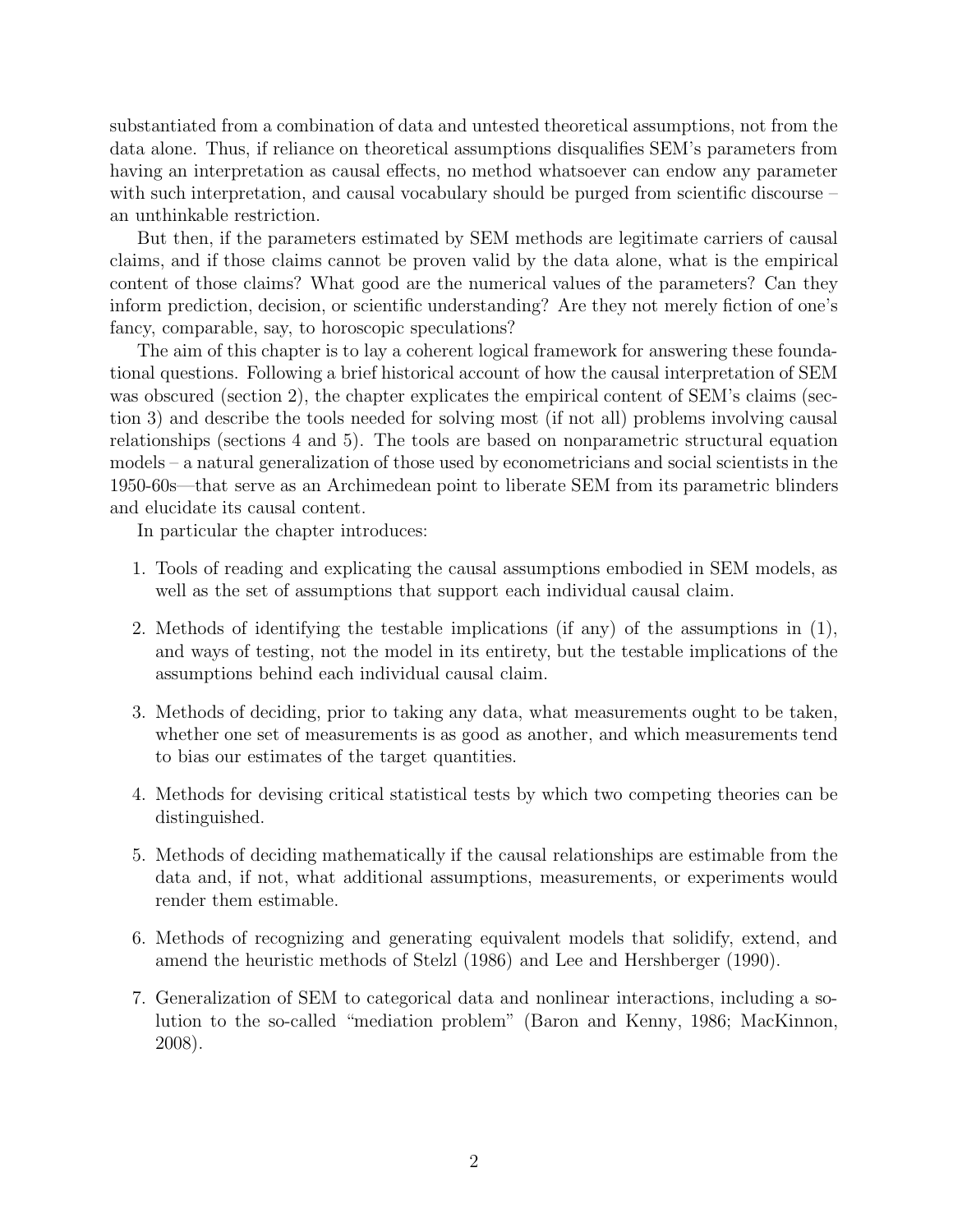# 2 SEM and Causality: A Brief History of Unhappy Encounters

The founding fathers of SEM, from Sewall Wright (1921) and the early econometricians (Haavelmo, 1943; Koopmans, 1953) to Blalock (1964) and Duncan (1975), have all considered SEM a mathematical tool for drawing causal conclusions from a combination of observational data and theoretical assumptions. They were explicit about the importance of the latter, but also adamant about the unambiguous causal reading of the model parameters, once the assumptions are substantiated.

In time, however, the causal reading of structural equation models and the theoretical basis on which it rests were suspected of "ad hockery," even to seasoned workers in the field. This occurred partially due to the revolution in computer power, which made workers "lose control of their ability to see the relationship between theory and evidence" (Sørensen, 1998, p. 241), and partly due to a steady erosion of the basic understanding of SEMs, which Pearl (2009, p. 138) attributes to notational shortsightedness (i.e., the failure of the equality sign to distinguish structural from regressional equations).

In his critical paper on SEM, Freedman (1987, p. 114) challenged the causal interpretation of SEM as "self-contradictory," and none of the 11 discussants of his paper were able to detect his error and to articulate the correct, noncontradictory interpretation of the example presented by Freedman. Instead, SEM researchers appeared willing to accept contradiction as a fundamental flaw in causal thinking, which must always give way to statistical correctness. In his highly cited commentary on SEM, Chin (1998) surrenders to the critics: "Researchers interested in suggesting causality in their SEM models should consult the critical writing of Cliff (1983), Freedman (1987), and Baumrind (1993)."

This, together with the steady influx of statisticians into the field, has left SEM researchers in a quandary about the meaning of the SEM parameters, and has caused some to avoid causal vocabulary altogether and to regard SEM as an encoding of parametric family of density functions, void of causal interpretation. Muthen (1987), for example, wrote "It would be very healthy if more researchers abandoned thinking of and using terms such as cause and effect." Many SEM textbooks have subsequently considered the term "causal modeling" to be an outdated misnomer (e.g., Kelloway, 1998, p. 8), giving clear preference to causality-free nomenclature such as "covariance structure," "regression analysis," or "simultaneous equations." A popular 21st century textbook reaffirms: "Another term that you may have heard is causal modeling, which is a somewhat dated expression first associated with the SEM techniques of path analysis" (Kline, 2011, p. 8).

Relentless assaults from the potential-outcome paradigm (Rubin, 1974) have further eroded confidence in SEM's adequacy to serve as a language for causation. Sobel (1996), for example, states that the interpretation of the parameters of SEM model as effects "do not generally hold, even if the model is correctly specified and a causal theory is given." Comparing structural equation models to the potential-outcome framework, Sobel (2008) asserts that "in general (even in randomized studies), the structural and causal parameters are not equal, implying that the structural parameters should not be interpreted as effect." Remarkably, formal analysis proves the exact opposite: Structural and causal parameters are one and the same thing, and they should *always* be interpreted as effects (Galles and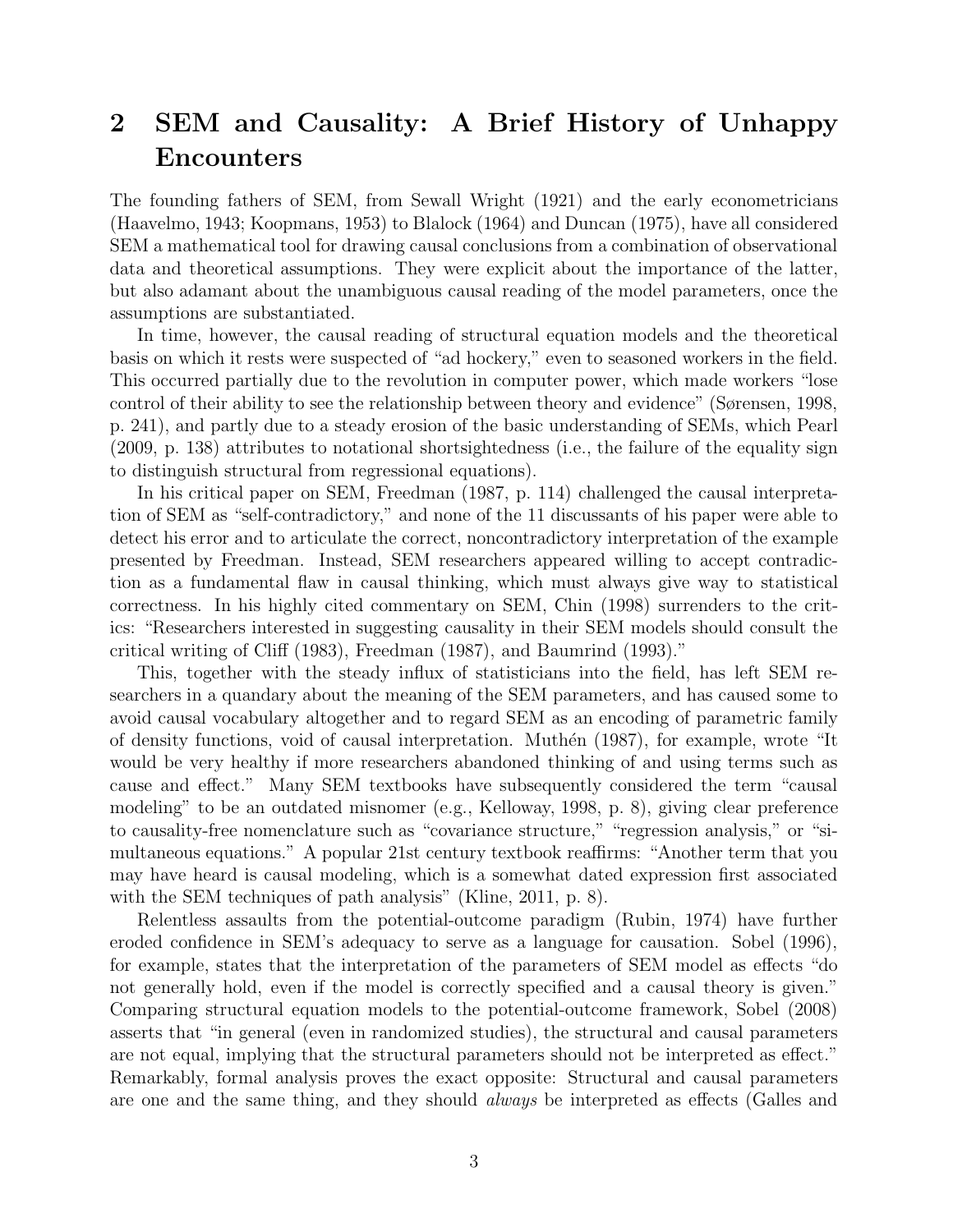Pearl, 1998; see section 4).

Paul Holland, another advocate of the potential-outcome framework, unravels the root of the confusion: "I am speaking, of course, about the equation:  $\{y = a + bx + \epsilon\}$ . What does it mean? The only meaning I have ever determined for such an equation is that it is a shorthand way of describing the conditional distribution of  $\{y\}$  given  $\{x\}$ " (Holland, 1995, p. 54). We will see that the structural interpretation of this equation has in fact nothing to do with the conditional distribution of  $\{y\}$  given  $\{x\}$ ; rather, it conveys causal information that is orthogonal to the statistical properties of  $\{x\}$  and  $\{y\}$  (see section 4.4).

We will further see (section 4.5) that the SEM language in its nonparametric form offers a mathematically equivalent alternative to the potential-outcome framework that Holland and Sobel advocate for causal inference—a theorem in one is a theorem in another. SEM provides in fact the formal mathematical basis from which the potential-outcome notation draws its legitimacy. This, together with its friendly conceptual appeal and effective mathematical machinery, explains why SEM retains its status as the prime language for causal and counterfactual analysis.<sup>1</sup> These capabilities are rarely emphasized in standard SEM texts, where they have been kept dormant in the thick labyrinths of software packages, goodnessof-fit measures, linear regression, maximum likelihood (ML) estimates, and other details of parametric modeling. The nonparametric perspective unveils these potentials and avails them for both linear and nonlinear analyses.

# 3 The Logic of SEM

Trimmed and compromised by decades of statistical assaults, textbook descriptions of the aims and claims of SEM grossly understate the power of the methodology. Byrne (2006), for example, describes SEM as "a statistical methodology that takes a confirmatory (i.e., hypothesis-testing) approach to the analysis of a structural theory bearing on some phenomenon....The hypothesized model can then be tested statistically in a simultaneous analysis of the entire system of variables to determine the extent to which it is consistent with the data. If goodness-of-fit is adequate, the model argues for the plausibility of postulated relations among variables; if it is inadequate, the tenability of such relations is rejected."

Taken literally, this confirmatory approach encounters some basic logical difficulties. Consider, for example, the hypothesized model:

$$
M = "Cinderella is a terrorist."]
$$

Although, goodness-of-fit tests with any data would fail to uncover inconsistency in this hypothesized model, we would find it odd to argue for its plausibility. Attempts to repair the argument by insisting that M be falsifiable and invoke only measured variables does not remedy the problem. Choosing

 $M =$  "Barometer readings cause rain and the average age in Los Angeles is higher than 3."

<sup>&</sup>lt;sup>1</sup>A more comprehensive account of the history of SEM and its causal interpretations is given in Pearl (1998). Pearl (2009, pp. 368–374) devotes a section of his book Causality to advise SEM students on the causal reading of SEM and how do defend it against the skeptics.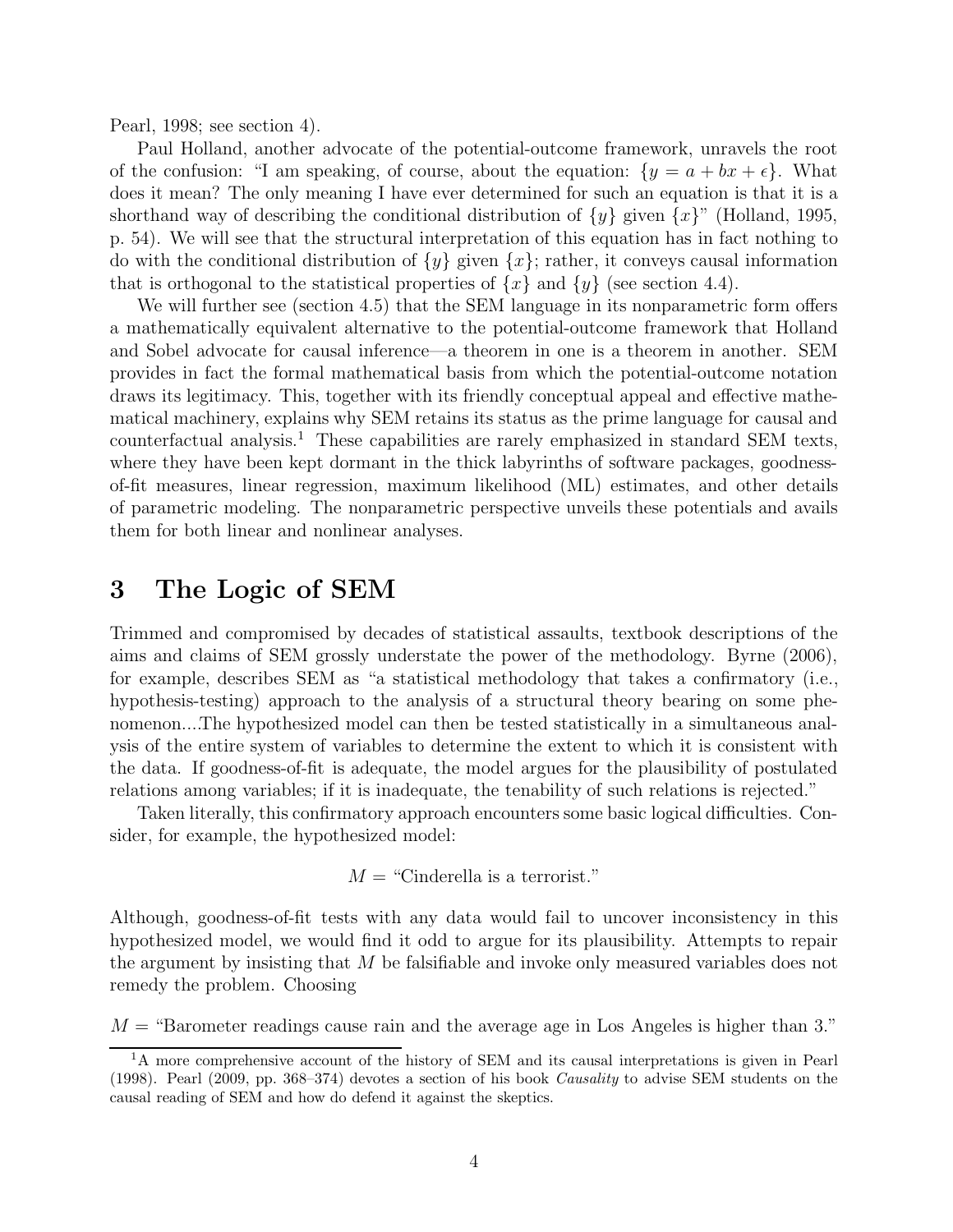will encounter a similar objection; although  $M$  is now falsifiable, and all its variables measured, its success in fitting the data tells us nothing about the causal relations between rain and barometers.

The only way to avoid this paradox is to insist that the tested component of  $M$  (that the average age is higher than 3) be logically related to its claims (that barometers cause rain), but this stands contrary to the philosophy of confirmatory analysis, according to which the hypothesized model is submitted to a test "of the entire system of variables," irrespective of whether the tested part bears any relationship to the resulting claims.

This simple, albeit contrived, example uncovers a basic logical flaw in the conservative confirmatory approach, and underscores the need to spell out the empirical content of the assumptions behind the hypothesized model, the claims inferred by the model, and the degree to which data corroborate the latter.

The interpretation of SEM methodology that emerges from the nonparametric perspective (Pearl, 2009, pp. 159–163, 368–374) makes these specifications explicit and is, therefore, free of such flaws. According to this interpretation, SEM is an inference method that takes three inputs and produces three outputs. The inputs are:

- I-1. A set A of qualitative causal assumptions, which the investigator is prepared to defend on scientific grounds, and a model  $M_A$  that encodes these assumptions. (Typically,  $M_A$ takes the form of a path diagram or a set of structural equations with free parameters. A typical assumption is that certain omitted factors, represented by error terms, are uncorrelated with some variables or among themselves, or that no direct effect exists between a pair of variables.)
- I-2. A set Q of queries concerning causal and counterfactual relationships among variables of interest. Traditionally, Q concerned the magnitudes of structural coefficient but, in general models, Q will address causal relations more directly, for example,

 $Q_1$ : What is the effect of treatment X on outcome Y?

 $Q_2$ : Is this employer guilty of gender discrimination?

Theoretically, each query  $Q_i \in Q$  should be computable from a fully specified model M in which all functional relationships are given. Noncomputable queries are inadmissible.

**I-3.** A set  $D$  of experimental or nonexperimental data, governed by a joint probability distribution presumably generated by a process consistent with A.

The outputs are

- **O-1.** A set  $A^*$  of statements that are the logical implications of A, separate from the data at hand, for example, that  $X$  has no effect on  $Y$  if we hold  $Z$  constant, or that  $Z$  is an instrument relative to  $\{X, Y\}.$
- O-2. A set C of data-based claims concerning the magnitudes or likelihoods of the target queries in  $Q$ , each conditional on  $A$ .  $C$  may contain, for example, the estimated mean and variance of a given structural parameter, or the expected effect of a given intervention. Auxiliary to C, SEM also generates an estimand  $Q_i(P)$  for each query in Q, or a determination that  $Q_i$  is not identifiable from P (Definition 1).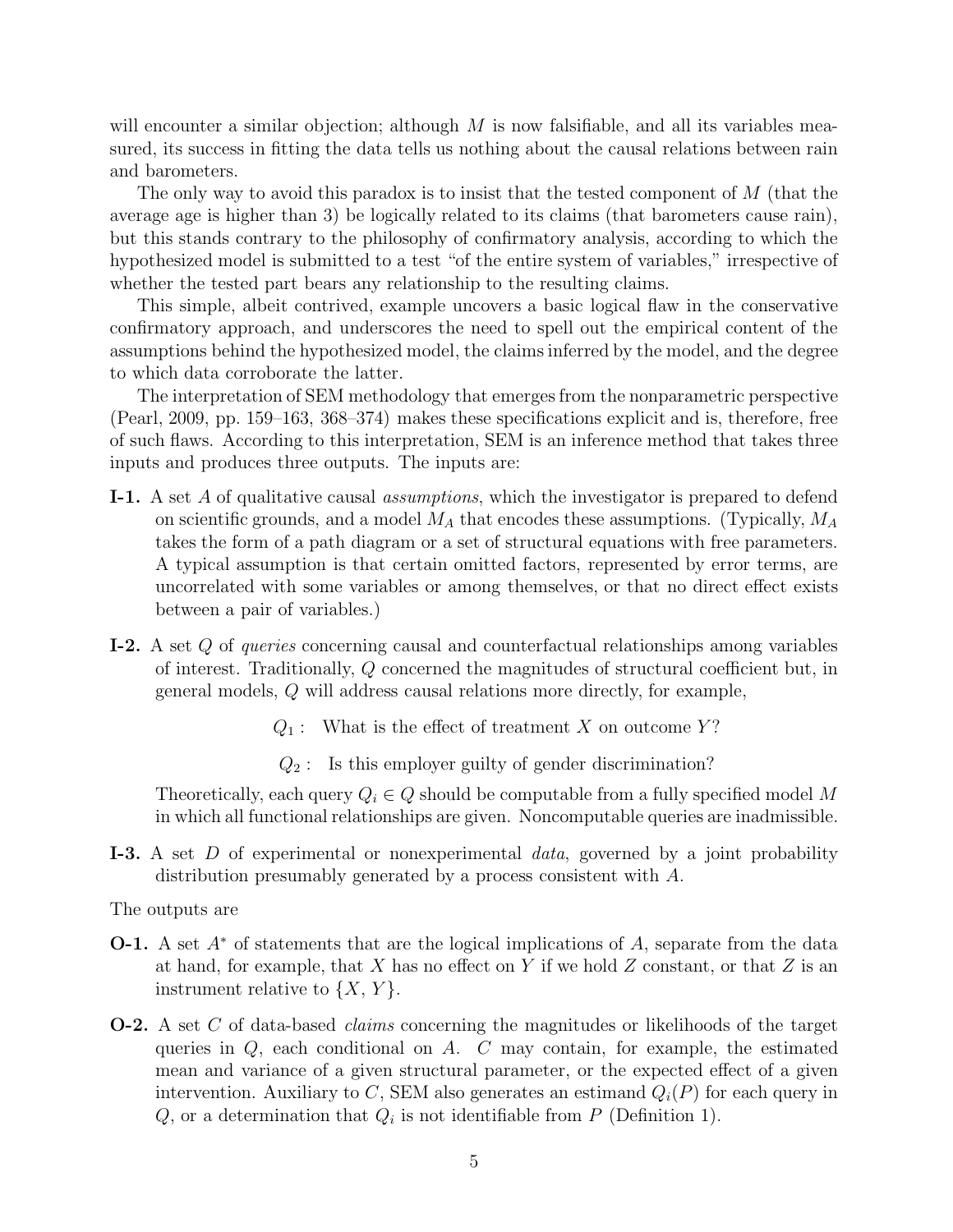**O-3.** A list T of testable statistical implications of A, and the degree  $g(T_i)$ ,  $T_i \in T$ , to which the data agree with each of those implications. A typical implication would be the vanishing of a specific partial correlation; such constraints can be read from the model  $M_A$  and confirmed or disconfirmed quantitatively by the data (Definition 3).

The structure of this inferential exercise is shown schematically in Figure 1.



Figure 1: SEM methodology depicted as the an inference engine converting assumptions  $(A)$ , queries  $(Q)$ , and data  $(D)$  into logical implications  $(A^*)$ , conditional claims  $(C)$ , and data-fitness indices  $(g(T))$ .

Several observations are worth noting before illustrating these inferences by examples. First, SEM is not a traditional statistical methodology, typified by hypothesis testing or estimation, because neither claims nor assumptions are expressed in terms of probability functions of realizable variables (Pearl, 2009).

Second, all claims produced by an SEM study are conditional on the validity of A, and should be reported in conditional format: "If A then  $C_i$ " for any claim  $C_i \in C$ . Such claims, despite their provisional character, are significantly more assertive than their meek, confirmatory predecessors. They assert that anyone willing to accept  $A$  must also accept  $C_i$ , out of logical necessity. Moreover, no other method can do better; that is, if SEM analysis finds that a set A of assumptions is necessary for inferring a claim  $C_i$ , no other methodology can infer  $C_i$  with a weaker set of assumptions.<sup>2</sup>

Third, passing a goodness-of-fit test is not a prerequisite for the validity of the conditional claim "If A then  $C_i$ ," nor for the validity of  $C_i$ . While it is important to know if any

<sup>2</sup>This is important to emphasize in view of the often heard criticism that in SEM, one must start with a model in which all causal relations are presumed known, at least qualitatively. Other methods must rest on the same knowledge, though some tend to hide the assumptions under catchall terms such as "ignorability" or "nonconfoundedness." When a priori knowledge is not available, the uncertainty can be represented in SEM by adding links with unspecified parameters.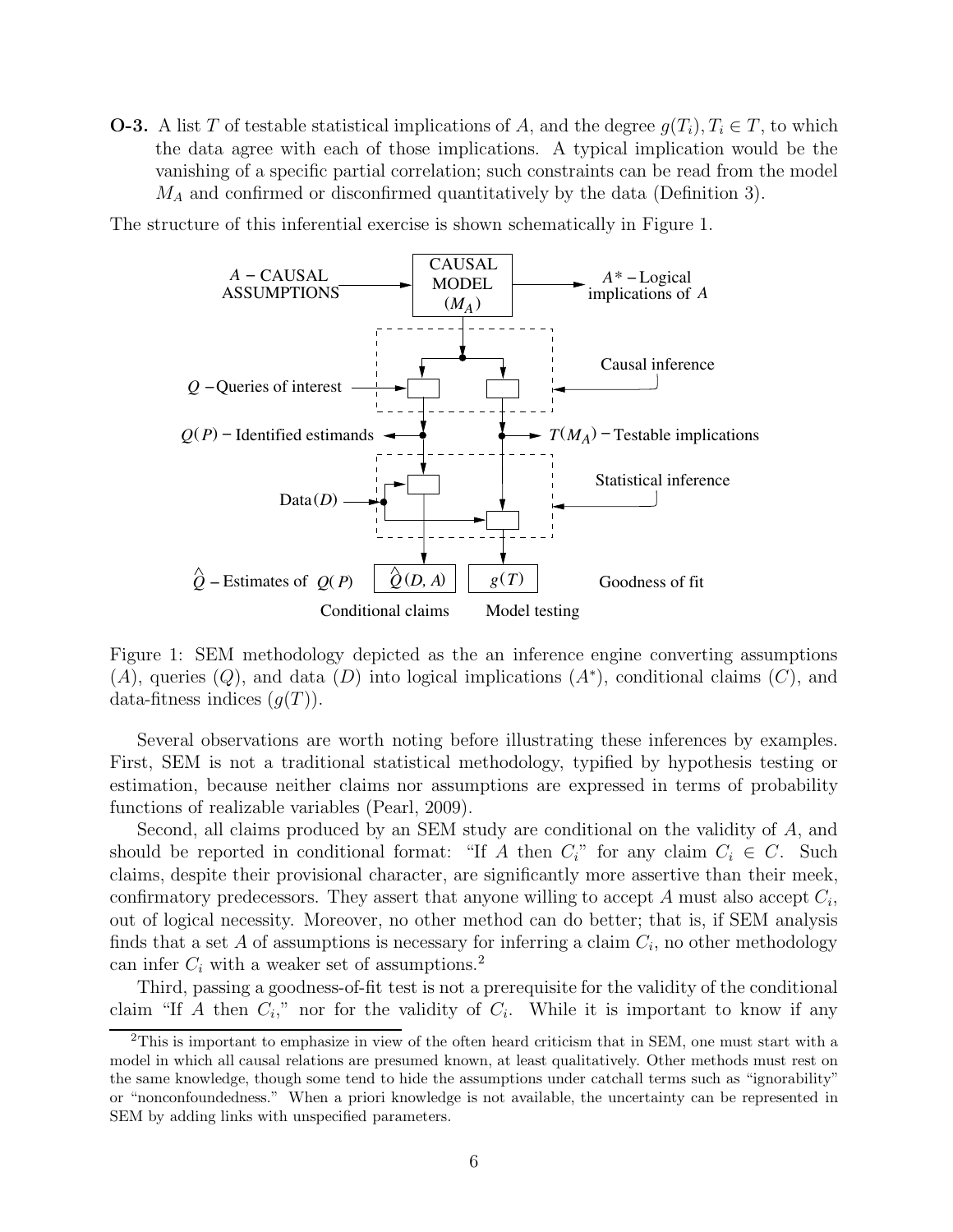assumptions in  $A$  are inconsistent with the data,  $M_A$  may not have any testable implications whatsoever. In such a case, the assertion "If A then  $C_i$ " may still be extremely informative in a decision-making context, since each  $C_i$  conveys quantitative information extracted from the data rather then qualitative assumptions A with which the study commences. Moreover, even if A turns out inconsistent with  $D$ , the inconsistencies may be entirely due to portions of the model that have nothing to do with the derivation of  $C_i$ . It is therefore important to identify which statistical implication of  $(A)$  is responsible for the inconsistency; global tests for goodness-of-fit hide this information (Pearl 2004; Pearl 2009, p. 144-145).

Finally, and this has been realized by SEM researchers in the late 1980s, there is nothing in SEM's methodology to protect C from the inevitability of contradictory equivalent models, namely, models that satisfy all the testable implications of  $M_A$  and still advertise claims that contradict C. Modern developments in graphical modeling have devised visual and algorithmic tools for detecting, displaying, and enumerating equivalent models. Researchers should keep in mind therefore that only a tiny portion of the assumptions behind each SEM study lends itself to scrutiny by the data; the bulk of it must remain untestable, at the mercy of scientific judgment.

# 4 The Causal Reading of Structural Equation Models

### 4.1 The assumptions and their representation

In this section I will illustrate the inferences outlined in Figure 1 using simple structural models consisting of linear equations and their nonparametric counterparts, encoded via diagrams. Consider the linear structural equations

$$
y = \beta x + u_Y, \quad x = u_X \tag{1}
$$

where x stands for the level (or severity) of a disease, y stands for the level (or severity) of a symptom, and  $u<sub>Y</sub>$  stands for all factors, other than the disease in question, that could possibly affect Y when  $X$  is held constant. In interpreting this equation we should think of a physical process whereby nature examines the values of all variables in the domain and, accordingly, assigns to variable Y the value  $y = \beta x + u_y$ . Similarly, to "explain" the occurrence of disease X, we write  $x = u_X$ , where  $U_X$  stands for all factors affecting X, which may in general include factors in  $U_Y$ .

To express the directionality of the underlying process, we should either replace the equality sign with an assignment symbol  $:=$ , or augment the equation with a "path diagram," in which arrows are drawn from causes to their effects, as in Figure 2. The absence of an arrow makes the empirical claim that Nature assigns values to one variable irrespective of another. In our example, the diagram encodes the possible existence of (direct) causal influence of X on Y, and the absence of causal influence of Y on X, while the equations encode the quantitative relationships among the variables involved, to be determined from the data. The "path coefficient,"  $\beta$ , quantifies the (direct) causal effect of X on Y. Once we commit to a particular numerical value of  $\beta$ , the equation claims that a unit increase for X would result in  $\beta$  units increase of Y regardless of the values taken by other variables in the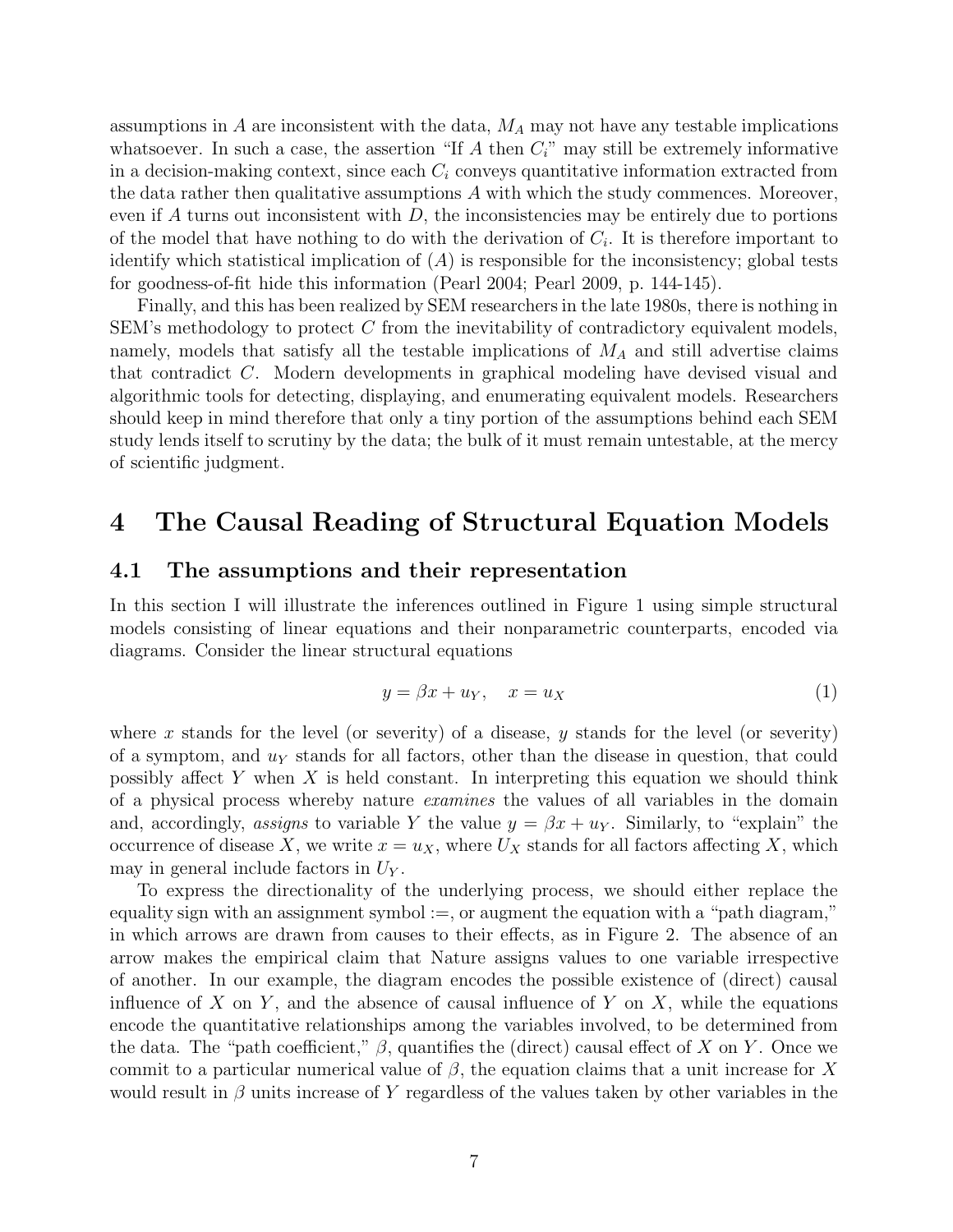model, regardless of the statistics of  $U_X$  and  $U_Y$ , and regardless of whether the increase in X originates from external manipulations or variations in  $U_X$ .

The variables  $U_X$  and  $U_Y$  are called "exogenous"; they represent observed or unobserved background factors that the modeler decides to keep unexplained—that is, factors that influence but are not influenced by the other variables (called "endogenous") in the model. Unobserved exogenous variables in structural equations, sometimes called "disturbances" or "errors," differ fundamentally from residual terms in regression equations. The latter, usually denoted by letters  $\epsilon_X, \epsilon_Y$ , are artifacts of analysis, which, by definition, are uncorrelated with the regressors. The former are shaped by physical reality (e.g., genetic factors, socioeconomic conditions), not by analysis; they are treated as any other variable, though we often cannot measure their values precisely and must resign ourselves to merely acknowledging their existence and assessing qualitatively how they relate to other variables in the system.

If correlation is presumed possible, it is customary to connect the two variables,  $U_Y$  and  $U_X$ , by a dashed double arrow, as shown in Figure 2(b). By allowing correlations among omitted factors, we encode in effect the presence of *latent* variables affecting both  $X$  and  $Y$ , as shown explicitly in Figure  $2(c)$ , which is the standard representation in the SEM literature (e.g., Bollen, 1989). If, however, our attention focuses on causal relations among observed rather than latent variables, there is no reason to distinguish between correlated errors and interrelated latent variables; it is only the distinction between correlated and uncorrelated errors (e.g., between Figure 2(a) and (b)) that needs to be made.<sup>3</sup> Moreover, when the error terms are uncorrelated, it is often more convenient to eliminate them altogether from the diagram (as in Figure 7, section 5), with the understanding that every variable,  $X$ , is subject to the influence of an independent disturbance  $U_X$ .



Figure 2: A simple structural equation model, and its associated diagrams, showing (a) independent unobserved exogenous variables (connected by dashed arrows), (b) dependent exogenous variables, and (c) an equivalent, more traditional notation, in which latent variables are enclosed in ovals.

In reading path diagrams, it is common to use kinship relations such as parent, child, ancestor, and descendent, the interpretation of which is usually self-evident. For example, the arrow in  $X \to Y$  designates X as a parent of Y and Y as a child of X. A "path" is any consecutive sequence of edges, solid or dashed. For example, there are two paths between X and Y in Figure 2(b), one consisting of the direct arrow  $X \to Y$  while the other tracing the nodes  $X, U_X, U_Y$ , and Y.

<sup>3</sup>Causal relationships among latent variables are assessed by treating their indicators as noisy measurement of the former (Bollen, 1989; Pearl, 2010c; Cai and Kuroki, 2008).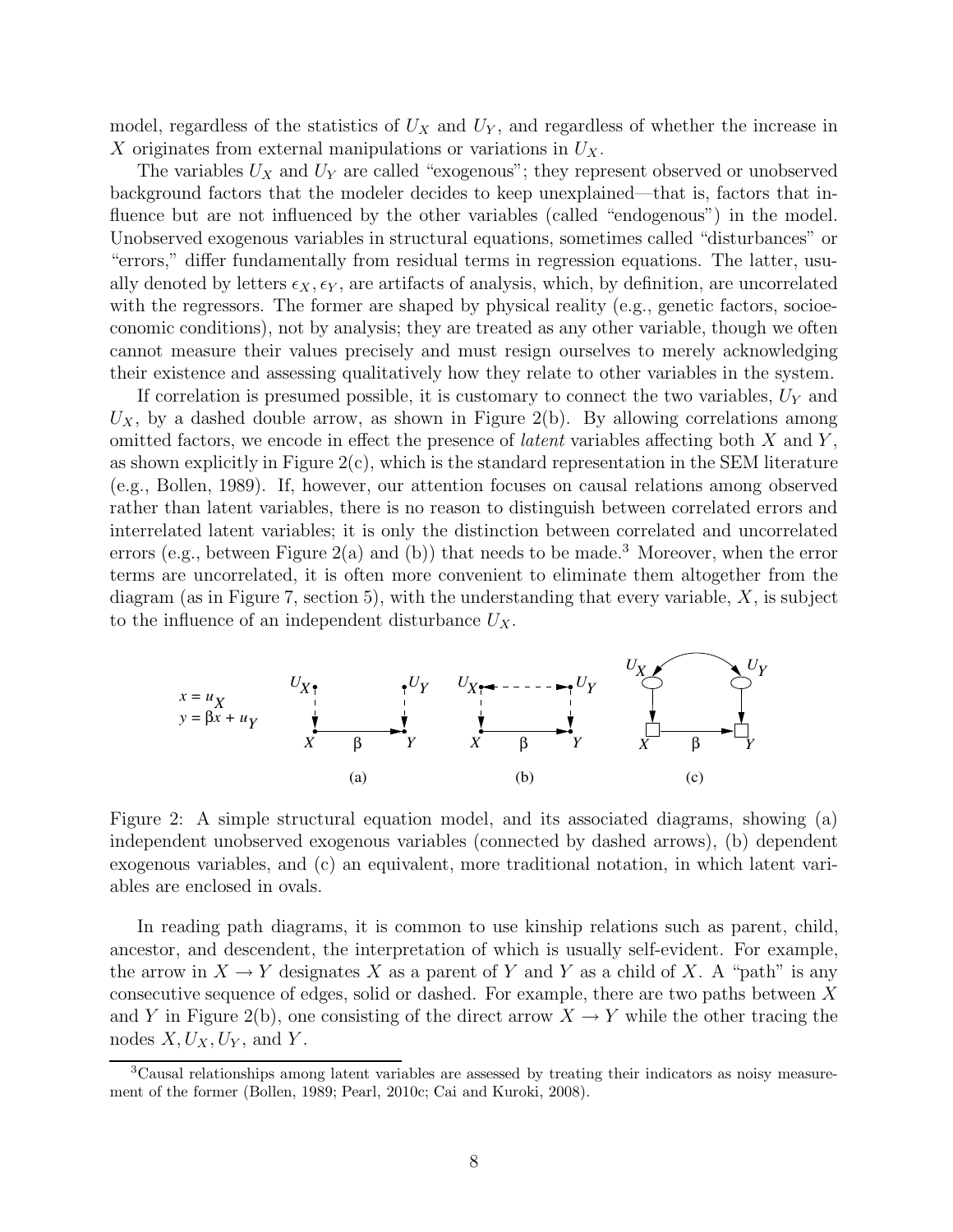In path diagrams, causal assumptions are encoded not in the links but, rather, in the missing links. An arrow merely indicates the possibility of causal connection, the strength of which remains to be determined (from data); a missing arrow represents a claim of zero influence, while a missing double arrow represents a claim of zero covariance. Both assumptions are causal, not statistical, since none can be determined from the joint density of the observed variables,  $X$  and  $Y$ , though both can be tested in experimental settings (e.g., randomized trials).

### 4.2 Causal Assumptions in Nonparametric Models

To extend the capabilities of SEM methods to models involving discrete variables, nonlinear dependencies, and heterogeneous effect modifications, we need to detach the notion of "effect" from its algebraic representation as a coefficient in an equation, and redefine "effect" as a general capacity to transmit changes among variables. The central idea is to exploit the invariant characteristics of structural equations without committing to a specific functional form. For example, the nonparametric interpretation of the diagram in Figure  $3(a)$ corresponds to a set of three unknown functions, each corresponding to one of the observed



Figure 3: The diagrams associated with (a) the structural model of equation (2) and (b) the modified model of equation (3), representing the intervention  $do(X = x_0)$ .

variables:

$$
z = f_Z(u_Z)
$$
  
\n
$$
x = f_X(z, u_X)
$$
  
\n
$$
y = f_Y(x, u_Y),
$$
\n(2)

where in this particular example  $U_Z, U_X$  and  $U_Y$  are assumed to be jointly independent but otherwise arbitrarily distributed. Each of these functions represents a causal process (or mechanism) that determines the value of the left variable (output) from the values on the right variables (inputs). The absence of a variable from the right-hand side of an equation encodes the assumption that nature ignores that variable in the process of determining the value of the output variable. For example, the absence of variable  $Z$  from the arguments of  $f<sub>Y</sub>$  conveys the empirical claim that variations in Z will leave Y unchanged, as long as variables  $U_Y$  and X remain constant.

# 4.3 Representing Interventions and Causal effects

Remarkably, this feature of invariance permits us to derive powerful claims about causal effects and counterfactuals, despite our ignorance of functional and distributional forms. This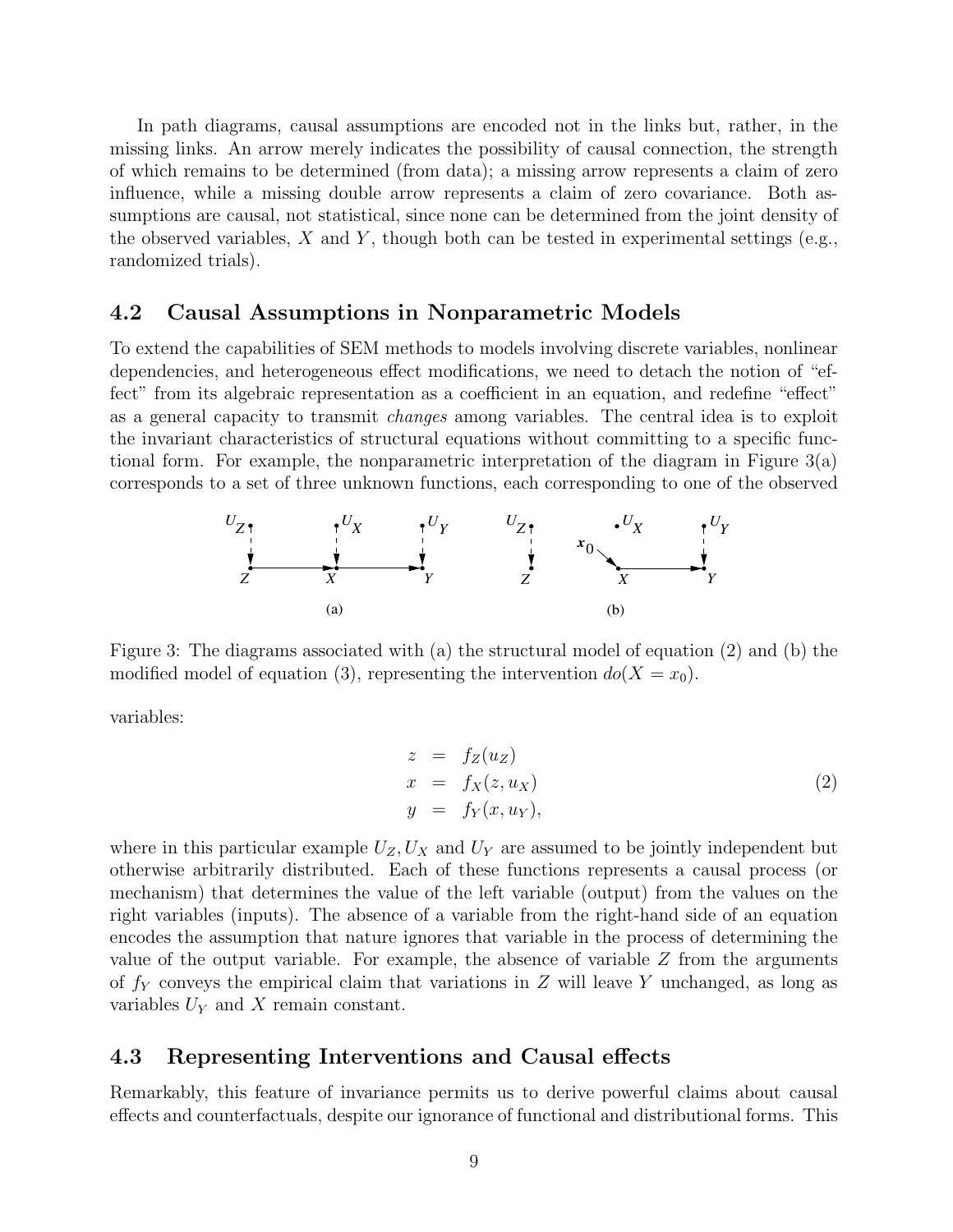is done through a mathematical operator called  $do(x)$ , which simulates physical interventions by deleting certain functions from the model, replacing them with a constant  $X = x$ , while keeping the rest of the model unchanged. For example, to emulate an intervention  $d\sigma(x_0)$ that holds X constant (at  $X = x_0$ ) in model M of Figure 3(a), we replace the equation for x in equation (2) with  $x = x_0$ , and obtain a new model,  $M_{x_0}$ ,

$$
z = f_Z(u_Z)
$$
  
\n
$$
x = x_0
$$
  
\n
$$
y = f_Y(x, u_Y),
$$
\n(3)

the graphical description of which is shown in Figure 3(b).

The joint distribution associated with the modified model, denoted  $P(z, y|do(x_0))$  describes the postintervention distribution of variables Y and Z (also called "controlled" or "experimental" distribution), to be distinguished from the preintervention distribution,  $P(x, y, z)$ , associated with the original model of equation (2). For example, if X represents a treatment variable, Y a response variable, and Z some covariate that affects the amount of treatment received, then the distribution  $P(z, y|do(x_0))$  gives the proportion of individuals that would attain response level  $Y = y$  and covariate level  $Z = z$  under the hypothetical situation in which treatment  $X = x_0$  is administered uniformly to the population.

In general, we can formally define the postintervention distribution by the equation

$$
P_M(y|do(x)) = P_{M_x}(y) \tag{4}
$$

In words: In the framework of model  $M$ , the postintervention distribution of outcome Y is defined as the probability that model  $M_x$  assigns to each outcome level  $Y = y$ . From this distribution, which is readily computed from any fully specified model  $M$ , we are able to assess treatment efficacy by comparing aspects of this distribution at different levels of  $x_0$ . However, the central question in the analysis of causal effects is the question of identification in partially specified models: Given assumptions set  $A$  (as embodied in the model), can the controlled (postintervention) distribution,  $P(Y = y|do(x))$ , be estimated from data governed by the preintervention distribution  $P(z, x, y)$ ?

In linear parametric settings, the question of identification reduces to asking whether some model parameter,  $\beta$ , has a unique solution in terms of the parameters of P (say the population covariance matrix). In the nonparametric formulation, the notion of "has a unique solution" does not directly apply since quantities such as  $Q(M) = P(y|do(x))$  have no parametric signature and are defined procedurally by simulating an intervention in a causal model  $M$ , as in equation (3). The following definition captures the requirement that Q be estimable from the data:

Definition 1 (identifiability ) (Pearl, 2000, p. 77)

A quantity  $Q(M)$  is identifiable, given a set of assumptions A, if for any two models  $M_1$  and  $M_2$  that satisfy A, we have

$$
P(M_1) = P(M_2) \Rightarrow Q(M_1) = Q(M_2)
$$
\n
$$
(5)
$$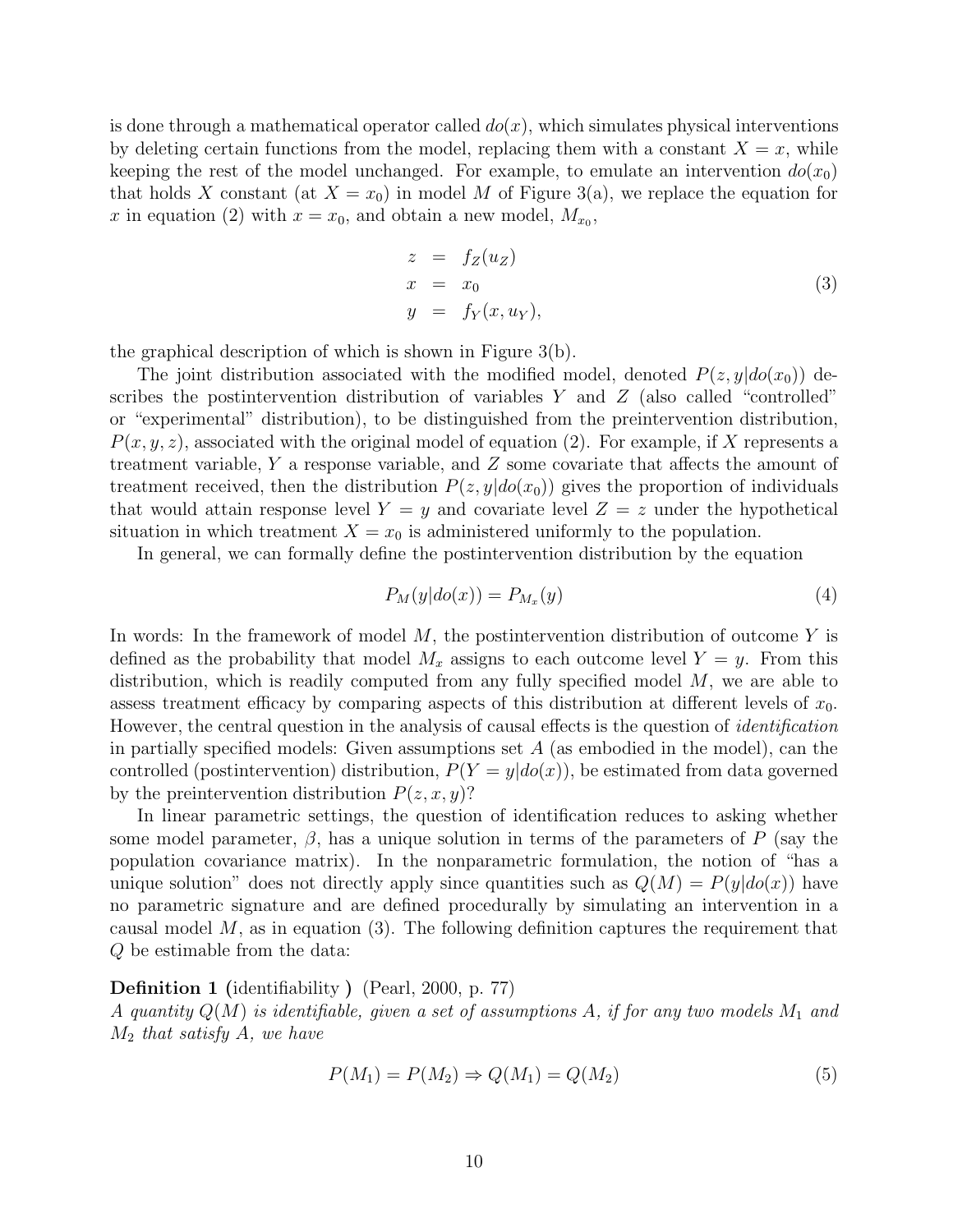In words, the functional details of  $M_1$  and  $M_2$  do not matter; what matters is that the assumptions in  $A$  (e.g., those encoded in the diagram) would constrain the variability of those details in such a way that equality of  $P$ 's would entail equality of  $Q$ 's. When this happens, Q depends on P only and should therefore be expressible in terms of the parameters of P. Section 5.3 will exemplify and operationalize this notion.

# 4.4 Counterfactual Analysis in Structural Models

Not all questions of causal character can be encoded in  $P(y|do(x))$ -type expressions, thus implying that not all causal questions can be answered from experimental studies. For example, retrospective questions regarding causes of a given effect (e.g., what fraction of death cases are *due to* a specific treatment) cannot be answered from experimental studies, and naturally this kind of question cannot be expressed in  $P(y|do(x))$  notation.<sup>4</sup>

To answer such questions, a probabilistic analysis of counterfactuals is required, one dedicated to the relation "Y would be y had X been x in situation  $U = u$ ," denoted  $Y_x(u) =$ y. Remarkably, unknown to most economists and philosophers, structural equation models provide the formal interpretation and symbolic machinery for analyzing such counterfactual relationships.<sup>5</sup>

The key idea is to interpret the phrase "had X been  $x$ " as an instruction to make a minimal modification in the current model, which may have assigned  $X$  a different value, say  $X = x'$ , so as to ensure the specified condition  $X = x$ . Such a minimal modification amounts to replacing the equation for  $X$  by a constant  $x$ , as we have done in equation (3). This replacement permits the constant x to differ from the actual value of  $X$  (namely  $f_X(z, u_X)$ ) without rendering the system of equations inconsistent, thus yielding a formal interpretation of counterfactuals in multistage models, where the dependent variable in one equation may be an independent variable in another.

#### Definition 2 (unit-level counterfactuals) (Pearl, 2000, p. 98)

Let M be a fully specified structural model and  $M_x$ ; a modified version of M, with the equation(s) of X replaced by  $X = x$ . Denote the solution for Y in the equations of  $M_x$ ; by the symbol  $Y_{M_x}(u)$ . The counterfactual  $Y_x(u)$  (Read: "The value of Y in unit u, had X been  $x'$ ) is given by

$$
Y_x(u) \stackrel{\Delta}{=} Y_{M_x}(u). \tag{6}
$$

In words: The counterfactual  $Y_x(u)$  in model M is defined as the solution for Y in the "surgically modified" submodel  $M_x$ .

<sup>4</sup>The reason for this fundamental limitation is that no death case can be tested twice, with and without treatment. For example, if we measure equal proportions of deaths in the treatment and control groups, we cannot tell how many death cases are actually attributable to the treatment itself; it is quite possible that many of those who died under treatment would be alive if untreated and, simultaneously, many of those who survived with treatment would have died if not treated.

<sup>5</sup>Connections between structural equations and a restricted class of counterfactuals were first recognized by Simon and Rescher (1966). These were later generalized by Balke and Pearl (1995), using surgeries (equation 6), thus permitting endogenous variables to serve as counterfactual antecedents. The "surgery definition" was used in Pearl (2000, p. 417) and defended in Pearl (2009, pp. 362–82, 374–79).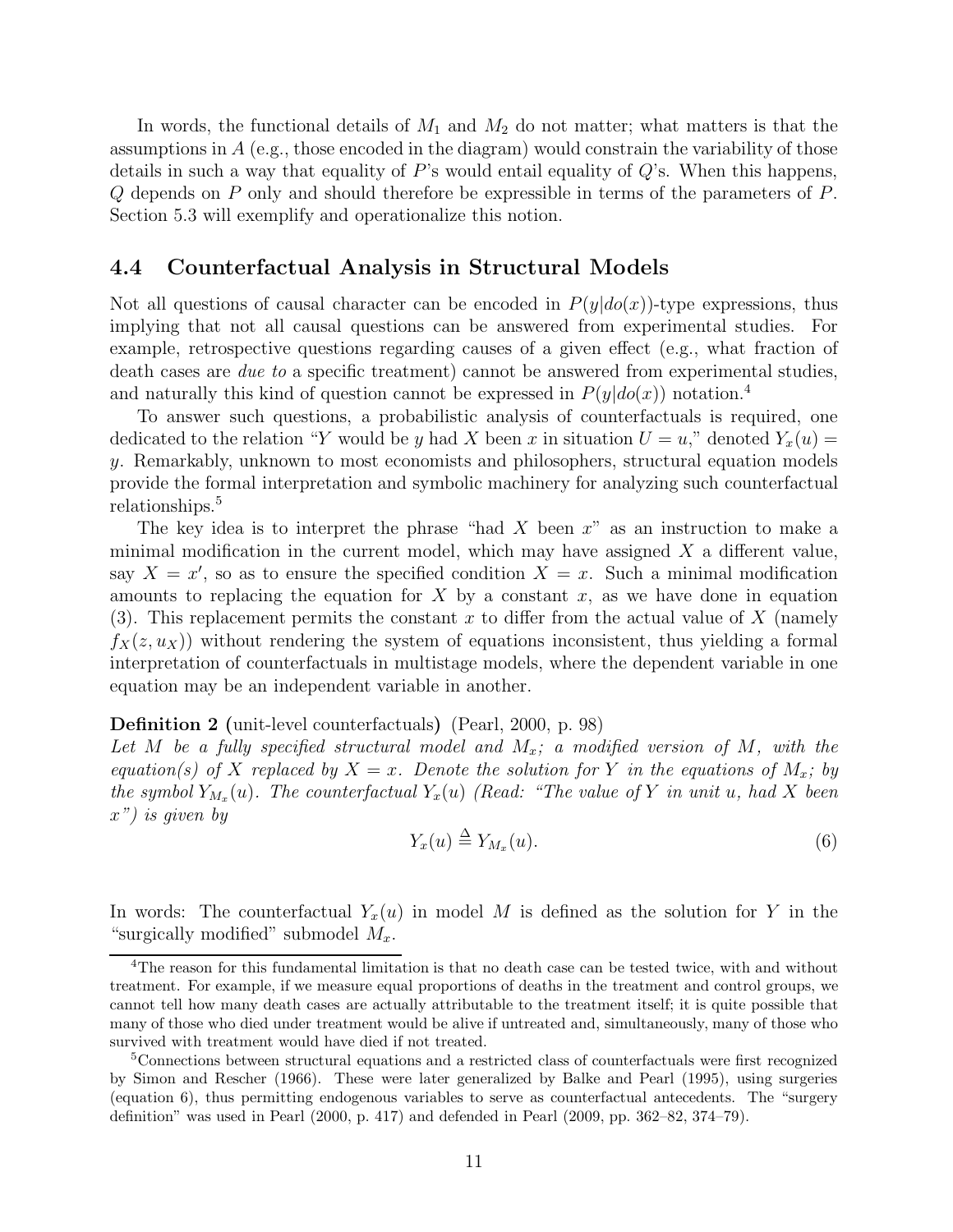We see that every structural equation, say  $y = a + bx + u<sub>Y</sub>$ , carries counterfactual information,  $Y_{xz}(u) = a + bx + u_Y$ , where Z is any set of variables in the model that do not appear on the right-hand side of the equation. Naturally, when U is a random variable,  $Y_x$ will be a random variable as well, the distribution of which is dictated by both  $P(u)$  and the model  $M_x$ . It can be shown (Pearl, 2009, Ch. 7) that equation (6) permits us to define joint distributions of counterfactual variables and to detect conditional independencies of counterfactuals directly from the path diagram.

#### 4.4.1 Reading counterfactuals: An example

This capacity of structural equations to encode and deliver counterfactual information, at both the unit and population levels, is hardly known among SEM researchers, and should receive much greater emphasis in education and the mainstream literature. It is an essential tool to ward off critiques who view counterfactuals as an exclusive property of the potentialoutcome framework (Holland, 1988; Imbens, 2010; Rubin, 2004; Sobel, 2008; Wilkinson et al., 1999). This capacity can be demonstrated by a simple example, using a 3-variable linear model; the same one used by Holland (1988) and Sobel (2008) to "prove" that structural models do not have causal or counterfactual content.

Consider the model in Figure 4 where  $X$  stands for the level of assistance (or "treatment") given to a student,  $Z$  stands for the amount of time the student spends studying, and  $Y$ , the outcome, stands for the student's performance on an exam. Starting at a unit level analysis,



Figure 4: Structural models used for answering a counterfactual question about an individual  $u = (\epsilon_1, \epsilon_2, \epsilon_3)$ . (a) The generic model (all intercepts are assumed zero); (b) the u-specific model; and (c) the modified model necessary to accommodate the antecedent  $Z = 2$  of the counterfactual question  $Q_1$ .

let us consider a student named Joe, for whom we measure  $X = 0.5, Z = 1, Y = 1.5$ , and about whom we ask a counterfactual question:

 $Q_1$ : What would Joe's score be had he doubled his study time?

Using our subscript notation, this question amounts to evaluating  $Y_{Z=2}(u)$ , with u standing for the distinctive characteristics of Joe, namely,  $u = (\epsilon_1, \epsilon_2, \epsilon_3)$ , as inferred from the observed data  $\{X = 0.5, Z = 1, Y = 1.5\}.$ 

The answer to this question is obtained in three steps.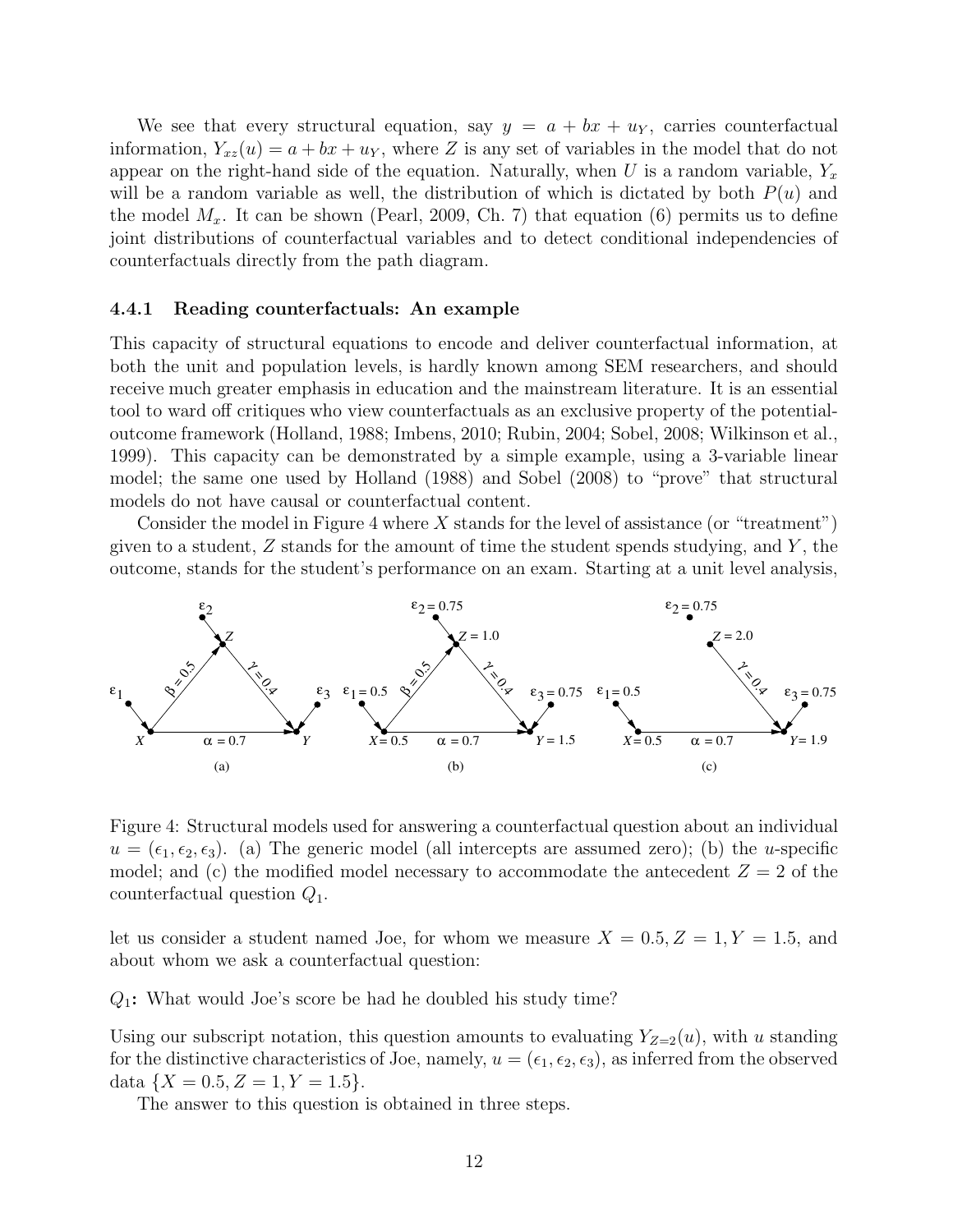1. Use the data to compute the exogenous factors  $\epsilon_1, \epsilon_2, \epsilon_3$  (These are the invariant characteristics of unit  $u$ , and do not change by interventions or counterfactual hypothesizing.) In our model, we get (Figure 4(b)):

$$
\epsilon_1 = 0.5
$$
  
\n
$$
\epsilon_2 = 1 - 0.5 \times 0.5 = 0.75,
$$
  
\n
$$
\epsilon_3 = 1.5 - 0.5 \times 0.7 - 1 \times 0.4 = 0.75
$$

- 2. Modify the model to form  $M_{Z=2}$ , in which Z is set to 2 and all arrows to Z are removed  $(Figure 4(c)).$
- 3. Compute the value of Y in the mutilated model formed in step 2, giving:

$$
Y_{Z=2} = 0.5 \times 0.7 + 2.0 \times 0.4 + 0.75 = 1.90
$$

This example illustrates the need to modify the original model (Figure  $4(a)$ ), in which the combination  $(X = 1, \epsilon_2 = 0.75, Z = 2.0)$  constitutes a contradiction (see footnote 5). This is precisely the contradiction that Freedman (1987) could not reconcile in his critic of SEM.

Let us now ask another hypothetical question about Joe.

 $Q_2$ : What would Joe's score be, had the treatment been 0 and had he studied at whatever level he would have studied had the treatment been 1?

This rather intricate question, which involves nested conditionals, is the basis for defining mediation, to be discussed fully in Section 5.4. Using our subscript notation, the quantity sought can be written as  $Y_{0,Z_1}$ , where  $Z_1$  is the value that Z would attain had X been one. To compute this quantity we need to form two modified models. The first, shown in Figure



Figure 5: Unit-specific structural models used for answering a nested counterfactual question concerning the indirect effect of X on Y. (a) Modified model needed for calculating  $Z_1$ . (b) Modified model needed for calculating  $Y_{0,Z_1}$ .

 $5(a)$ , to compute  $Z_1$ , the second antecedent in  $Y_{0,Z_1}$ :

$$
Z_1 = 1.0 \times 0.5 + 0.75 = 1.25
$$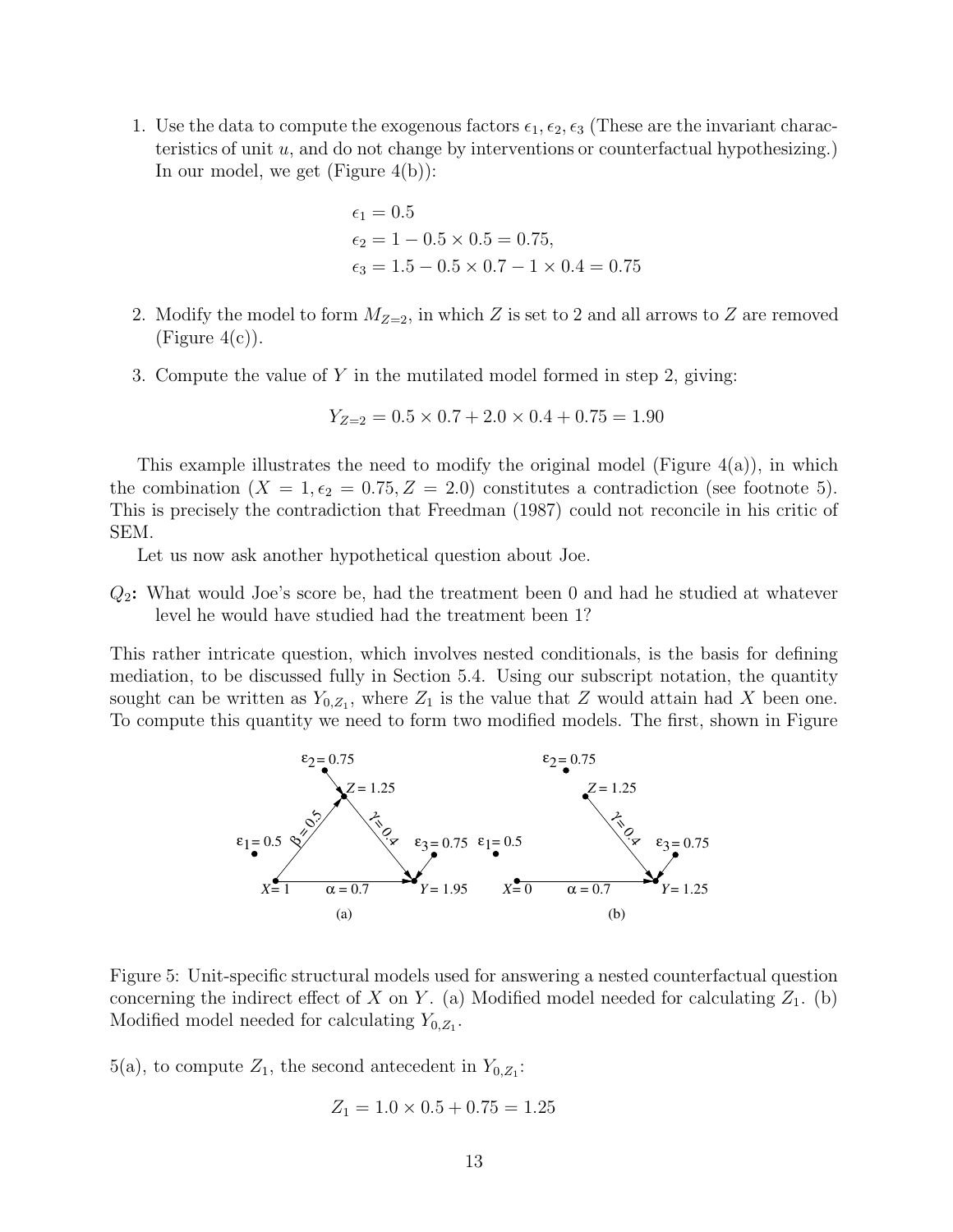The second, shown in Figure 5(b), to compute  $Y_{0,Z_1}$  and thus provide an answer to  $Q_2$ .

$$
Y_{0,Z_1} = Y_{0,1.25} = 1.25 \times 0.4 + 0.75 = 1.25
$$

If we compare this value of  $Y_{0,Z_1} = 1.25$  with Joe's outcome had he not received any treatment,  $Y_0 = 0.75 \times 0.4 + 0.75 = 1.05$ , the difference is, as expected, the indirect effect of X on Y,  $Y_{0,Z_1} - Y_0 = 0.20 = \beta \times \gamma$ .

This exercise may seem unnecessarily complicated in linear models, where we can compute our desired quantity directly from the product  $\beta \times \gamma$ . The benefit of using counterfactuals will be revealed in section 5.5 where indirect effects will be defined for discrete variables, and estimated from data without assuming any parametric forms of the equations.

#### 4.4.2 Predicting outcomes and potential outcomes in empirical studies

Having convinced ourselves that every counterfactual question can be answered (using Eq. (6)) from a fully specified structural model, we next move to population level analysis and ask a policy-related question on a set of 10 individuals, with Joe being participant 1. Each is characterized by a distinct vector  $u_i = (\epsilon_1, \epsilon_2, \epsilon_3)$ , as shown in the first three columns of Table 1.

|                | Participant<br>characteristics |              | Observed<br>behavior |       |      | Predicted<br>Potential Outcomes |       |       |       |       |                            |
|----------------|--------------------------------|--------------|----------------------|-------|------|---------------------------------|-------|-------|-------|-------|----------------------------|
| Participant    | $\epsilon_1$                   | $\epsilon_2$ | $\epsilon_3$         | $X\,$ | Υ    | Ζ                               | $Y_0$ | $Y_1$ | $Z_0$ | $Z_1$ | $Y_{00} \cdot \cdot \cdot$ |
| 1              | 0.5                            | 0.75         | 0.75                 | 0.5   | 1.50 | 1.0                             | 1.05  | 1.95  | 0.75  | 1.25  | 0.75                       |
| $\overline{2}$ | 0.3                            | 0.1          | 0.4                  | 0.3   | 0.71 | 0.25                            | 0.44  | 1.34  | 0.1   | 0.6   | 0.4                        |
| 3              | 0.5                            | 0.9          | 0.2                  | 0.5   | 1.01 | 1.15                            | 0.56  | 1.46  | 0.9   | 1.4   | 0.2                        |
| 4              | 0.6                            | 0.5          | 0.3                  | 0.6   | 1.04 | 0.8                             | 0.50  | 1.40  | 0.5   | 1.0   | 0.3                        |
| 5              | 0.5                            | 0.8          | 0.9                  | 0.5   | 1.67 | 1.05                            | 1.22  | 2.12  | 0.8   | 1.3   | 0.9                        |
| 6              | 0.7                            | 0.9          | 0.3                  | 0.7   | 1.29 | 1.25                            | 0.66  | 1.56  | 0.9   | 1.4   | 0.3                        |
| 7              | 0.2                            | 0.3          | 0.8                  | 0.2   | 1.10 | 0.4                             | 0.92  | 1.82  | 0.3   | 0.8   | 0.8                        |
| 8              | 0.4                            | 0.6          | 0.2                  | 0.4   | 0.80 | 0.8                             | 0.44  | 1.34  | 0.6   | 1.1   | 0.2                        |
| 9              | 0.6                            | 0.4          | 0.3                  | 0.6   | 1.00 | 0.7                             | 0.46  | 1.36  | 0.4   | 0.9   | 0.3                        |
| 10             | 0.3                            | 0.8          | 0.3                  | 0.3   | 0.89 | 0.95                            | 0.62  | 1.52  | 0.8   | 1.3   | 0.3                        |

Table 1: Potential and Observed Outcomes predicted by the structural model of Figure 4(a) units were selected at random, with each  $\epsilon_i$  uniformly distributed over  $[0, 1]$ .

For each triplet  $(\epsilon_1, \epsilon_2, \epsilon_3)$ , the model of Figure 4(a) enables us to complete a full row of the table, including  $Y_0$  and  $Y_1$ , which stand for the potential outcomes under control  $(X = 0)$ and treatment  $(X = 1)$  conditions, respectively. We see that a simple structural model like the one in Figure 4(a) encodes in effect a synthetic population of individuals together with their predicted behavior under both observational and experimental conditions. The columns labeled X, Y, Z predict the results of observational studies, and those labeled  $Y_0, Y_1, Z_0, Z_1$ predict the hypothetical outcome under two treatment regimes,  $X = 0$ , and  $X = 1$ . Many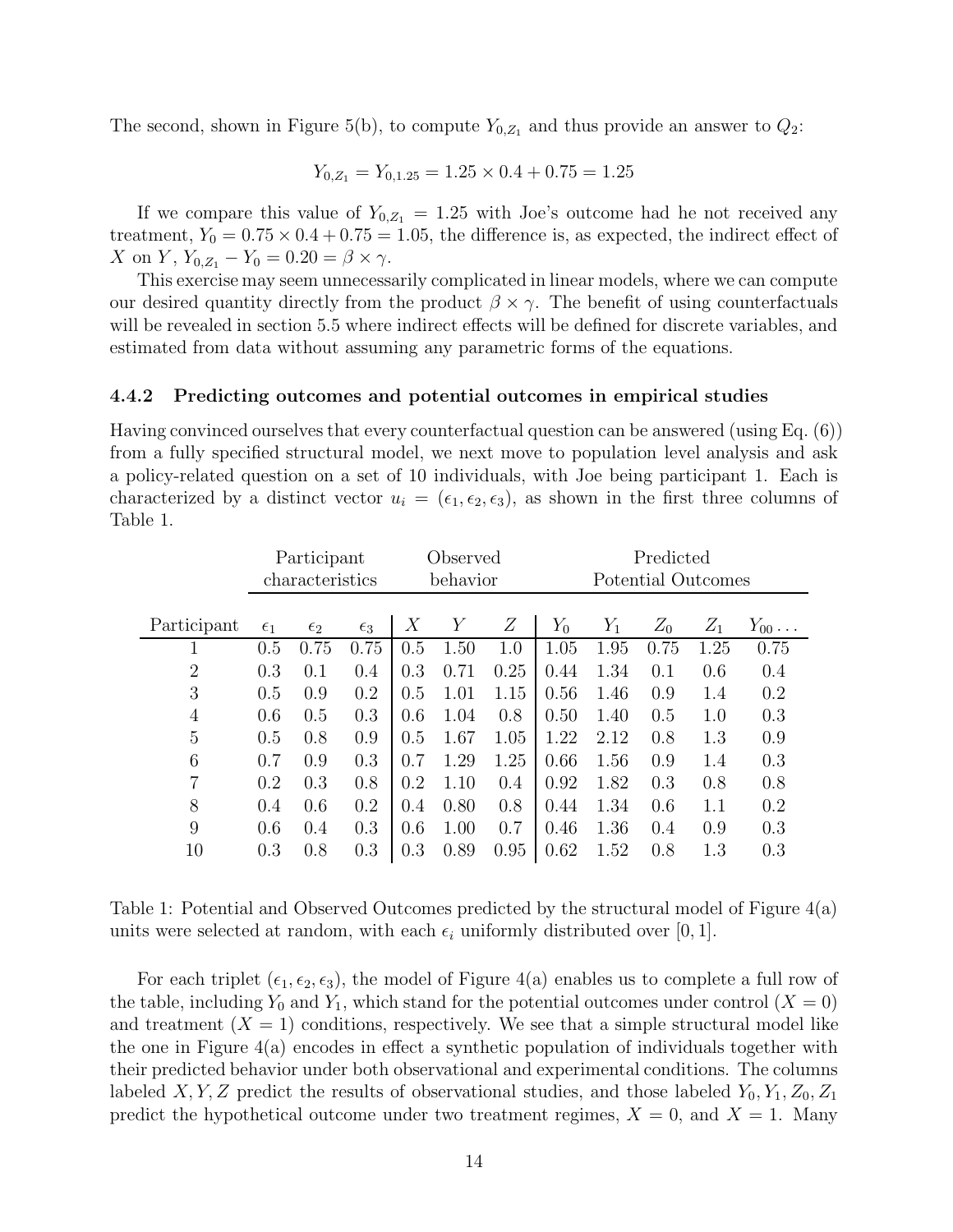more, in fact infinite potential outcomes may be predicted as well, for example,  $Y_{X=0.5, Z=2.0}$ computed in Figure 4(c), and all combinations of subscripted variables. From this synthetic population one can find the distribution of every counterfactual query on variables  $X, Y, Z$ , including, in particular, retrospective counterfactuals, such as the probability that a person chosen at random would have passed the exam by getting assistance given that, in reality, he/she failed the exam and did not receive any assistance.<sup>6</sup>

This prediction power was facilitated of course with the help of two untestable pieces of information: (1) the structure of the model (which include the assumption of independent error terms) and (2) the values of the model parameters (which include the distribution of each exogenous variable). Whereas the latter can often be inferred from the data (see Section 5.3), the former depends largely on scientific judgment.

Now assume that we have no information whatsoever about the underlying model and all we have are measurements on Y taken in the experimental study in which  $X$  is randomized over two levels,  $X = 0$  and  $X = 1$ .

|                |                   | Predicted          | Observed             |       |  |  |
|----------------|-------------------|--------------------|----------------------|-------|--|--|
|                |                   | Potential Outcomes | Outcomes             |       |  |  |
|                |                   |                    |                      |       |  |  |
| Participant    | $Y_0$             | $Y_1$              | $Y_0$                | $Y_1$ |  |  |
| 1              | 1.05              | 1.95               | 1.05                 |       |  |  |
| $\overline{2}$ | 0.44              | 1.34               |                      | 1.34  |  |  |
| 3              | 0.56              | 1.46               |                      | 1.46  |  |  |
| 4              | 0.50              | 1.40               |                      | 1.40  |  |  |
| 5              | 1.22              | 2.12               | 1.22                 |       |  |  |
| 6              | 0.66              | 1.56               | 0.66                 |       |  |  |
| 7              | 0.92              | 1.82               |                      | 1.82  |  |  |
| 8              | 0.44              | 1.34               | 0.44                 |       |  |  |
| 9              | 0.46              | 1.36               |                      | 1.36  |  |  |
| 10             | 0.62              | 1.52               | 0.62                 |       |  |  |
|                |                   |                    |                      |       |  |  |
|                | True              | treat-<br>average  | Study average treat- |       |  |  |
|                | ment effect: 0.90 |                    | ment effect: 0.68    |       |  |  |

Table 2: Potential and Observed Outcomes in a randomized clinical trial with X randomized over  $X = 0$  and  $X = 1$ .

Table 2 describes the responses of the same 10 participants (Joe being participant 1) under such experimental conditions. The first two columns give the true potential outcomes (taken from Table 1) while the last two columns describe the information available to the experimenter, where a Square indicates that the response was not observed.<sup>7</sup> Randomization

<sup>&</sup>lt;sup>6</sup>This probability, written  $P(Y_1 = 1 | X = 0, Y = 0)$ , also known as the "probability of causation" (Pearl, 2009, Ch. 9) quantifies "causes of effect," as opposed to "effect of causes," and was excluded, prematurely I presume, from the province of potential outcome analysis (Holland, 1986).

<sup>&</sup>lt;sup>7</sup>Such tables are normally used to explain the philosophy behind the potential outcome framework (e.g., West and Thoemmes  $(2010)$  in which  $Y_1$  and  $Y_0$  are taken as unexplained random variables. Here they are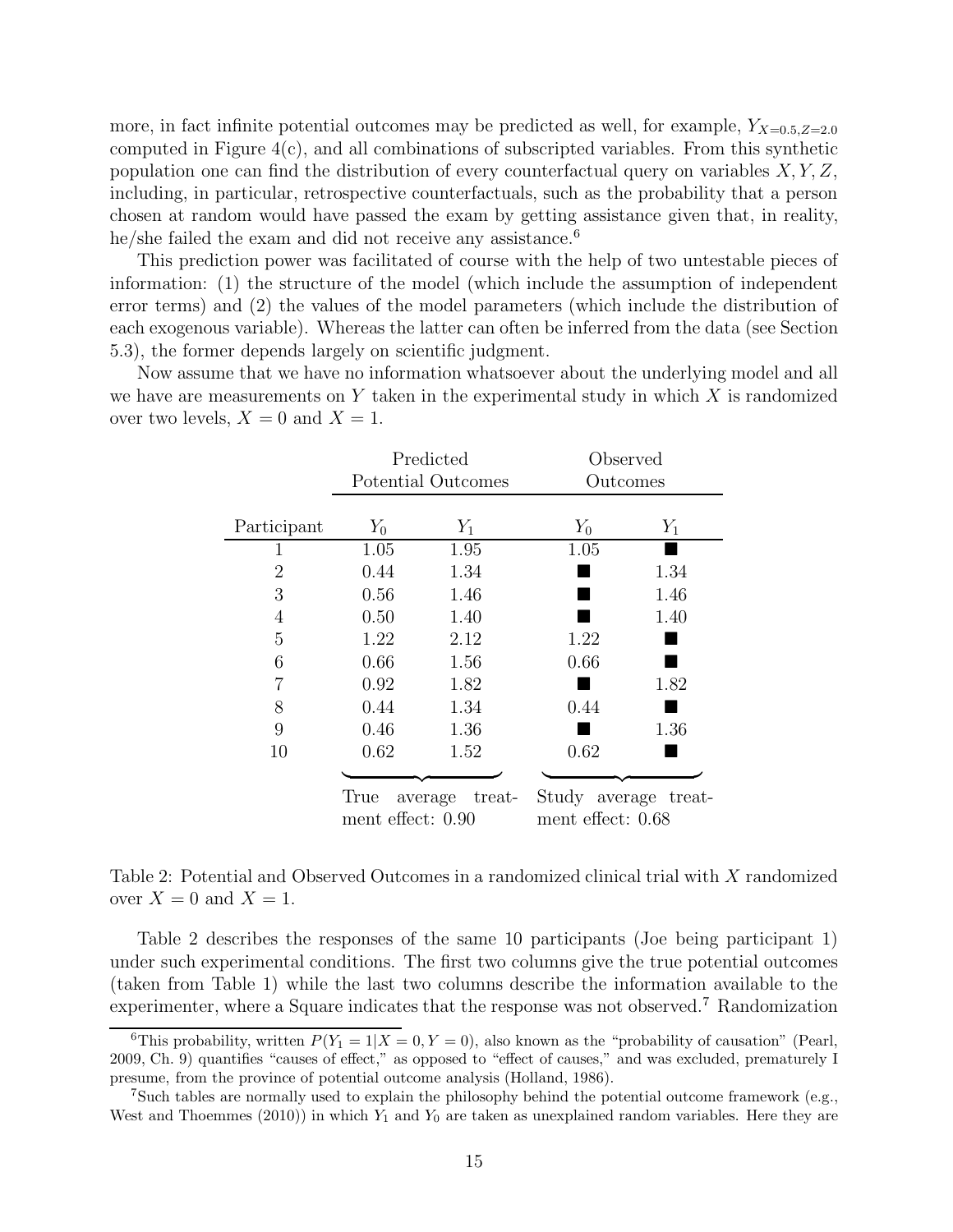assures us that, although half of the potential outcomes are not observed, the difference between the observed means in the treatment and control groups, will converge to the average of the true difference,  $E(Y_1 - Y_0) = 0.9$ .

In our model, since all exogenous variables are independent, the slope of the regression of Y on X would also converge to the average causal effect. Bias will be introduced if  $\epsilon_1$ is correlated with  $\epsilon_2$  or with  $\epsilon_3$ . However, such correlation will not bias the average causal effect estimated in the experimental study.

### 4.5 Relations to the Potential Outcome Framework

Definition 2 constitutes the bridge between SEM and a framework called "potential outcome" (Rubin, 1974) which is often presented as a "more principled alternative" to SEM (Holland, 1988; Rubin, 2004; Wilkinson et al., 1999; Sobel, 1996, 2008). Such presentations are misleading and misinformed; the two frameworks have been proven to be a logically equivalent, differing only in the language in which researchers are permitted to express assumptions. A theorem in one is a theorem in the other (Pearl, 2009, pp. 228–31), with Definition 2 providing the formal basis for both.

The idea of potential-outcome analysis is simple. Researchers who feel uncomfortable presenting their assumptions in diagrams or structural equations may do so in a roundabout way, using randomized trial as the ruling paradigm, and interpret the counterfactual  $Y_x(u)$  as the potential outcome of subject u to hypothetical treatment  $X = x$  ignoring the mechanisms that govern that outcome. The causal inference problem is then set up as one of "missing data," where the missing data are the potential outcomes  $Y_x(u)$  under the treatment not received, while the observed data are the potential outcomes under the received treatments, as shown in Table 2.

Thus,  $Y_x$  becomes a new latent variable which reveals its value only when  $X = x$ , through the relation

$$
X = x \implies Y_x = Y,\tag{7}
$$

sometimes written (for binary  $X$ ):

 $Y = xY_1 + (1 - x)Y_0$ 

Beyond this relation (known as "consistency assumption"), the investigator may ignore the fact that  $Y_x$  is actually Y itself, only measured under different conditions (as in Figure 4(c)), and proceed to estimate the average causal effect,  $E(Y_{x})-E(Y_{x})$ , with all the machinery that statistics has developed for missing data. Moreover, since (7) is also a theorem in the logic of structural counterfactuals (Pearl, 2009, Ch. 7) and a complete one,<sup>8</sup> researchers in this camp are guaranteed never to obtain results that conflict with those derived in the structural framework.

The weakness of this approach surfaces in the problem formulation phase where, deprived of diagrams and structural equations, researchers are forced to express the (inescapable)

defined by, and derived from a simple structural model.

<sup>8</sup> In other words, a complete axiomization of structural counterfactuals in recursive systems consists of (7) and a few non essential details (Halpern, 1998).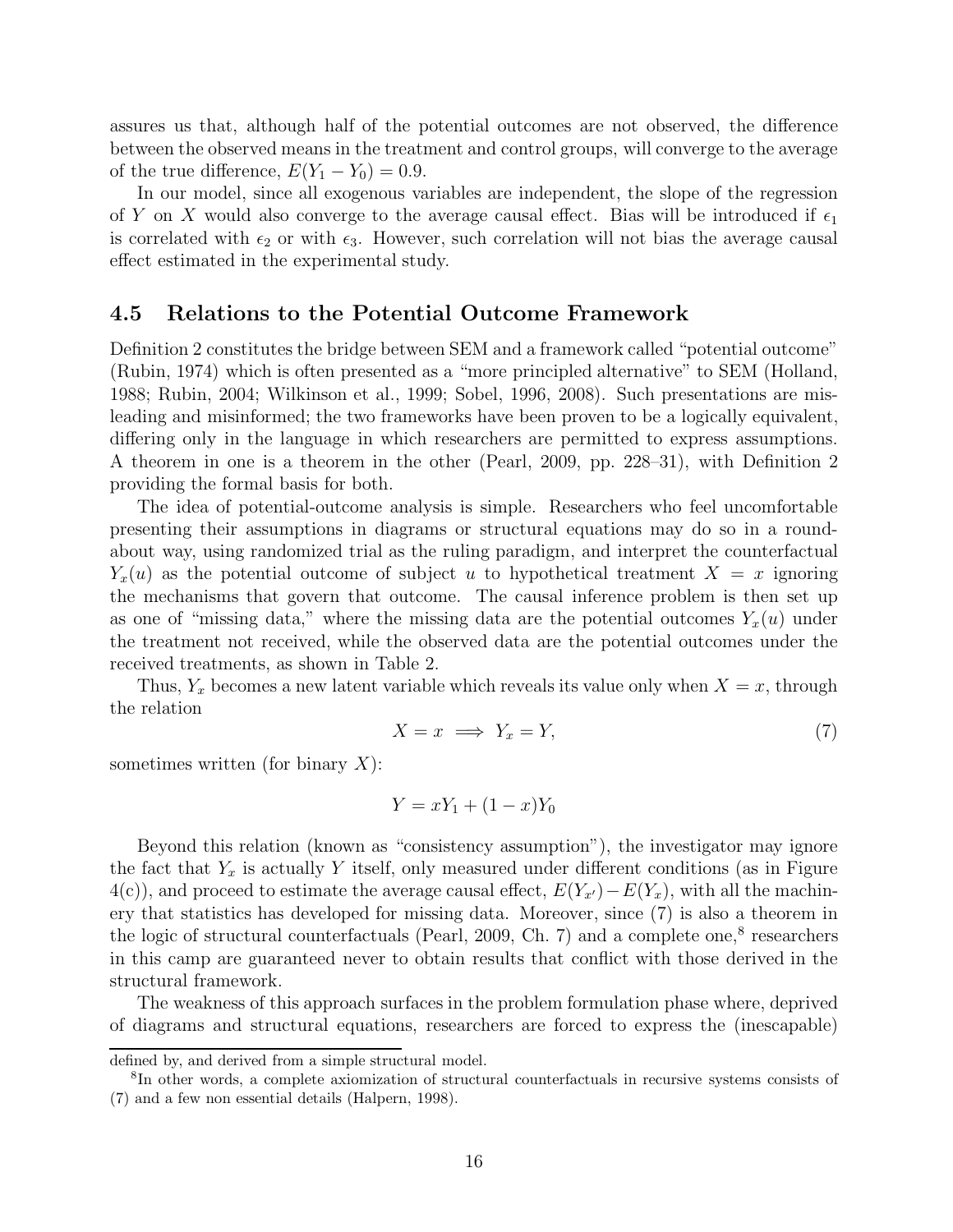assumption set A in a language totally removed from scientific knowledge, for example, in the form of conditional independencies among counterfactual variables (see Pearl, 2010a).

For example, to express the fact that, in randomized trial, X is independent on both  $\epsilon_2$ and  $\epsilon_3$  (Figure 4(a)), the investigator would need to write the cryptic, "strong ignorability" expression  $X \perp \!\!\!\perp \{Z_1, Z_0, Y_{00}, Y_{01}, Y_{10}, Y_{11}\}.$  To overcome this obstacle, Pearl (2009) has devised a way of combining the best features of the two approaches. It is based on encoding causal assumptions in the language of diagrams or structural equations; translating these assumptions into counterfactual notation; performing derivation in the algebraic language of counterfactuals, using axioms derived from equation (6) and, finally, interpreting the result in plain causal language. The mediation problem discussed in Section 5.4 illustrates how such symbiosis clarifies the conceptualization and estimation of direct and indirect effects, a task that has lingered on for several decades.

# 5 The Testable Implications of Structural Models

This section deals with the testable implications of structural models, sometimes called "over-identifying restrictions," and ways of reading them from the graph.

# 5.1 The *d*-separation criterion

Although each causal assumption in isolation cannot be tested in non-experimental studies, the sum total of all causal assumptions in a model often has testable implications. The chain model of Figure 3(a), for example, encodes seven causal assumptions, each corresponding to a missing arrow or a missing double-arrow between a pair of variables. None of those assumptions is testable in isolation, yet the totality of all seven assumptions implies that Z is unassociated with Y in every stratum of X. Such testable implications can be read off the diagrams using a graphical criterion known as d-separation (Pearl, 1988).

### Definition 3 (d-separation)

A set S of nodes is said to block a path p if either  $(1)$  p contains at least one arrow-emitting node that is in S, or  $(2)$  p contains at least one collision node that is outside S and has no descendant in S. If S blocks all paths from set X to set Y , it is said to "d-separate X and  $Y$ ," and then, it can be shown that variables  $X$  and  $Y$  are independent given  $S$ , written  $X \perp\!\!\!\perp Y | S.^9$ 

To illustrate, the path  $U_Z \to Z \to X \to Y$  in Figure 3(a) is blocked by  $S = \{Z\}$  and by  $S = \{X\}$ , since each emits an arrow along that path. Consequently we can infer that the conditional independencies  $U_Z \perp \!\!\!\perp Y | Z$  and  $U_Z \perp \!\!\!\perp Y | X$  will be satisfied in any probability function that this model can generate, regardless of how we parametrize the arrows. Likewise, the path  $U_Z \to Z \to X \leftarrow U_X$  is blocked by the null set  $\{\emptyset\}$ , but it is not blocked by  $S = \{Y\}$  since Y is a descendant of the collision node X. Consequently, the marginal independence  $U_Z \perp\!\!\!\perp U_X$  will hold in the distribution, but  $U_Z \perp\!\!\!\perp U_X | Y$  may or may not hold. This special handling of collision nodes (or *colliders*, e.g.,  $Z \to X \leftarrow U_X$ ) reflects a general

<sup>&</sup>lt;sup>9</sup>See Hayduk et al. (2003); Mulaik (2009), and Pearl (2009, p. 335)) for gentle introduction to d-separation.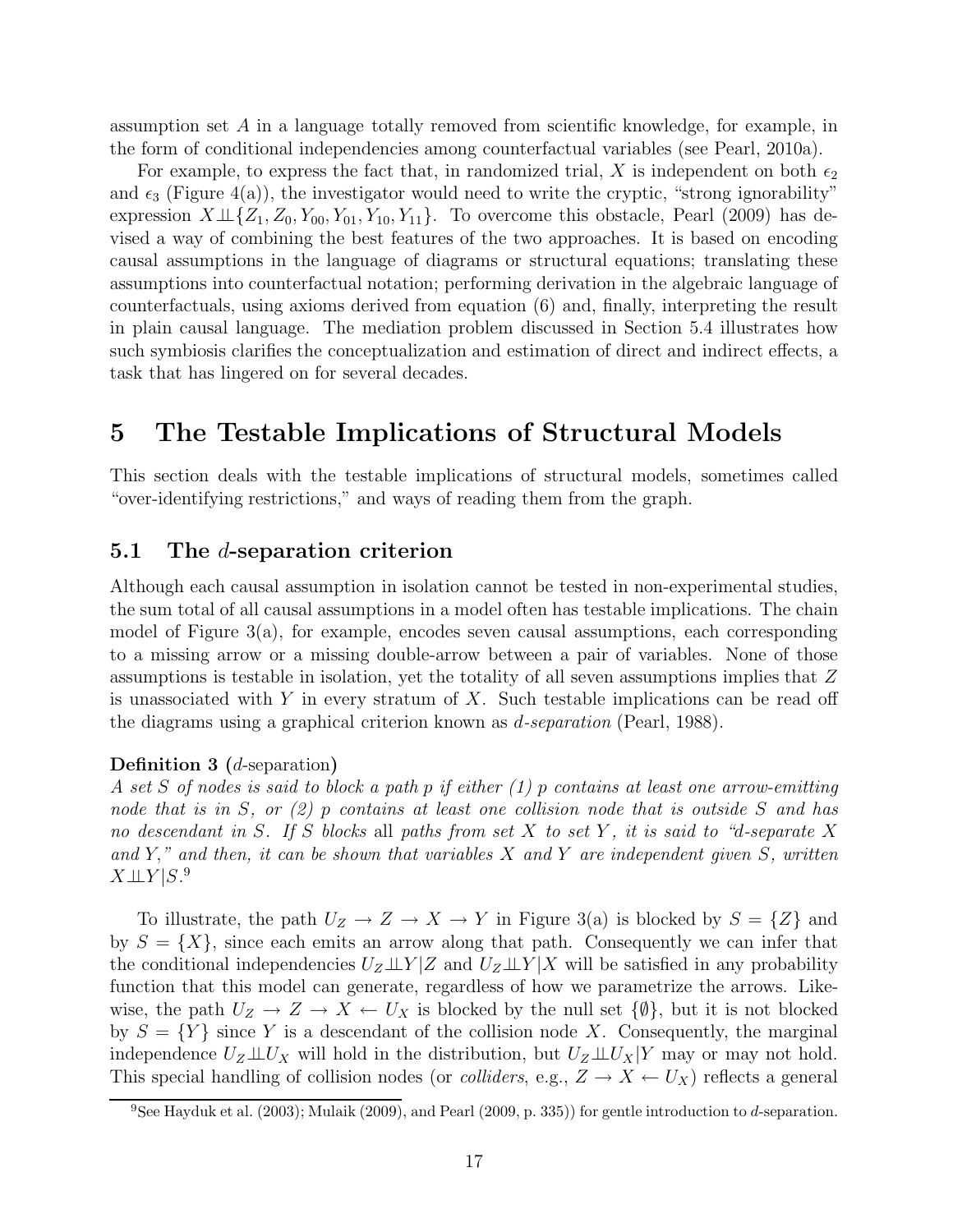phenomenon known as Berkson's paradox (Berkson, 1946), whereby observations on a common consequence of two independent causes render those causes dependent. For example, the outcomes of two independent coins are rendered dependent by the testimony that at least one of them is a tail.

The testable implications of any given model are vividly advertised by its associated graph G. Each d-separation condition in G corresponds to a conditional independence test that can be performed on the data to support or refute the validity of  $M$ . These can easily be enumerated by attending to each missing edge in the graph and selecting a set of variables that d-separate the pair of variables corresponding to that missing edge. For example, in Figure 6, three of the missing edges are  $Z_1 - Z_2, Z_1 - Y$ , and  $Z_2 - X$  with separating



Figure 6: A Markovian model illustrating d-separation. Error terms are assumed mutually independent and not shown explicitly.

sets  $\{\emptyset\}, \{X, Z_2, Z_3\}$  and  $\{Z_1, Z_3\}$  respectively. Accordingly, the testable implications of M include  $Z_1 \perp \!\!\! \perp Z_2, Z_1 \perp \!\!\! \perp Y | \{X, Z_2, Z_3\}$ , and  $Z_2 \perp \!\!\! \perp X | \{Z_1, Z_3\}$ .

In linear systems, these conditional independence constraints translate into zero partial correlations, or zero coefficients in the corresponding regression equations. For example, the three implications above translate into the following constraints:  $r_{Z_1Z_2} = 0, r_{YZ_1.XZ_2Z_3} = 0$ and  $r_{Z_2X \cdot Z_1Z_3} = 0$ 

Such tests are easily conducted by routine regression techniques, and they provide valuable diagnostic information for model modification, in case any of them fail (see Pearl, 2009, pp. 143–45). Software routines for automatic detection of all such tests, as well as other implications of graphical models, are reported in Kyono (2010).

If the model is Markovian (i.e., acyclic with uncorrelated errors), then the d-separation conditions are the only testable implications of the model. If the model contains correlated errors, additional constraints are imposed, called "dormant independence" (Shpitser and Pearl, 2008) or Verma's constraints (Verma and Pearl, 1990; McDonald, 2002), generated by missing links that would otherwise be identified (e.g., the missing link from Z to W in Figure 7). This means that traditional algebraic methods of recognizing "over-identified models," deriving "over-identifying restrictions" and determining "parameter identification" (Kenny and Milan,  $2011$ )<sup>10</sup> can be replaced by simple graphical conditions, advertised by non-adjacent variables in the model.

<sup>&</sup>lt;sup>10</sup>The nomenclature "over-identifying restriction" is somewhat misleading, because a model may have many testable implications and none of its parameters identified. Likewise, the traditional algebraic distinction between "over-identified" and "just identified" parameters is usually misleading (see Pearl, 2004).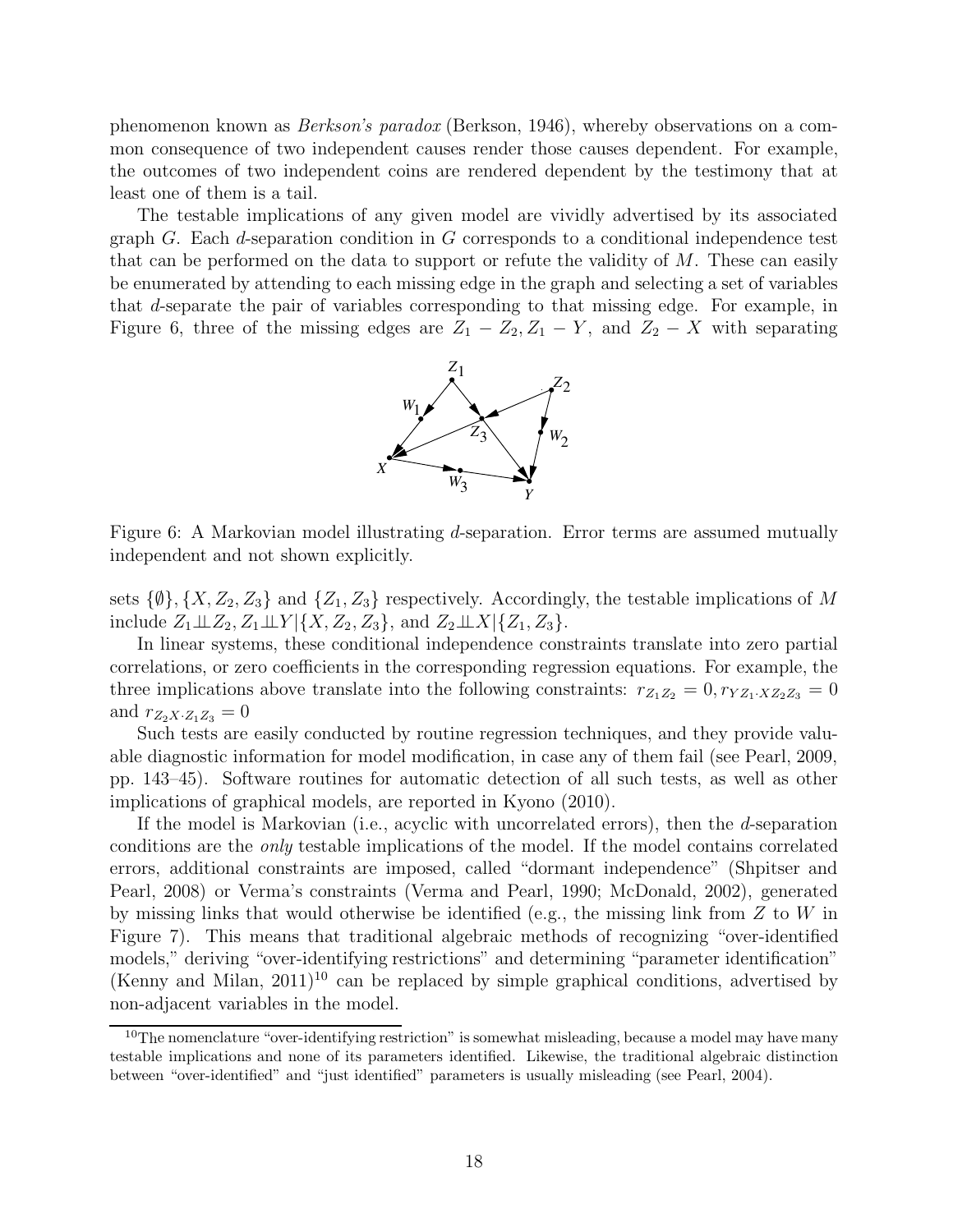### 5.2 Equivalent Models

D-separation also defines conditions for model equivalence that are easily ascertained in the Markovian models (Verma and Pearl, 1990) as well a semi-Markovian models (Ali et al., 2009). These mathematically proven conditions should amend the restricted (and error prone) rules currently prevailing in SEM's research (Kline (2011); Williams (2011)), based primarily on the replacement rules of Lee and Hershberger (1990). The general necessary rule for any modification of a model to preserve equivalence is that the modification not create or destroy any d-separation condition in the modified graph.

For example, consider the model of Figure 7. According to the replacement criterion of



Figure 7: Showing discrepancy between Lee and Hershberger's replacement rule and dseparation, which forbids the replacement of  $X \to Y$  by  $X \leftrightarrow Y$ .

Lee and Hershberger we can replace the arrow  $X \to Y$  with a double-arrow edge  $X \leftrightarrow Y$ (representing residual correlation) when all predictors  $(Z)$  of the effect variable  $(Y)$  are the same as those for the source variable  $(X)$  (see Hershberger, 2006). Unfortunately, the postreplacement model imposes a constraint,  $r_{WZ\cdot Y} = 0$ , that is not imposed by the prereplacement model. This can be seen from the fact that, conditioned on Y, the path  $Z \rightarrow$  $Y \leftarrow X \leftrightarrow W$  is unblocked and will becomes blocked if replaced by  $Z \to Y \leftrightarrow X \leftrightarrow W$ . The same applies to path  $Z \to X \leftrightarrow W$ , since Y would cease to be a descendant of X.

### 5.3 Identification Using Graphs—the Back-Door Criterion

Consider an observational study where we wish to find the effect of  $X$  on  $Y$ —for example, treatment on response—and assume that the factors deemed relevant to the problem are structured as in Figure 6; some of these factors may be unmeasurable, such as genetic trait or life style; others are measurable, such as gender, age, and salary level. Using the terminology of Section 3, our problem is to determine whether the query  $Q = P(y|do(x))$  is identifiable, given the model and, if so, to derive an estimand  $Q(P)$  to guide the estimation of Q.

This problem is typically solved by "adjustment," that is, selecting a subset of factors for measurement, so that comparison of treated versus untreated subjects having the same values of the selected factors gives the correct treatment effect in that subpopulation of subjects. Such a set of factors is called a "sufficient set" or "admissible set" for adjustment.

The following criterion, named "back-door" in Pearl (1993), provides a graphical method of selecting admissible sets of factors, and demonstrates that nonparametric queries such as  $Q = P(y|do(x))$  can sometimes be identified with no knowledge of the functional form of the equations or the distributions of the latent variables in M.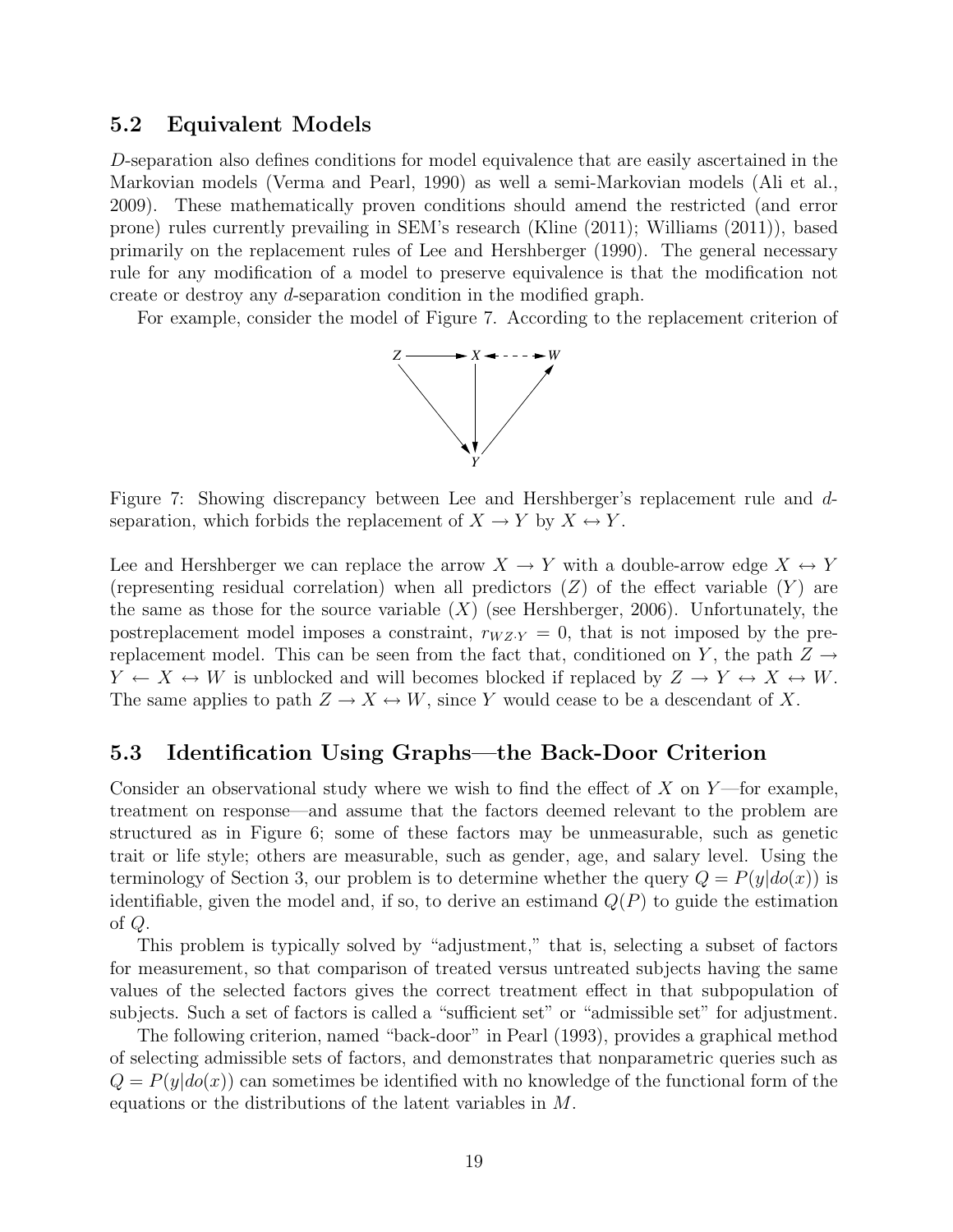**Definition 4** (admissible sets—the back-door criterion) A set S is admissible (or "sufficient") if two conditions hold:

- 1. No element of  $S$  is a descendant of  $X$ .
- 2. The elements of S "block" all "back-door" paths from X to  $Y$ —namely, all paths that end with an arrow pointing to X.

In this criterion, "blocking" is interpreted as in Definition 3. Based on this criterion we see, for example in Figure 6, that the sets  $\{Z_1, Z_2, Z_3\}, \{Z_1, Z_3\}, \{W_1, Z_3\}$ , and  $\{W_2, Z_3\}$  are each sufficient for adjustment, because each blocks all back-door paths between  $X$  and  $Y$ . The set  $\{Z_3\}$ , however, is not sufficient for adjustment because it does not block the path  $X \leftarrow W_1 \leftarrow Z_1 \rightarrow Z_3 \leftarrow Z_2 \rightarrow W_2 \rightarrow Y.$ 

The intuition behind the back-door criterion is as follows. The back-door paths in the diagram carry spurious associations from  $X$  to  $Y$ , while the paths directed along the arrows from  $X$  to  $Y$  carry causative associations. Blocking the former paths (by conditioning on  $S$ ) ensures that the measured association between X and Y is purely causal, namely, it correctly represents the target quantity: the causal effect of  $X$  on  $Y$ . The reason for excluding descendants of  $X$  (e.g.,  $W_3$  or any of its descendants) and conditions for relaxing this restriction are given in (Pearl, 2009, p. 338–41).

#### 5.3.1 Identifying parameters and causal effects

The back-door criterion provides a simple solution to many identification problems, in both linear and nonlinear models, and is summarized in the next theorem.

#### Theorem 1 (Causal Effects Identification)

For any two disjoint sets of variables,  $X$  and  $Y$  in a causal diagram  $G$ , the causal effect of X on Y is given by

$$
P(Y = y | do(X = x)) = \sum_{s} P(Y = y | X = x, S = s) P(S = s)
$$
\n(8)

where S is any set of covariates satisfying the back-door condition of Definition 4.

Since all factors on the right-hand side of the equation are estimable (e.g., by regression) from pre-interventional data, the causal effect can likewise be estimated from such data without bias.

In linear systems, identified causal effect expressions like equation (8) reduce to sums and products of partial regression coefficients. For example, if we wish to estimate the total effect  $\tau_{XY}$  of X on Y in the linear version of Figure 6, we simply take the regression coefficient of Y on X, partialled on any sufficient set  $S$ , giving:

$$
\tau_{XY} = r_{YX \cdot S} = r_{YX \cdot Z_1, Z_3} = r_{YX \cdot W_1, Z_3} = \dots
$$

Current SEM practices do not take advantage of this capability to decide identification graphically, prior to obtaining data, and to estimate the identified quantities directly, by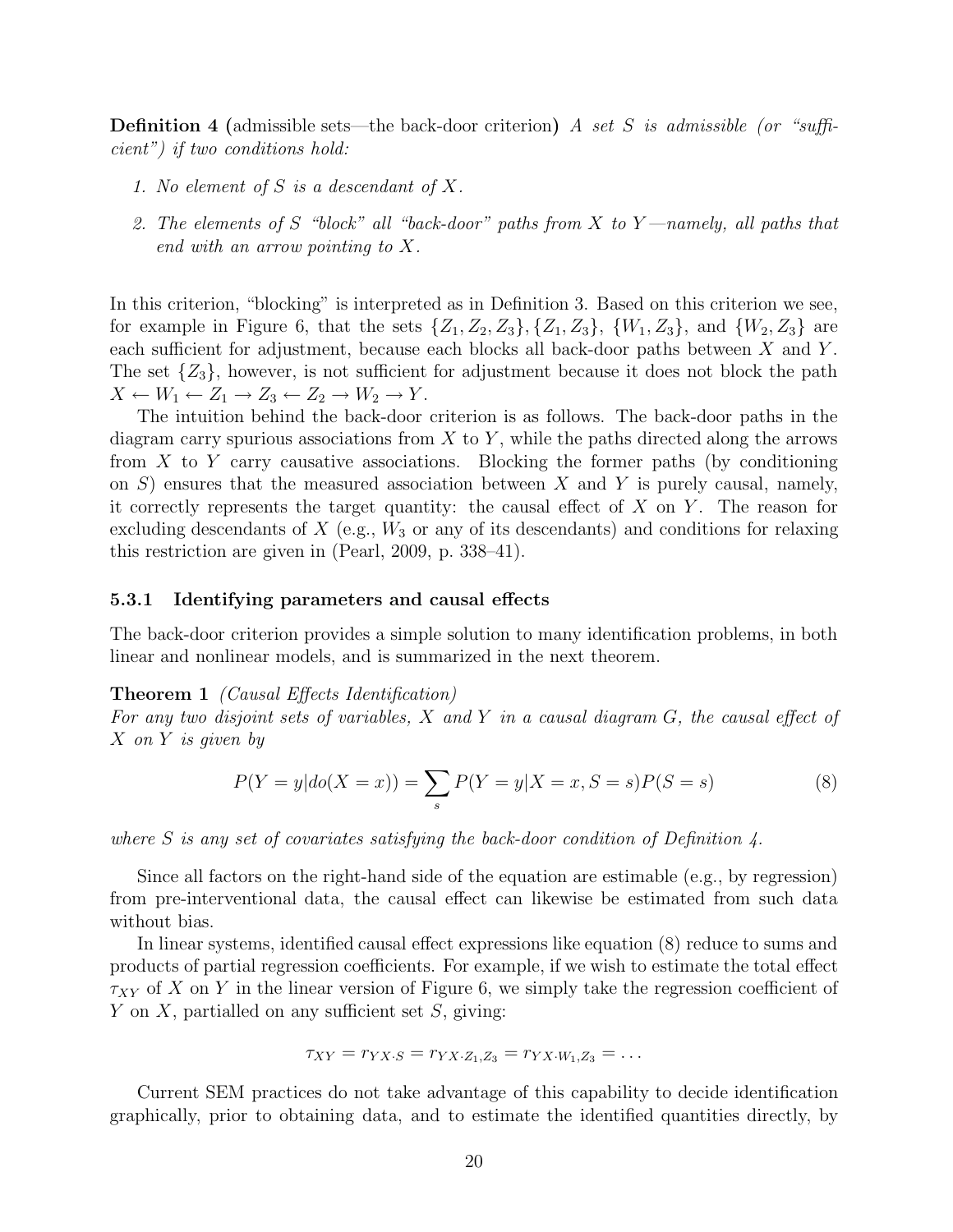partialling out sufficient sets (see Kenny and Milan, 2011). Rather, the prevailing practice is either to engage in lengthy algebraic manipulations, or to identify the model in its entirety by running ML routines on noisy data and hoping for their convergence. This is unfortunate because the target quantity may often be identifiable when the model as a whole is not (see (Pearl, 2009, p. 151) for examples). Moreover, estimation accuracy deteriorates when we allow noisy data of irrelevant variables to corrupt the estimation of the target quantity (McDonald, 2004). The theory of d-separation and the back-door criterion enable us to focus the identification of target quantities on the relevant variables and extract an identifying estimand by inspection or through algorithmic routines (Kyono, 2010). We also note that, when applied to linear models, all identification conditions are valid for feedback systems as well.

#### 5.3.2 Parametric identification in linear SEM

Remarkably, a close cousin of the back door criterion, has resolved an age-long identification problem in linear SEMs: Under what conditions can a path coefficient  $\beta_{XY}$  be estimated by regression, and what variables should serve as the regressors? The answer is given by a criterion called "single door" (Pearl, 2009, p. 150) which reads:

Corollary 1 (the single door criterion)

Let  $\beta_{XY}$  be the structural coefficient labeling the arrow  $X \to Y$  and let  $r_{YX \cdot S}$  stand for the X coefficient (slope) in the regression of Y on X and S, namely,  $r_{YX \cdot S} = \frac{\partial}{\partial x} E(Y|x, s)$ . The equality  $\beta_{XY} = r_{YX \cdot S}$  holds if

- 1. the set S contains no descendant of Y and
- 2. S blocks all paths between X to Y, except the direct path  $X \to Y$ .

In Figure 7, for example,  $\beta_{XY}$  equals  $r_{YXZ}$ , or the coefficient  $b_1$  in the regression  $Y =$  $b_1X + b_2Z + \epsilon$ , while  $\beta_{YW}$ , labeling the arrow  $Y \to W$ , is equal  $r_{WY \cdot XZ}$ . Note that regressing W on Y and X alone is insufficient, for it would leave the path  $Y \leftarrow Z \rightarrow X \leftrightarrow W$  unblocked. In a similar fashion we obtain  $\beta_{ZY} = r_{YZ\cdot X}$  and  $\beta_{ZX} = r_{XZ}$ .

If no set S can be found that satisfies the conditions of Corollary 1 then  $\beta_{XY}$  cannot be reduced to a single regression coefficient, and other identification techniques may be invoked, for example, instrumental variables (Brito and Pearl, 2002a).

#### 5.3.3 Recognizing Instrumental Variables

Instrumental variables is one of the oldest identification technique devised for linear systems (Wright, 1928). The method relies on finding a variable Z that is correlated with X and is deemed uncorrelated with the error term in an equation (see Pearl, 2009, pp. 242–48, for formal definition). While no statistical test can certify a variable as instrument, the d-separation criterion permits us to identify such variables in the causal graph, and use them to identify parameters that do not satisfy the condition of Corollary 1. Moreover, the graph also shows us how to turn variables into instruments when none exist. In Figure 6, for example,  $Z_1$  is not an instrumental variable for the effect of  $Z_3$  on Y, because there is a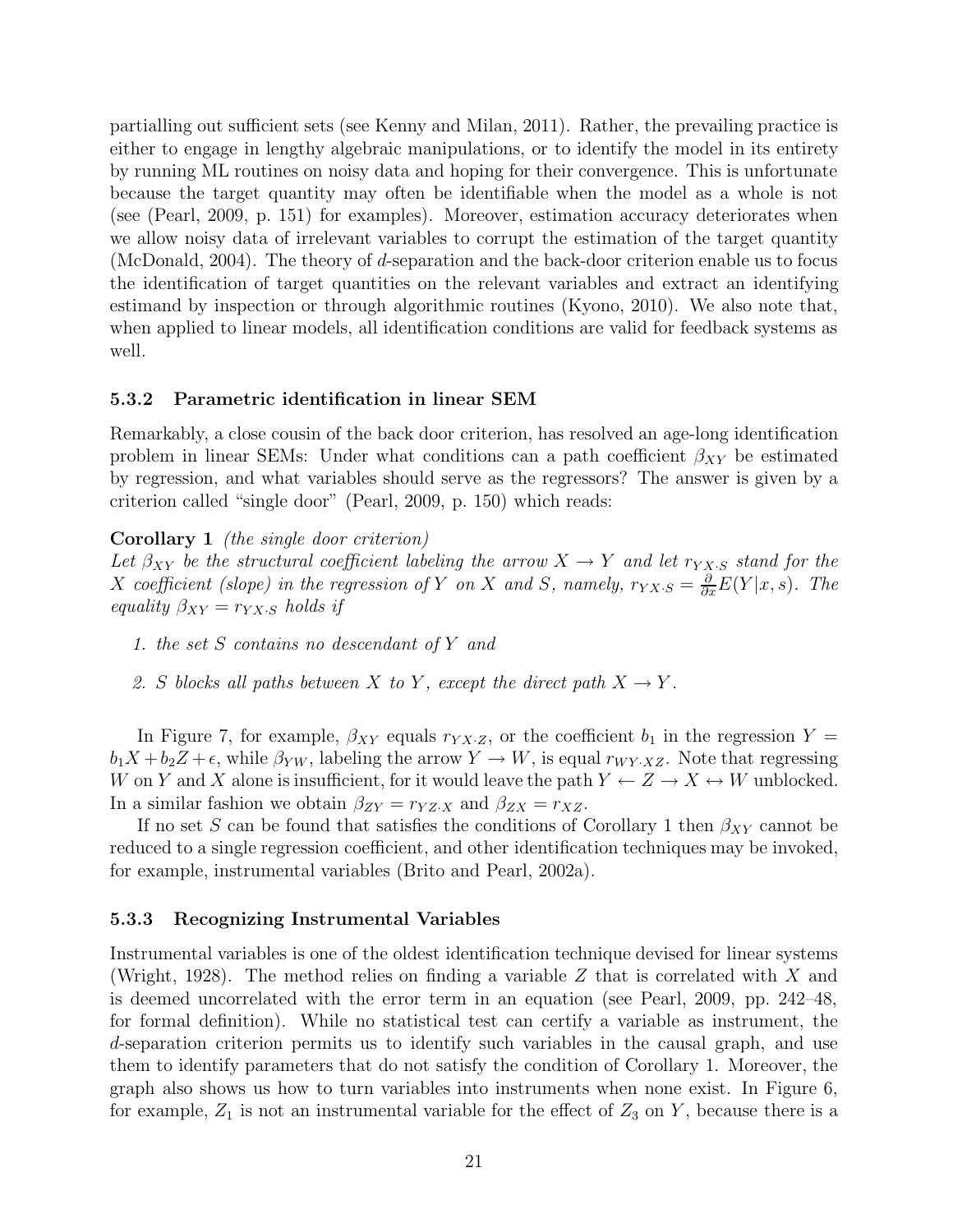directed path from  $Z_3$  to Y, via  $W_1$  and X. Controlling for X will not remedy the situation because X being a descendant of  $Z_3$  would unblock the path  $Z_1 \rightarrow Z_3 \leftarrow Z_2 \rightarrow W_2 \rightarrow Y$ . However, controlling for  $W_1$  will render  $Z_1$  a legitimate instrumental variable, since all paths connecting  $Z_1$  to Y would go through  $Z_3$ .

The general criterion is given by the following Theorem.

**Theorem 2** *(Identification using instrumental variables)* 

Let  $\beta_{XY}$  stand for the path coefficient assigned to the arrow  $X \to Y$  in a causal graph G. Parameter  $\beta_{XY}$  is identified if there exists a pair  $(Z, W)$ , where Z is a single node in G (not excluding  $Z = X$ ), and W is a (possibly empty) set of nodes in G, such that:

- 1. W consists of nondescendants of  $Y$ ,
- 2. W d-separates Z from Y in the graph  $G_{XY}$  formed by removing  $X \to Y$  from G,
- 3. Z and X are d-connected, given W, in  $G_{XY}$ .

Moreover, the estimand induced by the pair  $(Z, W)$  is given by:

$$
\beta_{XY} = \frac{cov(Y, Z|W)}{cov(X, Z|W)}.
$$

Additional identification conditions for linear models are given in Pearl (2009, Ch. 5), Mc-Donald (2002, 2004), and Brito and Pearl (2002a,b) and implemented in Kyono (2010). For example, a sufficient model-identification condition resulting from these techniques is the "non-bow rule" (Brito and Pearl, 2002b), i.e., that any pair of variables be connected by at most one type of edge. For example, one can add a bi-directed arc between any two non-adjacent variables in Figure 6 and still be able to identify all model parameters.<sup>11</sup> Complete graphical criteria for causal-effect identification in nonparametric models is developed in Tian and Pearl (2002) and Shpitser and Pearl (2006b).

### 5.4 Mediation: Direct and Indirect Effects

#### 5.4.1 Decomposing effects, aims, and challenges

The decomposition of effects into their direct and indirect components carries theoretical scientific importance, for it tells us "how nature works" and, therefore, enables us to predict behavior under a rich variety of conditions and interventions. For example, an investigator may be interested in assessing the extent to which the effect of a given variable can be reduced by weakening an intermediate process, standing between that variable and the outcome.

Structural equation models provide a natural language for analyzing path-specific effects and, indeed, considerable literature on direct, indirect, and total effects has been authored by SEM researchers (Bollen, 1989)), for both recursive and nonrecursive models. This analysis usually involves sums of powers of coefficient matrices, where each matrix represents the path coefficients associated with the structural equations.

 $11$ This rule subsumes Bollen's (1989, p. 95) "recursive rule," which forbids a bi-directed arc between a variable and any of its ancestors.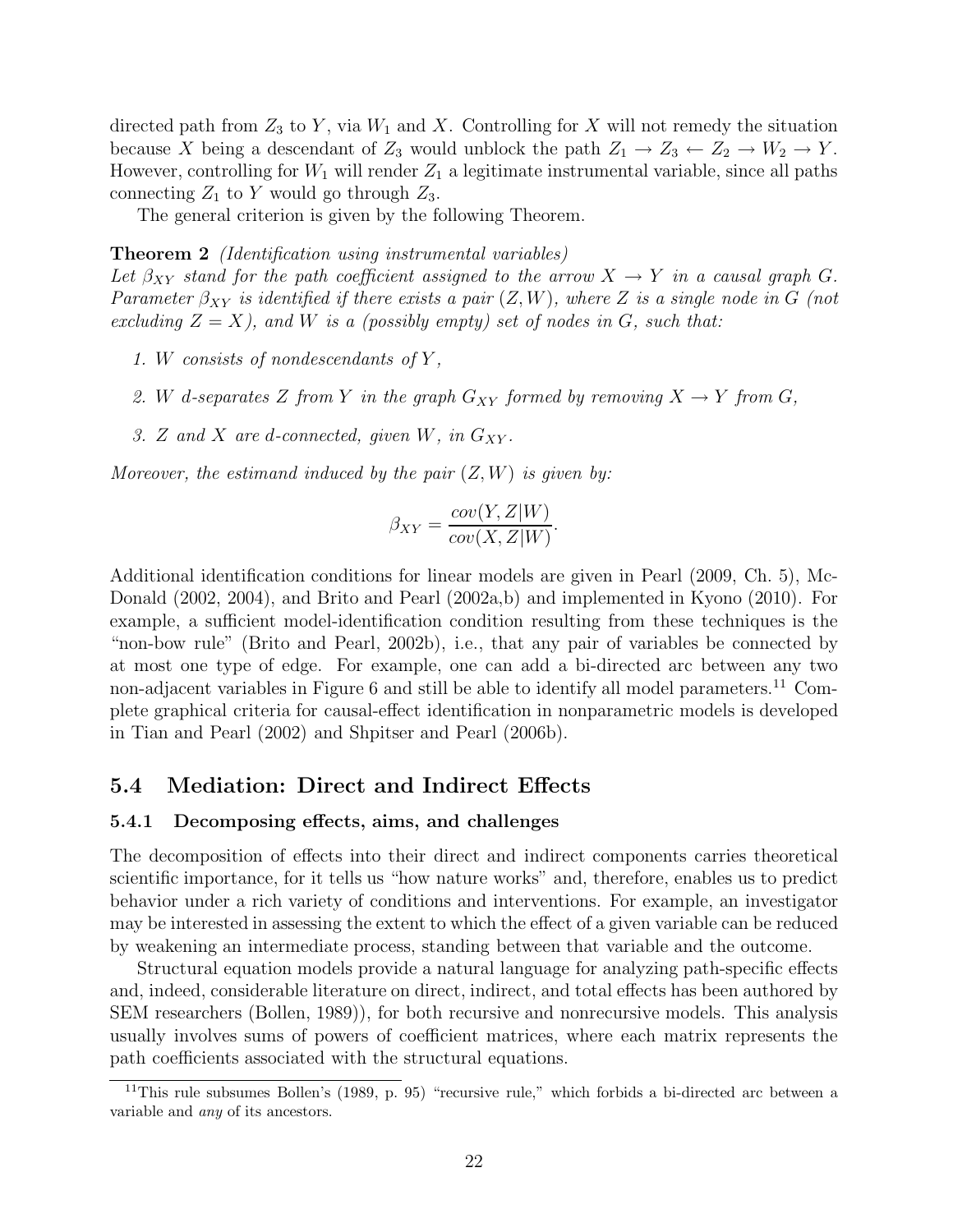Yet despite its ubiquity, the analysis of mediation has long been a thorny issue in the social and behavioral sciences (Baron and Kenny, 1986; MacKinnon, 2008) primarily because the distinction between causal parameters and their regressional interpretations were often conflated, as in (Holland, 1995) and (Sobel, 2008). The difficulties were further amplified in nonlinear models, where sums and products are no longer applicable. As demands grew to tackle problems involving categorical variables and nonlinear interactions, researchers could no longer define direct and indirect effects in terms of structural or regressional coefficients, and all attempts to extend the linear paradigms of effect decomposition to nonlinear systems produced distorted results (MacKinnon et al., 2007). The counterfactual reading of structural equations (6) enables us to redefine and analyze direct and indirect effects from first principles, uncommitted to distributional assumptions or a particular parametric form of the equations.

#### 5.4.2 Direct Effects



Figure 8: A generic model depicting mediation through  $Z$  (a) with no confounders and (b) two confounders,  $W_1$  and  $W_2$ .

Conceptually, we can define the direct effect  $DE_{x,x'}(Y)^{12}$  as the expected change in Y induced by changing X from x to  $x'$  while keeping all mediating factors constant at whatever value they *would have obtained* under  $d\rho(x)$  (Robins and Greenland, 1992; Pearl, 2001). Accordingly, Pearl (2001) defined direct effect using counterfactual notation:

$$
DE_{x,x'}(Y) = E(Y_{x',Z_x}) - E(Y_x). \tag{9}
$$

Here,  $Y_{x',Z_x}$  represents the value that Y would attain under the operation of setting X to  $x'$ and, simultaneously, setting Z to whatever value it would have obtained under the setting  $X = x$ . Given certain assumptions of "no confounding," it is possible to show Pearl (2001) that the direct effect can be reduced to a do-expression:

$$
DE_{x,x'}(Y) = \sum_{zw} [E(Y| (do(x', z), w) - E(Y| do(x, z), w)] P(z| do(x), w) P(w) \tag{10}
$$

where W satisfies the back-door criterion relative to both  $X \to Z$  and  $(X, Z) \to Y$ .

<sup>&</sup>lt;sup>12</sup>Robins and Greenland (1992) called this notion of direct effect "Pure" while Pearl called it "Natural," denoted NDE, to be distinguished from the "controlled direct effect" which is specific to one level of the mediator  $Z$ . We will delete the letter " $N$ " from the acronyms of both the direct and indirect effect, and use DE and IE, respectively.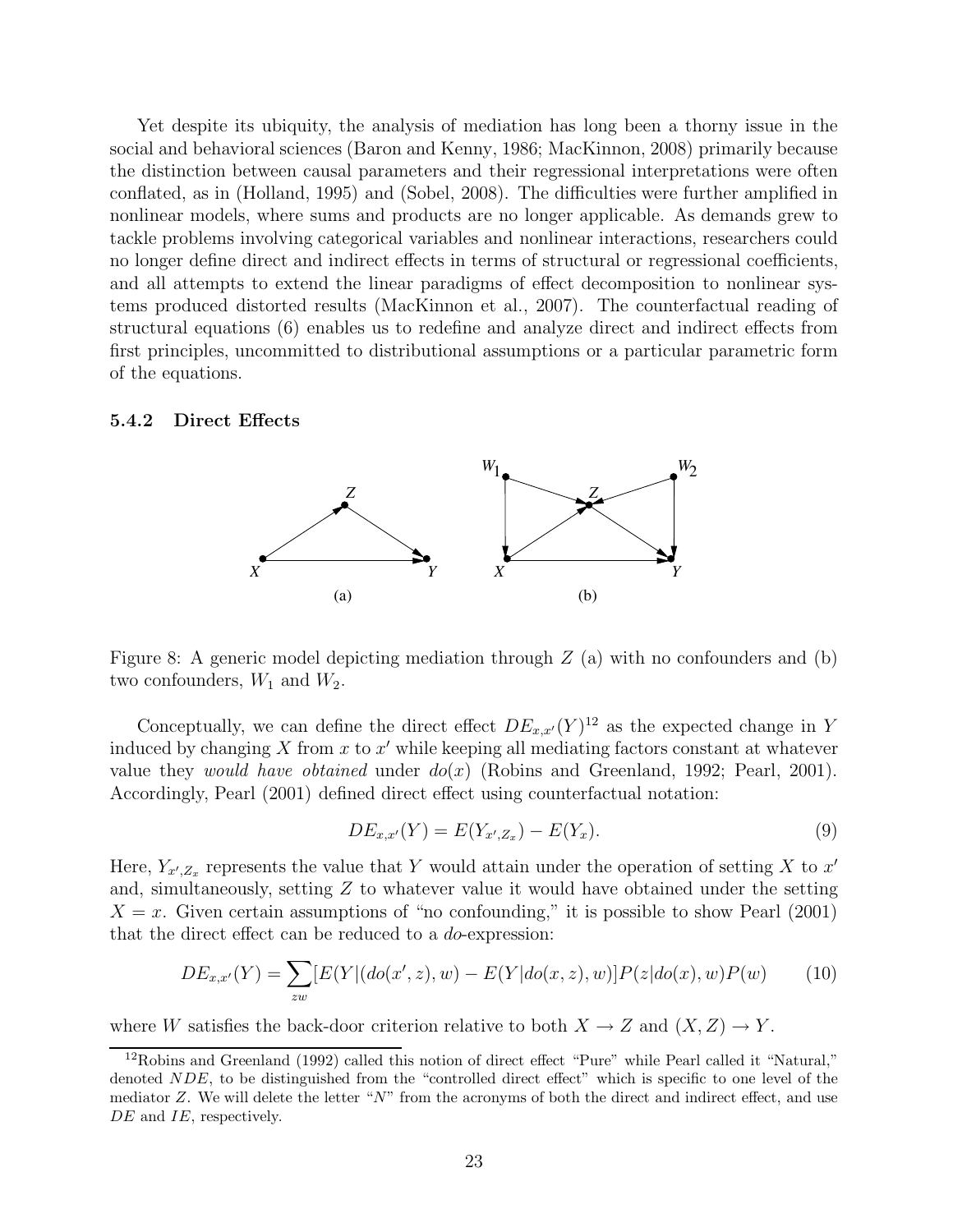In particular, expression (10) is both valid and identifiable in Markovian models (i.e., no unobserved confounders) where each term on the right can be reduced to a "do-free" expression using equation (8) and then estimated by regression.

For example, for the model in Figure 8(b), equation (10) reads

$$
DE_{x,x'}(Y) = \sum_{z} \sum_{w_2} P(w_2)[E(Y|x', z, w_2)) - E(Y|x, z, w_2)] \sum_{w_1} P(z|x, w_1, w_2)P(w_1). \tag{11}
$$

while for the confounding-free model of Figure 8(a) we have

$$
DE_{x,x'}(Y) = \sum_{z} [E(Y|x', z) - E(Y|x, z)] P(z|x). \tag{12}
$$

Both (11) and (12) can be estimated by a two-step regression.

# 5.5 Indirect Effects

Remarkably, the definition of the direct effect (9) can be turned around and provide an operational definition for the indirect effect—a concept shrouded in mystery and controversy, because it is impossible, by controlling any of the variables in the model, to disable the direct link from  $X$  to  $Y$  so as to let  $X$  influence  $Y$  solely via indirect paths.

The *indirect effect*,  $IE$ , of the transition from x to x' is defined as the expected change in Y affected by holding X constant, at  $X = x$ , and changing Z to whatever value it would have attained had X been set to  $X = x'$ . Formally, this reads

$$
IE_{x,x'}(Y) \stackrel{\Delta}{=} E[(Y_{x,Z_{x'}}) - E(Y_x)],\tag{13}
$$

which is almost identical to the direct effect (equation 9) save for exchanging x and  $x'$  in the first term (Pearl, 2001).

Indeed, it can be shown that, in general, the total effect  $TE$  of a transition is equal to the difference between the direct effect of that transition and the indirect effect of the reverse transition. Formally,

$$
TE_{x,x'}(Y) \stackrel{\Delta}{=} E(Y_{x'} - Y_x) = DE_{x,x'}(Y) - IE_{x',x}(Y). \tag{14}
$$

In linear systems, where reversal of transitions amounts to negating the signs of their effects, we have the standard additive formula

$$
TE_{x,x'}(Y) = DE_{x,x'}(Y) + IE_{x,x'}(Y).
$$
\n(15)

Since each term above is based on an independent operational definition, this equality constitutes a formal justification for the additive formula used routinely in linear systems.

# 5.6 The Mediation Formula: A Simple Solution to a Thorny Problem

This subsection demonstrates how the solution provided in equations (12) and (15) can be applied in assessing mediation effects in nonlinear models. We will use the simple mediation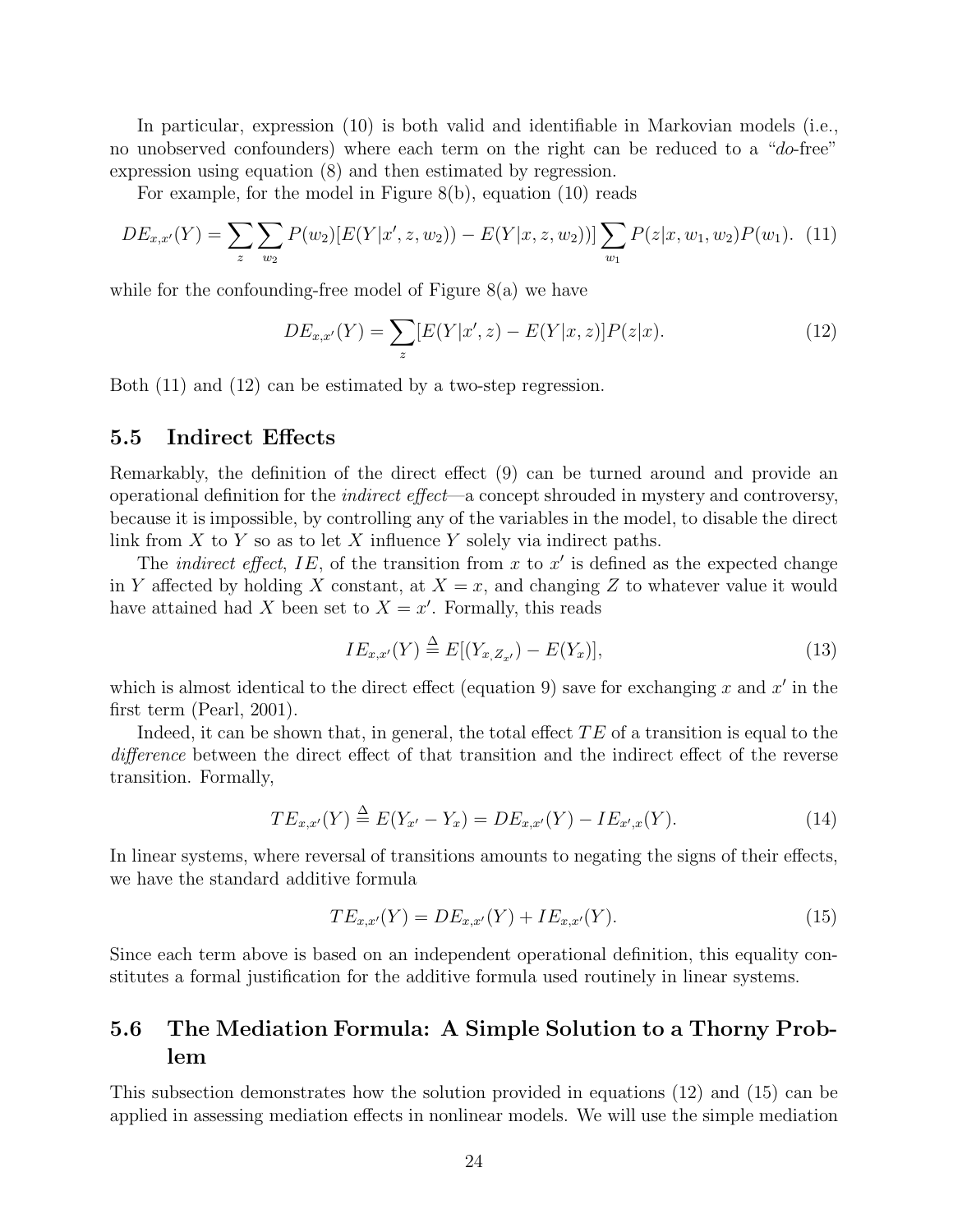model of Figure  $S(a)$ , where all error terms (not shown explicitly) are assumed to be mutually independent, with the understanding that adjustment for appropriate sets of covariates W may be necessary to achieve this independence (as in equation 11) and that integrals should replace summations when dealing with continuous variables (Imai et al., 2010).

Combining  $(12)$  and  $(14)$ , the expression for the indirect effect, IE, becomes

$$
IE_{x,x'}(Y) = \sum_{z} E(Y|x,z)[P(z|x') - P(z|x)] \tag{16}
$$

which provides a general formula for mediation effects, applicable to any nonlinear system, any distribution (of  $U$ ), and any type of variables. Moreover, the formula is readily estimable by regression. Owing to its generality and ubiquity, I have referred to this expression as the "Mediation Formula" (Pearl, 2009, 2011).

The Mediation Formula represents the average increase in the outcome Y that the transition from  $X = x$  to  $X = x'$  is expected to produce absent any direct effect of X on Y. Though based on solid causal principles, it embodies no causal assumption other than the generic mediation structure of Figure 8(a). When the outcome Y is binary (e.g., recovery, or hiring) the ratio  $(1 - IE/TE)$  represents the fraction of responding individuals who owe their response to direct paths, while  $(1 - DE/TE)$  represents the fraction who owe their response to Z-mediated paths.

The Mediation Formula tells us that IE depends only on the expectation of the counterfactual  $Y_{xz}$ , not on its functional form  $f_Y(x, z, u_Y)$  or its distribution  $P(Y_{xz} = y)$ . It calls therefore for a two-step regression which, in principle, can be performed nonparametrically. In the first step we regress  $Y$  on  $X$  and  $Z$ , and obtain the estimate

$$
g(x, z) = E(Y|x, z) \tag{17}
$$

for every  $(x, z)$  cell. In the second step we fix x and regard  $g(x, z)$  as a function  $g_x(z)$  of Z. We now estimate the conditional expectation of  $g_x(z)$ , conditional on  $X = x'$  and  $X = x$ , respectively, and take the difference

$$
IE_{x,x'}(Y) = E_{Z|X}[g_x(z)|x'] - E_{Z|X}[g_x(z)|x].
$$
\n(18)

Nonparametric estimation is not always practical. When Z consists of a vector of several mediators, the dimensionality of the problem might prohibit the estimation of  $E(Y|x, z)$ for every  $(x, z)$  cell, and the need arises to use parametric approximation. We can then choose any convenient parametric form for  $E(Y|x, z)$  (e.g., linear, logit, probit), estimate the parameters separately (e.g., by regression or maximum likelihood methods), insert the parametric approximation into  $(16)$  and estimate its two conditional expectations (over z) to get the mediated effect (VanderWeele, 2009).

Let us examine what the Mediation Formula yields when applied to the linear version of Figure 8(a), which reads

$$
x = u_X
$$
  
\n
$$
z = b_0 + \beta x + u_Z
$$
  
\n
$$
y = c_0 + \alpha x + \gamma z + u_Y
$$
\n(19)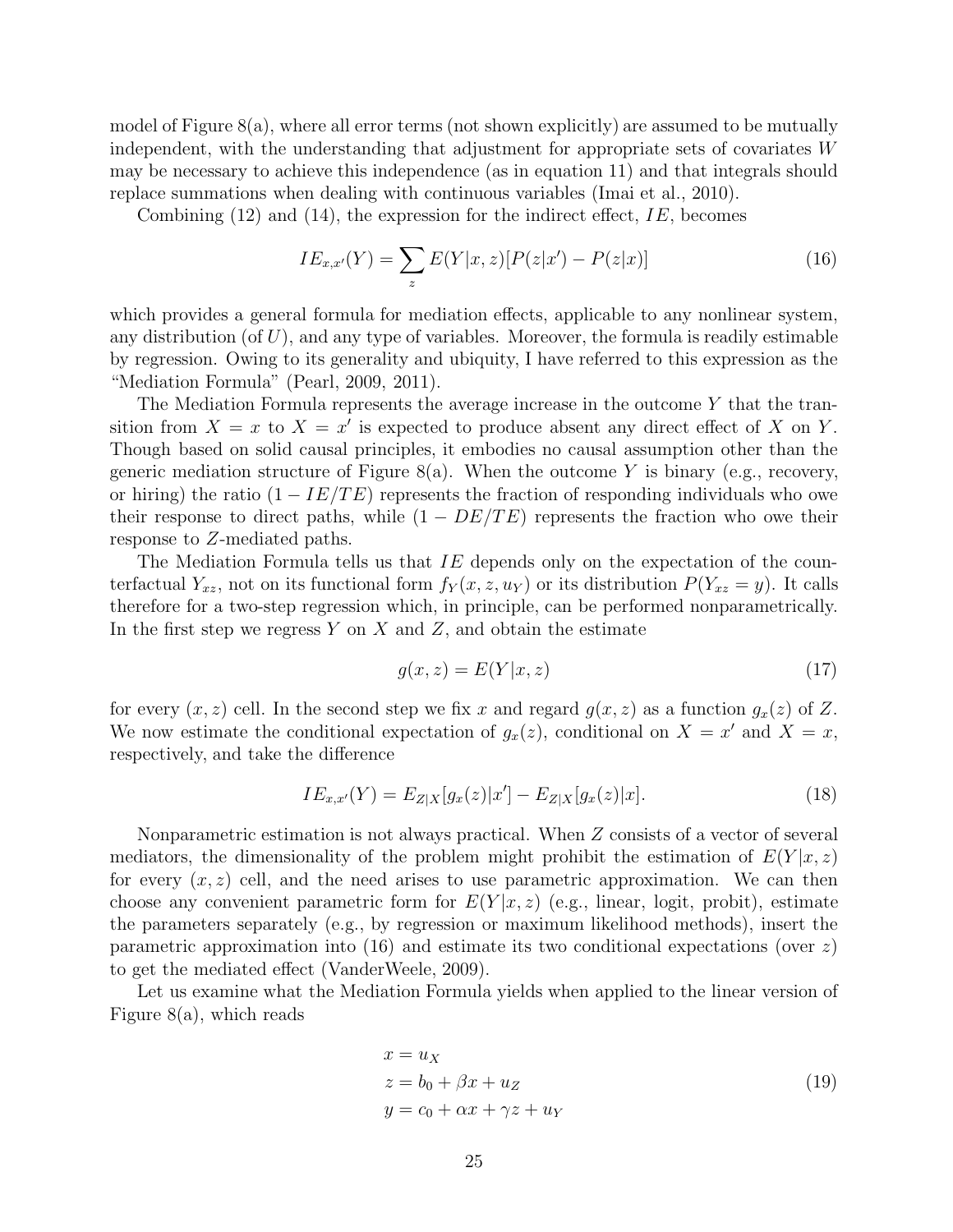with  $u_x, u_y$ , and  $u_z$  uncorrelated, zero-mean error terms. Computing the conditional expectation in (16) gives

$$
E(Y|x, z) = E(c_0 + \alpha x + \gamma z + u_Y) = c_0 + \alpha x + \gamma z
$$

and yields

$$
IE_{x,x'}(Y) = \sum_{z} (\alpha x + \gamma z)[P(z|x') - P(z|x)].
$$
  
=  $\gamma[E(Z|x') - E(Z|x)]$  (20)

$$
= (x'-x)(\beta\gamma) \tag{21}
$$

$$
= (x'-x)(\tau - \alpha) \tag{22}
$$

where  $\tau$  is the slope of the total effect;

$$
\tau = (E(Y|x') - E(Y|x))/(x' - x) = \alpha + \beta\gamma.
$$

We thus obtained the standard expressions for indirect effects in linear systems, which can be estimated either as a difference  $\tau - \alpha$  of two regression coefficients (equation 22) or as a product  $\beta\gamma$  of two regression coefficients (equation 21) (see MacKinnon et al., 2007). These two strategies do not generalize to nonlinear systems; direct application of (16) is necessary Pearl (2010a).

To understand the difficulty, assume that the correct model behind the data contains a product term  $\delta xz$  added to equation (19), giving:

$$
y = c_0 + \alpha x + \gamma z + \delta x z + u_Y
$$

Further assume that we correctly account for this added term and, through sophisticated regression analysis, we obtain accurate estimates of all parameters in the model. It is still not clear what combinations of parameters measure the direct and indirect effects of  $X$  on  $Y$ , or, more specifically, how to assess the fraction of the total effect that is *explained* by mediation and the fraction that is *owed* to mediation. In linear analysis, the former fraction is captured by the product  $\beta\gamma/\tau$  (equation 21), the latter by the difference  $(\tau-\alpha)/\tau$  (equation 22) and the two quantities coincide. In the presence of interaction, however, each fraction demands a separate analysis, as dictated by the Mediation Formula.

To witness, substituting the nonlinear equation in (12), (15) and (16) and assuming  $x = 0$ and  $x' = 1$ , yields the following effect decomposition:

$$
DE = \alpha + b_0 \delta
$$
  
\n
$$
IE = \beta \gamma
$$
  
\n
$$
TE = \alpha + b_0 \delta + \beta(\gamma + \delta)
$$
  
\n
$$
= DE + IE + \beta \gamma
$$

We therefore conclude that the portion of output change for which mediation would be sufficient is

$$
IE = \beta \gamma
$$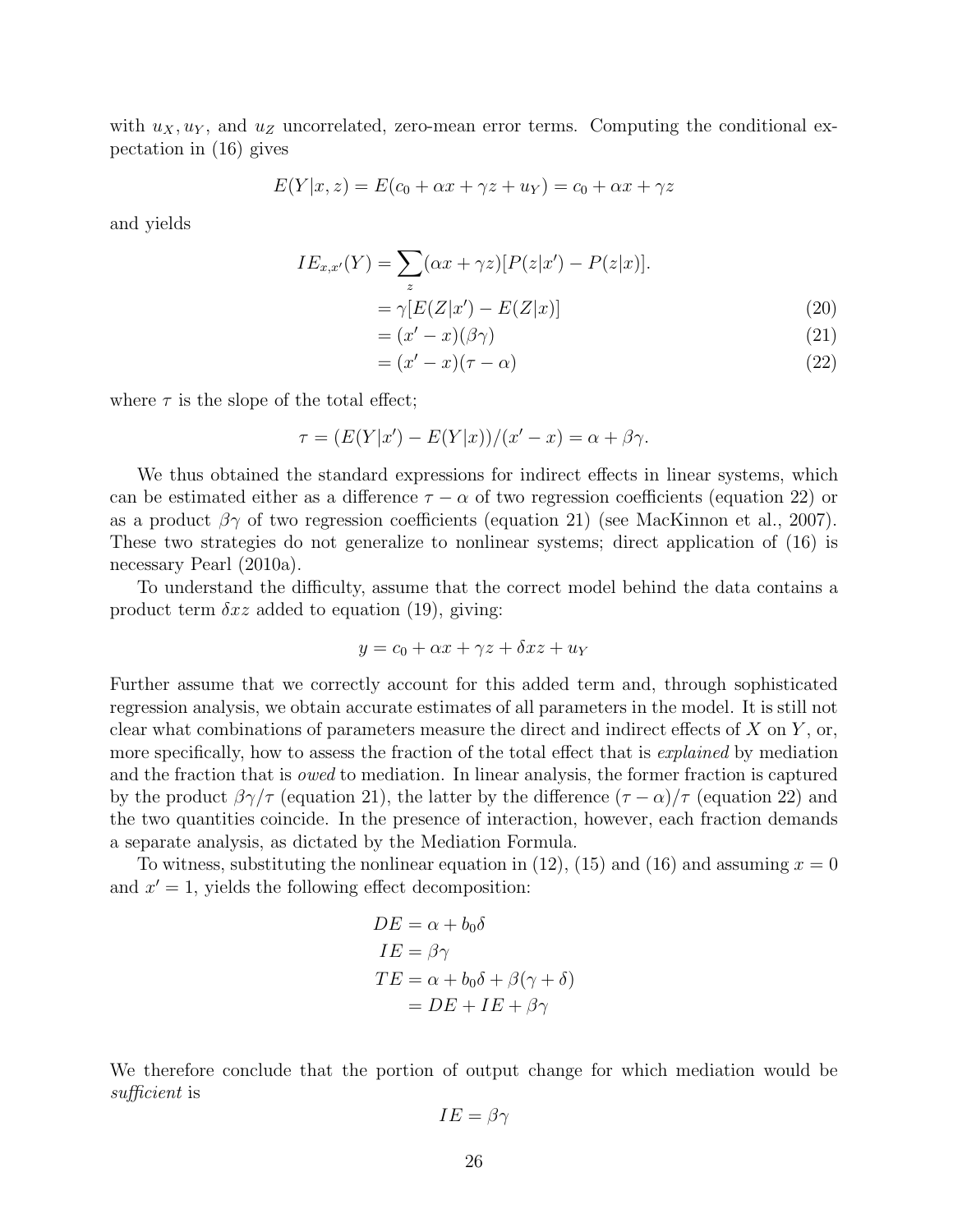while the portion for which mediation would be *necessary* is

$$
TE - DE = \beta \gamma + \beta \delta
$$

We note that, due to interaction, a direct effect can be sustained even when the parameter  $\alpha$  vanishes and, moreover, a total effect can be sustained even when both the direct and indirect effects vanish. This illustrates that estimating parameters in isolation tells us little about the effect of mediation and, more generally, mediation and moderation are intertwined and cannot be assessed separately.

If the policy evaluated aims to prevent the outcome  $Y$  by ways of weakening the mediating pathways, the target of analysis should be the difference  $TE - DE$ , which measures the highest prevention potential of any such policy. If, on the other hand, the policy aims to prevent the outcome by weakening the direct pathway, the target of analysis should shift to IE, for  $TE - IE$  measures the highest preventive potential of this type of policies.

The main power of the Mediation Formula shines in studies involving categorical variables, especially when we have no parametric model of the data generating process. To illustrate, consider the case where all variables are binary, still allowing for arbitrary interactions and arbitrary distributions of all processes. The low dimensionality of the binary case permits both a nonparametric solution and an explicit demonstration of how mediation can be estimated directly from the data. Generalizations to multi-valued outcomes are straightforward.

Assume that the model of Figure 8(a) is valid and that the observed data is given by Table 3. The factors  $E(Y|x, z)$  and  $P(Z|x)$  can be readily estimated as shown in the two

| Number<br>of Samples |                  |          | $X \mid Z \mid Y \mid E(Y x, z) = g_{xz} \mid E(Z x) = h_x$ |                                       |  |  |  |
|----------------------|------------------|----------|-------------------------------------------------------------|---------------------------------------|--|--|--|
| n <sub>1</sub>       | 0                | 0        |                                                             |                                       |  |  |  |
| n <sub>2</sub>       | $\left( \right)$ |          | $\frac{n_2}{n_1+n_2}=g_{00}$                                |                                       |  |  |  |
| $n_3$                |                  | O        |                                                             | $\frac{n_3+n_4}{n_1+n_2+n_3+n_4}=h_0$ |  |  |  |
| $n_4$                |                  |          | $\frac{n_4}{n_3+n_4}=g_{01}$                                |                                       |  |  |  |
| $n_{5}$              | 0                | 0        |                                                             |                                       |  |  |  |
| $n_{6}$              | 0                |          | $\frac{n_6}{n_5+n_6}=g_{10}$                                |                                       |  |  |  |
| n <sub>7</sub>       | 1                | $\theta$ |                                                             | $\frac{n_7+n_8}{n_5+n_6+n_7+n_8}=h_1$ |  |  |  |
| $n_8$                |                  |          | $\frac{n_8}{n_7+n_8}=g_{11}$                                |                                       |  |  |  |

Table 3: Computing the Mediation Formula for the model in Figure 8(a), with  $X, Y, Z$ binary.

right-most columns of Table 3 and, when substituted in (12), (15), (16), yield

$$
DE = (g_{10} - g_{00})(1 - h_0) + (g_{11} - g_{01})h_0
$$
\n(23)

$$
IE = (h_1 - h_0)(g_{01} - g_{00})
$$
\n(24)

$$
TE = g_{11}h_1 + g_{10}(1 - h_1) - [g_{01}h_0 + g_{00}(1 - h_0)]
$$
\n(25)

We see that logistic or probit regression is not necessary; simple arithmetic operations suffice to provide a general solution for any conceivable data set, regardless of the data-generating process.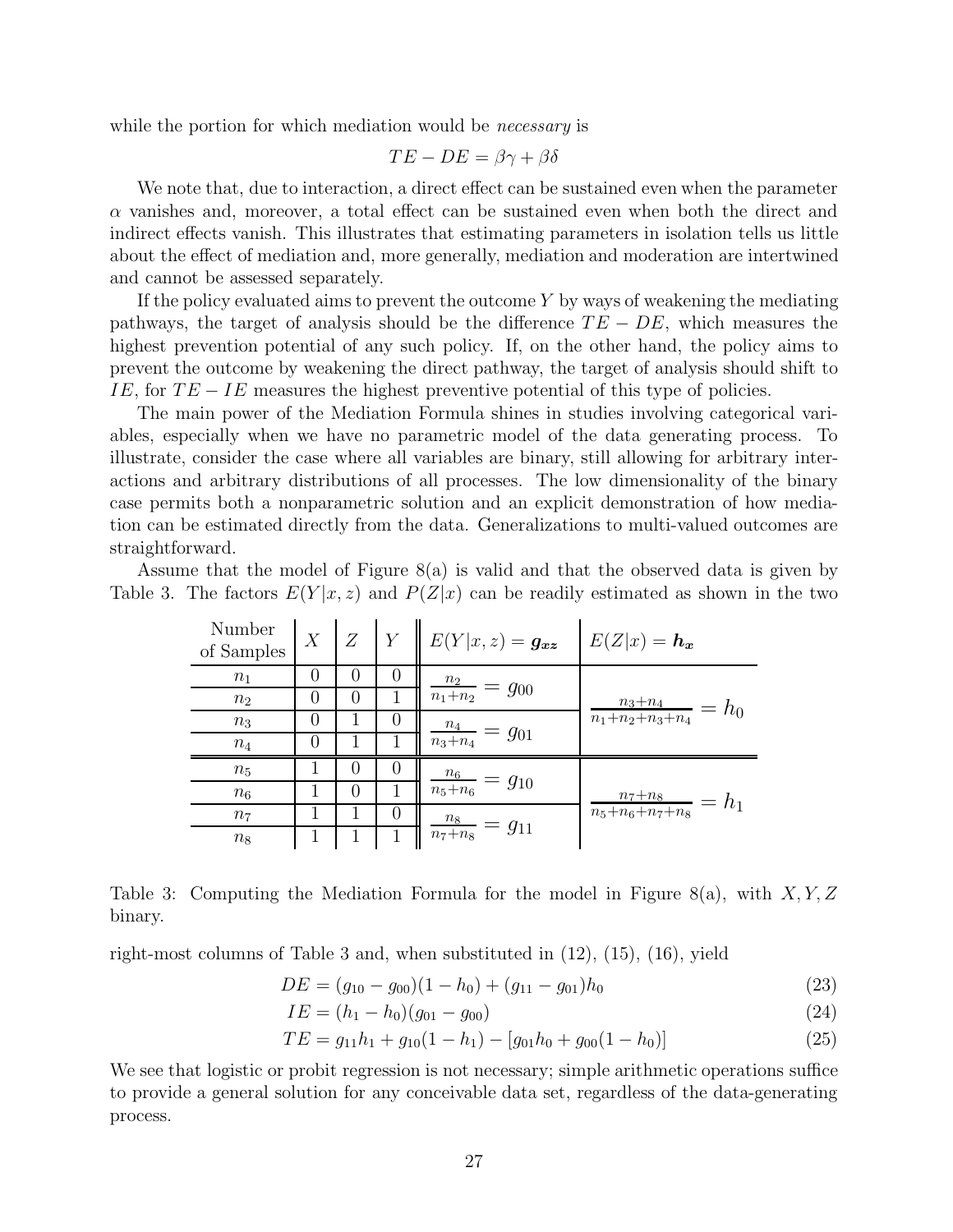### Numerical example

To anchor these formulas in a concrete example, let us assume that  $X = 1$  stands for a drug treatment,  $Y = 1$  for recovery, and  $Z = 1$  for the presence of a certain enzyme in a patient's blood which appears to be stimulated by the treatment. Assume further that the data described in Tables 4 and 5 was obtained in a randomized clinical trial and that our research question is whether  $Z$  mediates the action of  $X$  on  $Y$ , or is merely a catalyst that accelerates the action of  $X$  on  $Y$ .

| Treatment |      | Enzyme present   Percentage cured |
|-----------|------|-----------------------------------|
|           |      | $g_{xz} = E(Y x, z)$              |
| YES       | YES. | $g_{11} = 80\%$                   |
| YES       | NO   | $g_{10} = 40\%$                   |
| NO.       | YES  | $g_{01} = 30\%$                   |
| NO        | N()  | $q_{00} = 20\%$                   |

#### Table 4:

Treatment | Percentage with

|      | $Z$ present  |
|------|--------------|
| NΩ   | $h_0 = 40\%$ |
| Y ES | $h_1 = 75\%$ |

#### Table 5:

Substituting this data into Eqs.  $(23)$ – $(25)$  yields:

 $DE = (0.40 - 0.20)(1 - 0.40) + (0.80 - 0.30)0.40 = 0.32$  $IE = (0.75 - 0.40)(0.30 - 0.20) = 0.035$  $TE = 0.80 \times 0.75 + 0.40 \times 0.25 - (0.30 \times 0.40 + 0.20 \times 0.60) = 0.46$  $IE/TE = 0.07$   $DE/TE = 0.696$   $1 - DE/TE = 0.304$ 

We conclude that  $30.4\%$  of all recoveries is owed to the capacity of the treatment to enhance the secretion of the enzyme, while only 7% of recoveries would be sustained by enzyme enhancement alone. The policy implication of such a study would be that efforts to develop a cheaper drug, identical to the one studied, but lacking the potential to stimulate enzyme secretion would face a reduction of 30.4% in recovery cases. More decisively, proposals to substitute the drug with one that merely mimics its stimulant action on Z but has no direct effect on Y are bound for failure; the drug evidently has a beneficial effect on recovery that is independent of, though enhanced by enzyme stimulation.

In comparing these results to those produced by conventional mediation analyses we should note that conventional methods do not define direct and indirect effects in a setting where the underlying process is unknown. MacKinnon (2008, Ch. 11), for example, analyzes categorical data using logistic and probit regressions and constructs effect measures using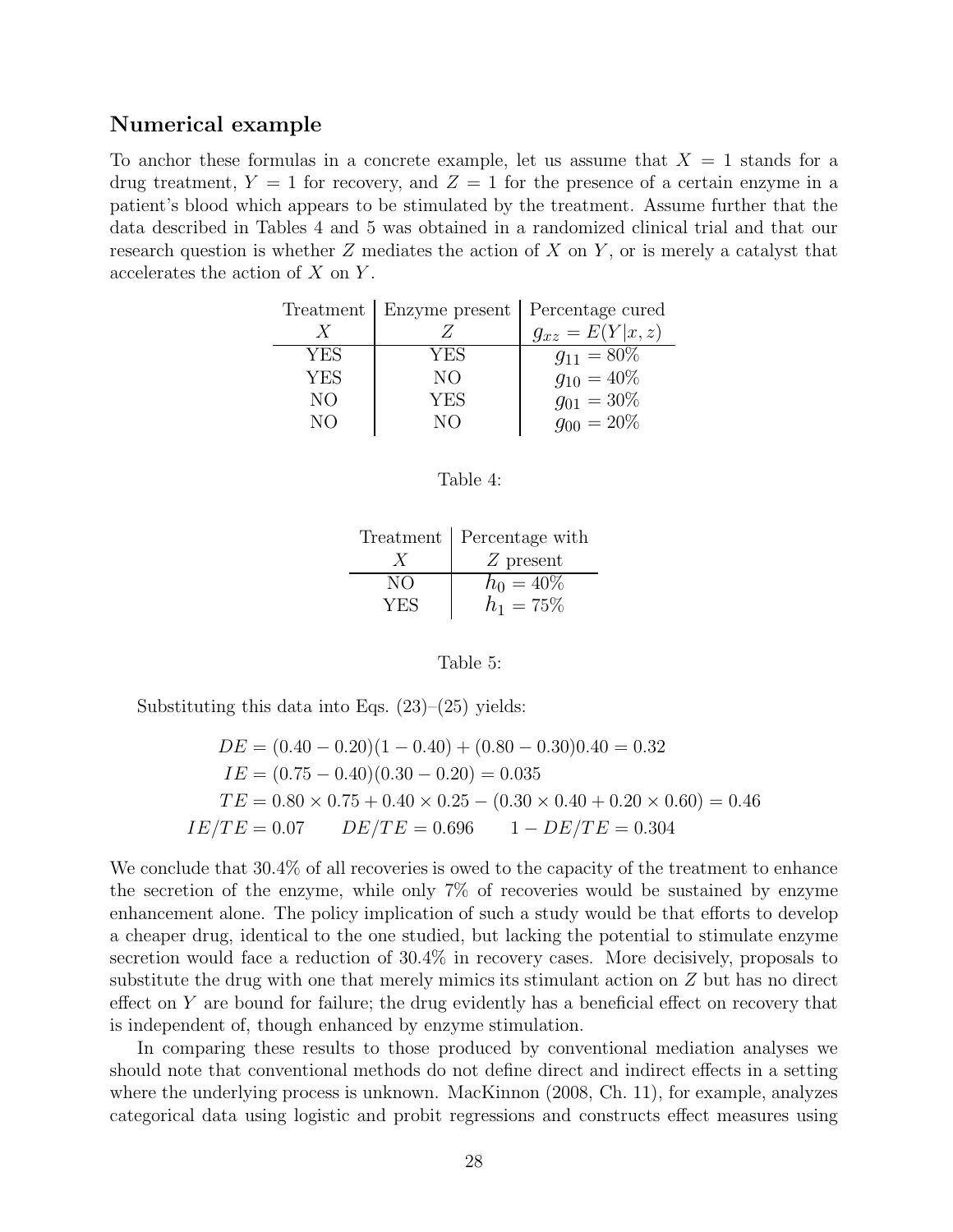products and differences of the parameters in those regressional forms. This strategy is not compatible with the causal interpretation of effect measures, even when the parameters are precisely known; IE and DE may be extremely complicated functions of those regression coefficients (Pearl, 2010b). Fortunately, those coefficients need not be estimated at all; effect measures can be estimated directly from the data, circumventing the parametric analysis altogether, as shown in equations  $(23)$ – $(25)$ .

Attempts to extend the difference and product heuristics to nonparametric analysis have encountered ambiguities that conventional analysis fails to resolve.

The product-of-coefficients heuristic advises us to multiply the unit effect of X on Z

$$
C_{\beta} = E(Z|X=1) - E(Z|X=0) = h_1 - h_0
$$

by the unit effect of  $Z$  on  $Y$  given  $X$ ,

$$
C_{\gamma} = E(Y|X = x, Z = 1) - E(Y|X = x, Z = 0) = g_{x1} - g_{x0}
$$

but does not specify on what value we should condition  $X$ . Equation  $(24)$  resolves this ambiguity by determining that  $C_{\gamma}$  should be conditioned on  $X = 0$ ; only then would the product  $C_{\beta}C_{\gamma}$  yield the correct mediation measure, IE.

The difference-in-coefficients heuristics instructs us to estimate the direct effect coefficient

$$
C_{\alpha} = E(Y|X=1, Z=z) - E(Y|X=0, Z=z) = g_{1z} - g_{0z}
$$

and subtract it from the total effect, but does not specify on what value we should condition Z. Equation (23) determines that the correct way of estimating  $C_{\alpha}$  would be to condition on both  $Z = 0$  and  $Z = 1$  and take their weighted average, with  $h_0 = P(Z = 1 | X = 0)$ serving as the weighting function.

To summarize, the Mediation Formula dictates that, in calculating  $IE$ , we should condition on both  $Z = 1$  and  $Z = 0$  and average while, in calculating DE, we should condition on only one value,  $X = 0$ , and no average need be taken.

The difference and product heuristics are both legitimate, with each seeking a different effect measure. The difference heuristics, leading to  $TE-DE$ , seeks to measure the percentage of units for which mediation was *necessary*. The product heuristics on the other hand, leading to IE, seeks to estimate the percentage of units for which mediation was sufficient. The former informs policies aiming to modify the direct pathway while the latter informs those aiming to modify mediating pathways.

In addition to providing causally sound estimates for mediation effects, the Mediation Formula also enables researchers to evaluate analytically the effectiveness of various parametric specifications relative to any assumed model. This type of analytical "sensitivity analysis" has been used extensively in statistics for parameter estimation but could not be applied to mediation analysis, owing to the absence of an objective target quantity that captures the notion of indirect effect in both linear and nonlinear systems, free of parametric assumptions. The Mediation Formula of equation (16) explicates this target quantity formally, and casts it in terms of estimable quantities. It has also been used by Imai et al. (2010) to examine the robustness of empirical findings to the possible existence of unmeasured confounders.

The derivation of the Mediation Formula was facilitated by taking seriously the graphicalcounterfactual-structural symbiosis spawned by the surgical interpretation of counterfactuals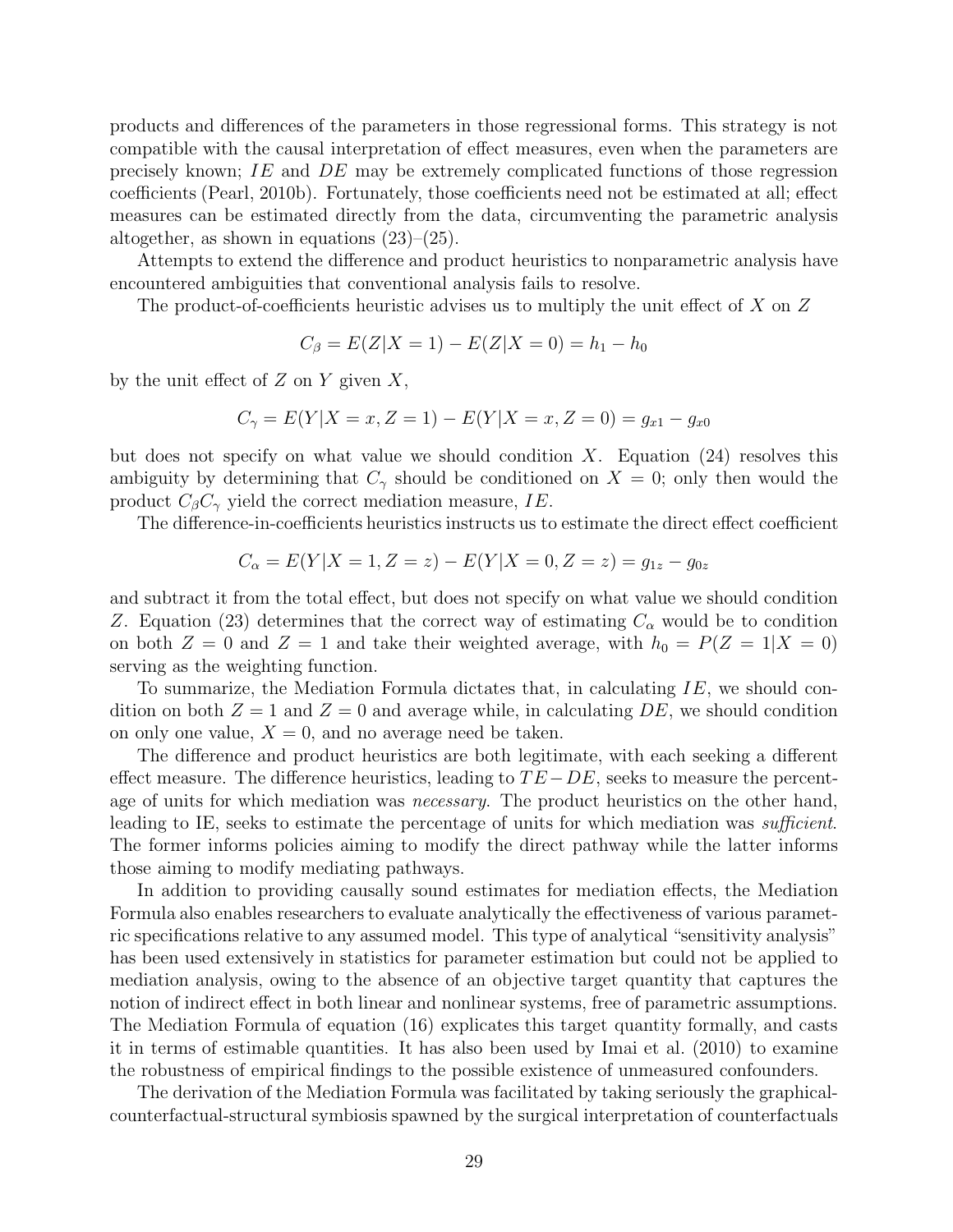(equation 6). In contrast, when the mediation problem is approached from an exclusivist potential-outcome viewpoint, void of the structural guidance of equation (6), counterintuitive definitions ensue, carrying the label "principal stratification" (Rubin, 2004) which are at variance with common understanding of direct and indirect effects. For example, the direct effect is definable only in units absent of indirect effects. This means that a grandfather would be deemed to have no direct effect on his grandson's behavior in families where he has had some effect on the father. This precludes from the analysis all typical families, in which a father and a grandfather have simultaneous, complementary influences on children's upbringing. In linear systems, to take an even sharper example, the direct effect would be undefined whenever indirect paths exist from the cause to its effect. The emergence of such paradoxical conclusions underscores the wisdom, if not necessity of a symbiotic analysis, in which the counterfactual notation  $Y_x(u)$  is governed by its structural definition, equation  $(6).^{13}$ 

# 6 Conclusions

This chapter casts the methodology of structural equation modeling as a causal-inference engine that takes qualitative causal assumptions, data and queries as inputs and produces quantitative causal claims, conditional on the input assumptions, together with data-fitness ratings to well-defined statistical tests.

We show that graphical encodings of the input assumption can also be used as efficient mathematical tools for identifying testable implications, deciding query identification and generating estimable expressions for causal and counterfactual expressions. We discussed the logical equivalence of the structural and potential-outcome frameworks and demonstrated the advantages of a symbiotic approach by offering a simple solution to the mediation problem for models with categorical data.

An issue that was not discussed in this chapter is the perennial problem of external validity (Shadish et al., 2002), namely, the conditions under which causal conclusions from a study on one population can safely be modified and transported to another. This problem has recently received a formal treatment using nonparametric SEM, and has led to algorithmic criteria for deciding the legitimacy of the transfer as well as the way it ought to be executed (Pearl and Bareinboim, 2011).

Some researchers would naturally prefer a methodology in which claims are less sensitive to judgmental assumptions; unfortunately, no such methodology exists. The relationship between assumptions and claims is a universal one—namely, for every set A of assumptions (knowledge) there is a unique set of conclusions  $C$  that one can deduce from  $A$ , given the data, regardless of the method used. The completeness results of Shpitser and Pearl (2006a) imply that SEM operates at the boundary of this universal relationship; no method can do better without strengthening the assumptions.

<sup>&</sup>lt;sup>13</sup>Such symbiosis is now standard in epidemiology research (Robins, 2001; Petersen et al., 2006; Vander-Weele and Robins, 2007; Hafeman and Schwartz, 2009; Joffe and Green, 2009; VanderWeele, 2009) and is making its way slowly toward the social and behavioral sciences (Morgan and Winship, 2007; Imai et al., 2010).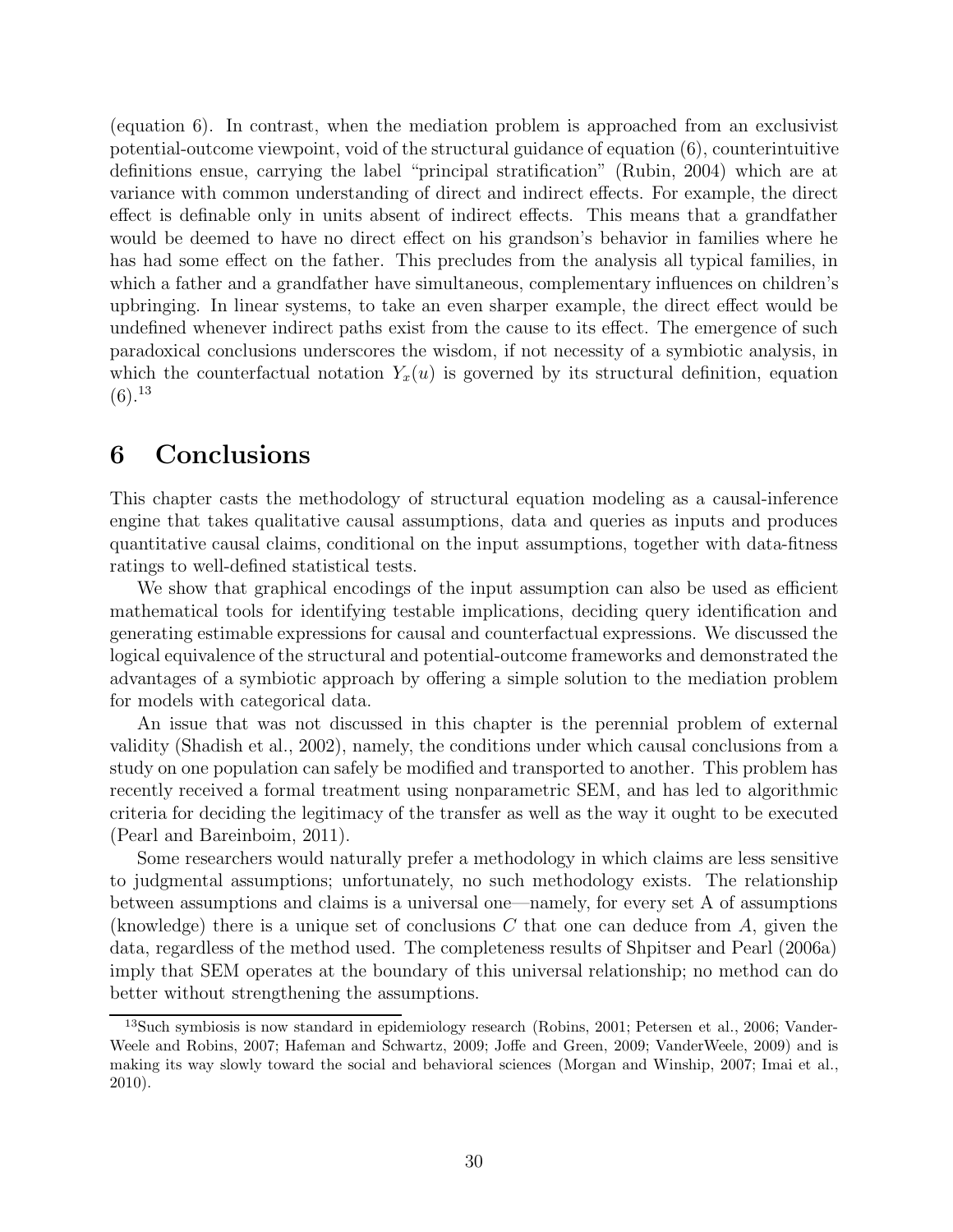# Acknowledgments

This paper has benefited from discussions with Elias Barenboim, Peter Bentler, Ken Bollen, James Heckman, Jeffrey Hoyle, Marshal Joffe, David Kaplan, David Kenny, David MacKinnon, Rod McDonald, Stanley Mulaik, William Shadish, Leland Wilkinson, and Larry Williams, and was supported in parts by grants from NIH  $\#1R01$  LM009961-01, NSF  $\#1IS$ -0914211 and #IIS-1018922, and ONR #N000-14-09-1-0665.

# References

- Ali, R., Richardson, T. and Spirtes, P. (2009). Markov equivalence for ancestral graphs. The Annals of Statistics 37 2808–2837.
- BALKE, A. and PEARL, J. (1995). Counterfactuals and policy analysis in structural models. In Uncertainty in Artificial Intelligence, Proceedings of the Eleventh Conference (P. Besnard and S. Hanks, eds.). Morgan Kaufmann, San Francisco, 11–18.
- Baron, R. and Kenny, D. (1986). The moderator-mediator variable distinction in social psychological research: Conceptual, strategic, and statistical considerations. Journal of Personality and Social Psychology 51 1173–1182.
- Baumrind, D. (1993). Specious causal attributions in social sciences: The reformulated stepping-stone theory of hero in use as exemplar. Journal of Personality and Social Psychology 45 1289–1298.
- Berkson, J. (1946). Limitations of the application of fourfold table analysis to hospital data. Biometrics Bulletin 2 47–53.
- Blalock, H. (1964). Causal Inferences in Nonexperimental Research. University of North Carolina Press, Chapel Hill.
- Bollen, K. (1989). Structural Equations with Latent Variables. John Wiley, New York.
- BRITO, C. and PEARL, J. (2002a). Generalized instrumental variables. In Uncertainty in Artificial Intelligence, Proceedings of the Eighteenth Conference (A. Darwiche and N. Friedman, eds.). Morgan Kaufmann, San Francisco, 85–93.
- BRITO, C. and PEARL, J. (2002b). A new identification condition for recursive models with correlated errors. Journal Structural Equation Modeling 9 459–474.
- BYRNE, B. (2006). Structural equation modeling with EQS: Basic concepts, applications, and programming. 2nd ed. Routledge, New York.
- Cai, Z. and Kuroki, M. (2008). On identifying total effects in the presence of latent variables and selection bias. In Uncertainty in Artificial Intelligence, Proceedings of the Twenty-Fourth Conference (D. McAllester and P. Myllymäki, eds.). AUAI, Arlington, VA, 62–69.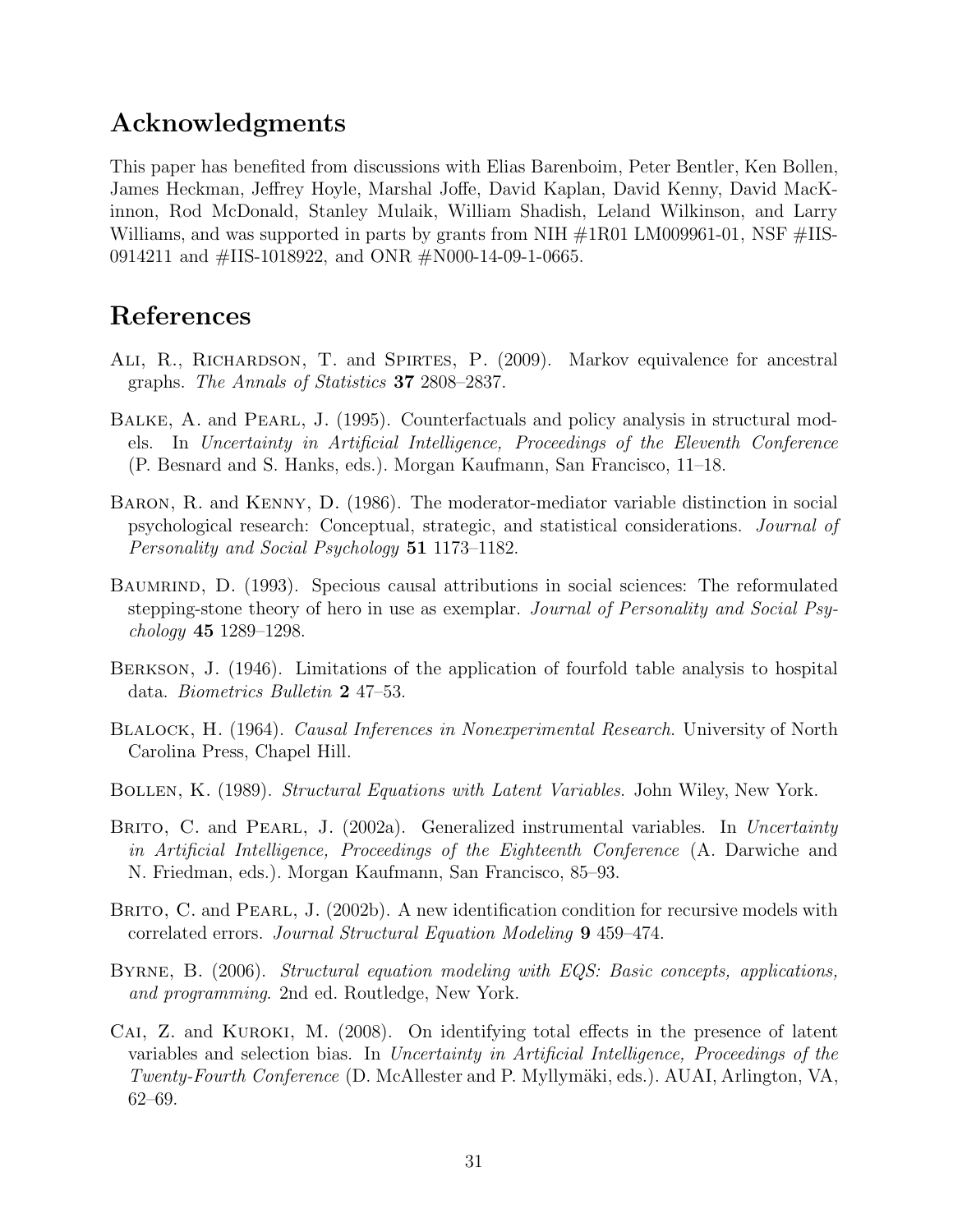- CHIN, W. (1998). Commentary: Issues and opinion on structural equation modeling. Management Information Systems Quarterly 22 7–16.
- Cliff, N. (1983). Some cautions concerning the application of causal modeling methods. Multivariate Behavioral Research 18 115–126.
- Duncan, O. (1975). Introduction to Structural Equation Models. Academic Press, New York.
- FREEDMAN, D. (1987). As others see us: A case study in path analysis (with discussion). Journal of Educational Statistics 12 101–223.
- GALLES, D. and PEARL, J. (1998). An axiomatic characterization of causal counterfactuals. Foundation of Science 3 151–182.
- HAAVELMO, T. (1943). The statistical implications of a system of simultaneous equations. *Econometrica* 11 1–12. Reprinted in D.F. Hendry and M.S. Morgan (Eds.), The Foundations of Econometric Analysis, Cambridge University Press, 477–490, 1995.
- HAFEMAN, D. and SCHWARTZ, S. (2009). Opening the black box: A motivation for the assessment of mediation. International Journal of Epidemiology 3 838–845.
- HALPERN, J. (1998). Axiomatizing causal reasoning. In Uncertainty in Artificial Intelligence (G. Cooper and S. Moral, eds.). Morgan Kaufmann, San Francisco, CA, 202–210. Also, Journal of Artificial Intelligence Research 12:3, 17–37, 2000.
- Hayduk, L., Cummings, G., Stratkotter, R., Nimmo, M., Grygoryev, K., Dosman, D., Gillespie, M., Pazderka-Robinson, H. and Boadu, K. (2003). Pearls d-separation: One more step into causal thinking. Structural Equation Modeling 10 289– 311.
- HERSHBERGER, S. L. (2006). The problem of equivalent structural models. In *Structural* equation modeling: A second course (G. R. Hancock and R. O. Mueller, eds.). Information Age Publishing, Greenwich, CT, 21–25.
- HOLLAND, P. (1986). Statistics and causal inference. *Journal of the American Statistical* Association 81 945–960.
- Holland, P. (1988). Causal inference, path analysis, and recursive structural equations models. In Sociological Methodology (C. Clogg, ed.). American Sociological Association, Washington, D.C., 449–484.
- HOLLAND, P. (1995). Some reflections on Freedman's critiques. Foundations of Science 1 50–57.
- IMAI, K., KEELE, L. and YAMAMOTO, T. (2010). Identification, inference, and sensitivity analysis for causal mediation effects. Statistical Science 25 51–71.
- IMBENS, G. (2010). An economists perspective on Shadish (2010) and West and Thoemmes (2010). Psychological Methods 15 47–55.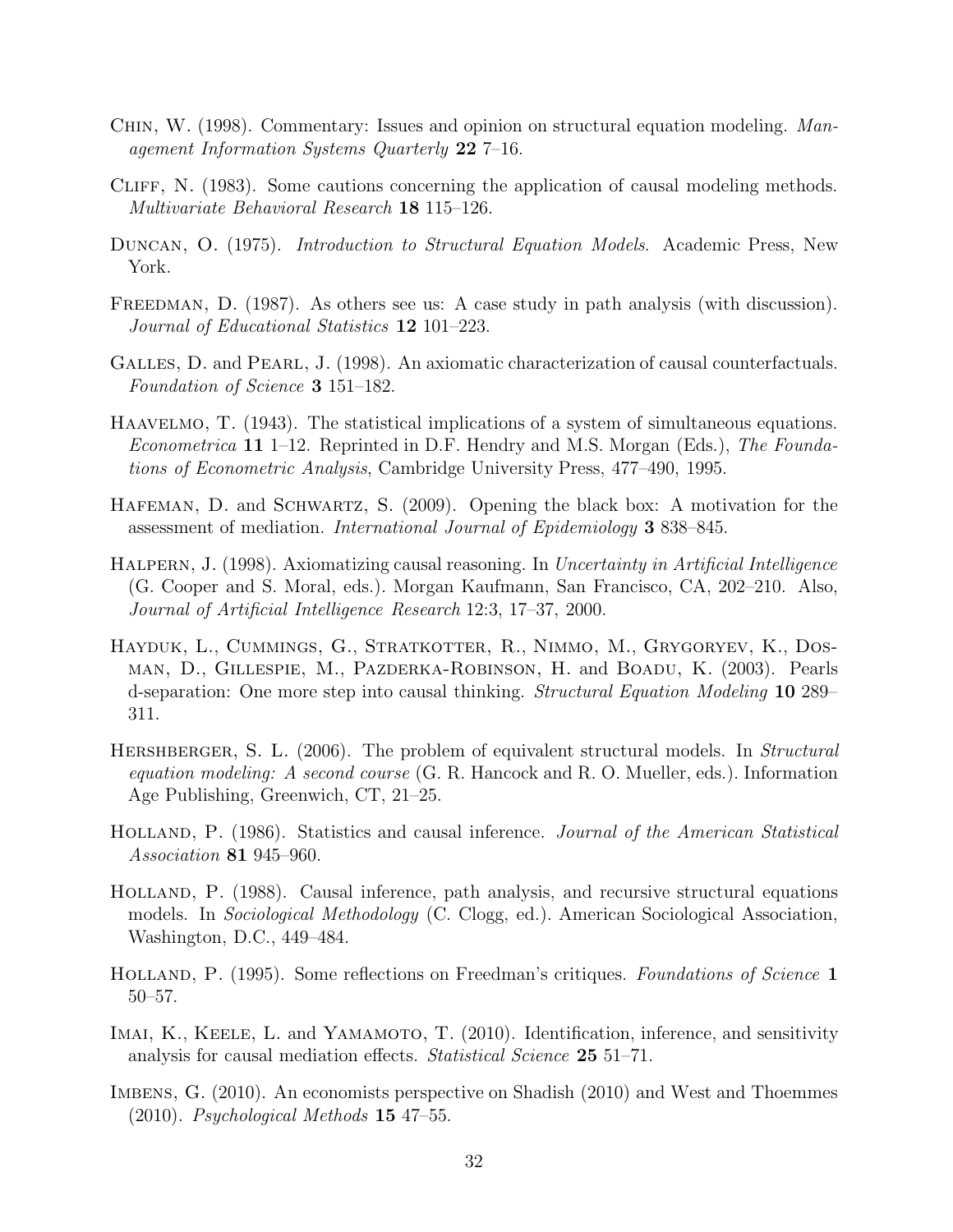- JOFFE, M. and GREEN, T. (2009). Related causal frameworks for surrogate outcomes. Biometrics 65 530–538.
- KELLOWAY, E. (1998). Using LISREL for structural Equation Modeling. Sage, Thousand Oaks, CA.
- Kenny, D. A. and Milan, S. (2011). Identification: A non-technical discussion of a technical issue. In Handbook of Structural Equation Modeling (R. Hoyle, ed.). Guilford Press, New York, This volume.
- Kline, R. (2005). Principles and Practice of Structural Equation Modeling. 2nd ed. The Guilford Press, New York.
- KLINE, R. B. (2011). Assumptions in structural equation modeling. In Handbook of Structural Equation Modeling (R. Hoyle, ed.). Guilford Press, New York, This volume.
- Koopmans, T. (1953). Identification problems in econometric model construction. In Studies in Econometric Method (W. Hood and T. Koopmans, eds.). Wiley, New York, 27–48.
- Kyono, T. (2010). Commentator: A front-end user-interface module for graphical and structural equation modeling. Tech. Rep. R-364, <http://ftp.cs.ucla.edu/pub/stat ser/r364.pdf>, Master Thesis, Department of Computer Science, University of California, Los Angeles, CA.
- LEE, S. and HERSHBERGER, S. (1990). A simple rule for generating equivalent models in covariance structure modeling. Multivariate Behavioral Research 25 313–334.
- MACKINNON, D. (2008). *Introduction to Statistical Mediation Analysis*. Lawrence Erlbaum Associates, New York.
- MacKinnon, D., Lockwood, C., Brown, C., Wang, W. and Hoffman, J. (2007). The intermediate endpoint effect in logistic and probit regression. Clinical Trials 4 499– 513.
- McDonald, R. (2002). What can we learn from the path equations?: Identifiability constraints, equivalence. Psychometrika 67 225–249.
- McDonald, R. (2004). The specific analysis of structural equation models. *Multivariate* Behavioral Research 39 687–713.
- MORGAN, S. and WINSHIP, C. (2007). *Counterfactuals and Causal Inference: Methods* and Principles for Social Research (Analytical Methods for Social Research). Cambridge University Press, New York, NY.
- MULAIK, S. A. (2009). *Linear Causal Modeling with Structural Equations*. CRC Press, New York, NY.
- MUTHÉN, B. (1987). Response to Freedman's critique of path analysis: Improve credibility by better methodological training. Journal of Educational Statistics 12 178–184.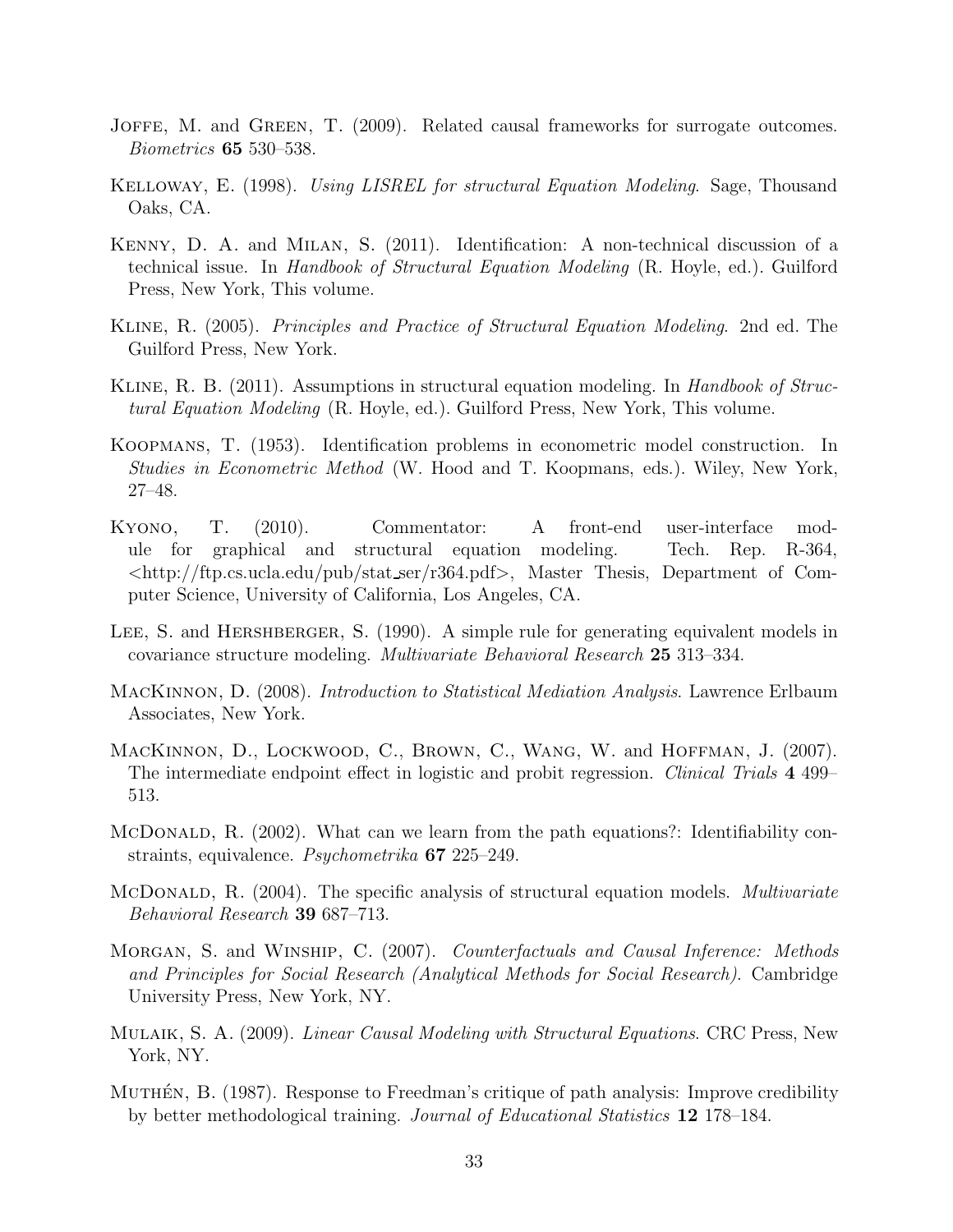- PEARL, J. (1988). *Probabilistic Reasoning in Intelligent Systems*. Morgan Kaufmann, San Mateo, CA.
- PEARL, J. (1993). Comment: Graphical models, causality, and intervention. *Statistical* Science 8 266–269.
- PEARL, J. (1998). Graphs, causality, and structural equation models. Sociological Methods and Research 27 226–284.
- PEARL, J. (2000). Causality: Models, Reasoning, and Inference. Cambridge University Press, New York. 2nd edition, 2009.
- PEARL, J. (2001). Direct and indirect effects. In Uncertainty in Artificial Intelligence, Proceedings of the Seventeenth Conference (J. Breese and D. Koller, eds.). Morgan Kaufmann, San Francisco, CA, 411–420.
- PEARL, J. (2004). Robustness of causal claims. In Proceedings of the Twentieth Conference Uncertainty in Artificial Intelligence (M. Chickering and J. Halpern, eds.). AUAI Press, Arlington, VA, 446–453.
- PEARL, J. (2009). Causality: Models, Reasoning, and Inference. 2nd ed. Cambridge University Press, New York.
- PEARL, J. (2010a). An introduction to causal inference. The International Journal of Biostatistics 6 DOI:  $10.2202/1557-4679.1203$ , <http://www.bepress.com/ijb/vol6/iss2/7/>.
- PEARL, J. (2010b). The mediation formula: A guide to the assessment of causal pathways in non-linear models. Tech. Rep. R-363,  $\langle \text{http://ftp.cs.ucla.edu/pub/stat-ser/r363.pdf}\rangle$ , Department of Computer Science, University of California, Los Angeles, CA. To appear in C. Berzuini, P. Dawid, and L. Bernardinelli (Eds.), Statistical Causality. Forthcoming, 2011.
- PEARL, J. (2010c). On measurement bias in causal inference. In *Proceedings of the Twenty-*Sixth Conference on Uncertainty in Artificial Intelligence  $(P. Griunwald and P. Spirtes,$ eds.). AUAI, Corvallis, OR,  $425-432$ .  $\langle \text{http://ftp.cs.ucla.edu/pub/stat-ser/r357.pdf}\rangle$ .
- PEARL, J. (2011). The mediation formula: A guide to the assessment of causal pathways in non-linear models. In *Causal Inference: Statistical Perspectives and Applications* (C. Berzuini, P. Dawid and L. Bernardinelli, eds.). Wiley and Sons. In Press.
- PEARL, J. and BAREINBOIM, E. (2011). Transportability across studies: A formal approach. In Proceedings of the Twenty-Fifth Conference on Artificial Intelligence (AAAI-11). San Francisco, CA. <http://ftp.cs.ucla.edu/pub/stat\_ser/r372a.pdf>.
- PETERSEN, M., SINISI, S. and VAN DER LAAN, M. (2006). Estimation of direct causal effects. Epidemiology 17 276–284.
- ROBINS, J. (2001). Data, design, and background knowledge in etiologic inference. Epidemiology 12 313–320.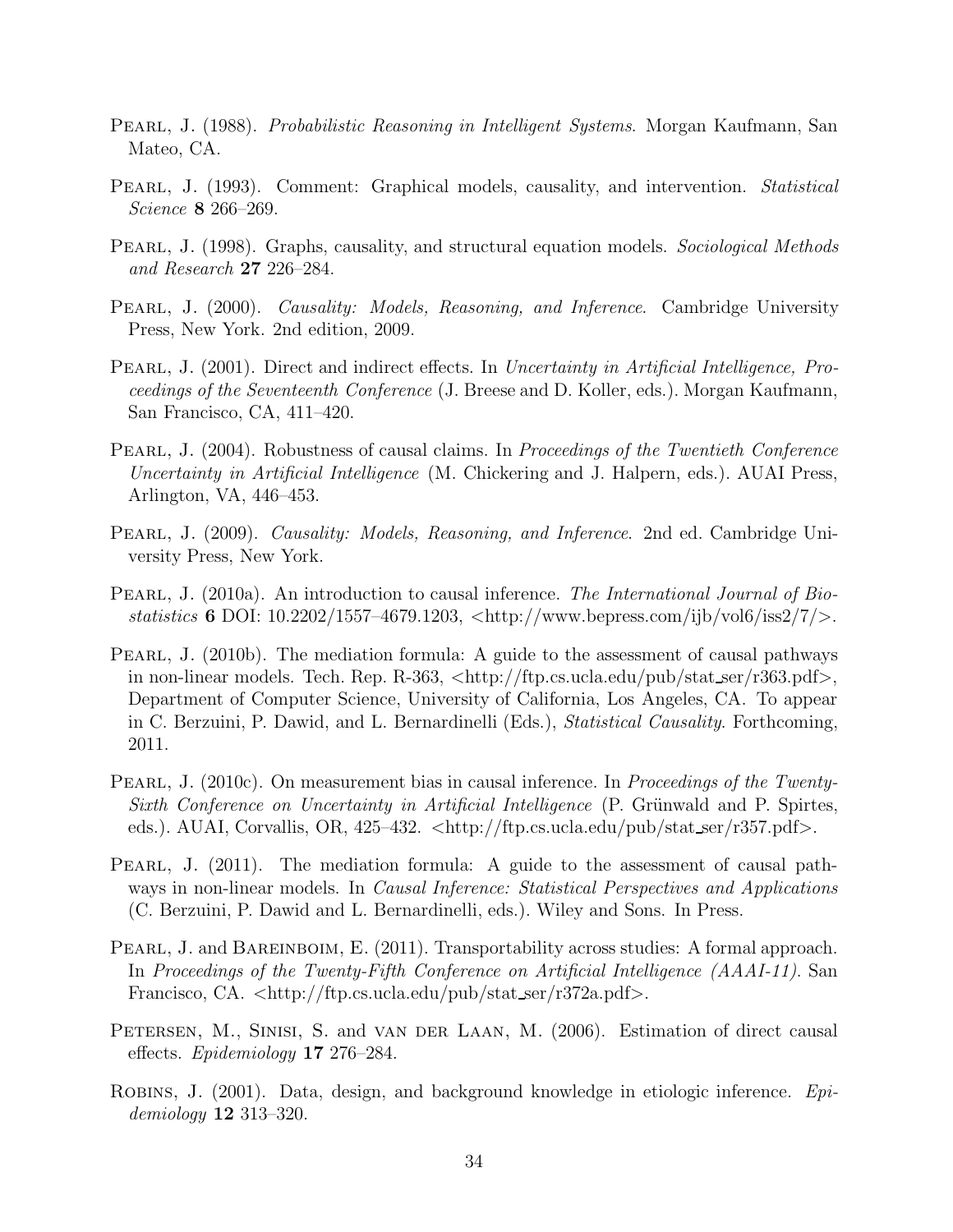- ROBINS, J. and GREENLAND, S. (1992). Identifiability and exchangeability for direct and indirect effects. Epidemiology 3 143–155.
- Rubin, D. (1974). Estimating causal effects of treatments in randomized and nonrandomized studies. Journal of Educational Psychology 66 688–701.
- Rubin, D. (2004). Direct and indirect causal effects via potential outcomes. Scandinavian Journal of Statistics 31 161–170.
- SHADISH, W., COOK, T. and CAMPBELL, D. (2002). Experimental and quasi-experimental design for generalized causal inference. Houghton-Mifflin, Boston.
- SHPITSER, I. and PEARL, J. (2006a). Identification of conditional interventional distributions. In Proceedings of the Twenty-Second Conference on Uncertainty in Artificial Intelligence (R. Dechter and T. Richardson, eds.). AUAI Press, Corvallis, OR, 437–444.
- SHPITSER, I. and PEARL, J. (2006b). Identification of joint interventional distributions in recursive semi-Markovian causal models. In Proceedings of the Twenty-First National Conference on Artificial Intelligence. AAAI Press, Menlo Park, CA, 1219–1226.
- SHPITSER, I. and PEARL, J. (2008). Dormant independence. In Proceedings of the Twenty-Third Conference on Artificial Intelligence. AAAI Press, Menlo Park, CA, 1081–1087.
- SIMON, H. and RESCHER, N. (1966). Cause and counterfactual. *Philosophy and Science* 33 323–340.
- SOBEL, M. (1996). An introduction to causal inference. Sociological Methods  $\mathcal{B}$  Research 24 353–379.
- SOBEL, M. (2008). Identification of causal parameters in randomized studies with mediating variables. Journal of Educational and Behavioral Statistics 33 230–231.
- Sørensen, A. (1998). Theoretical methanisms and the empirical study of social processes. In Social Mechanisms: An Analytical Approach to Social Theory, Studies in Rationality and Social Change (P. Hedström and R. Swedberg, eds.). Cambridge University Press, Cambridge, 238–266.
- Stelzl, I. (1986). Changing a causal hypothesis without changing the fit: Some rules for generating equivalent path models. Multivariate Behavioral Research 21 309–331.
- Tian, J. and Pearl, J. (2002). A general identification condition for causal effects. In Proceedings of the Eighteenth National Conference on Artificial Intelligence (R. Dechter, M. Kearns and R. Sutton, eds.). AAAI Press/The MIT Press, Menlo Park, CA, 567–573.
- VANDERWEELE, T. (2009). Marginal structural models for the estimation of direct and indirect effects. Epidemiology 20 18–26.
- VANDERWEELE, T. and ROBINS, J. (2007). Four types of effect modification: A classification based on directed acyclic graphs. Epidemiology 18 561–568.